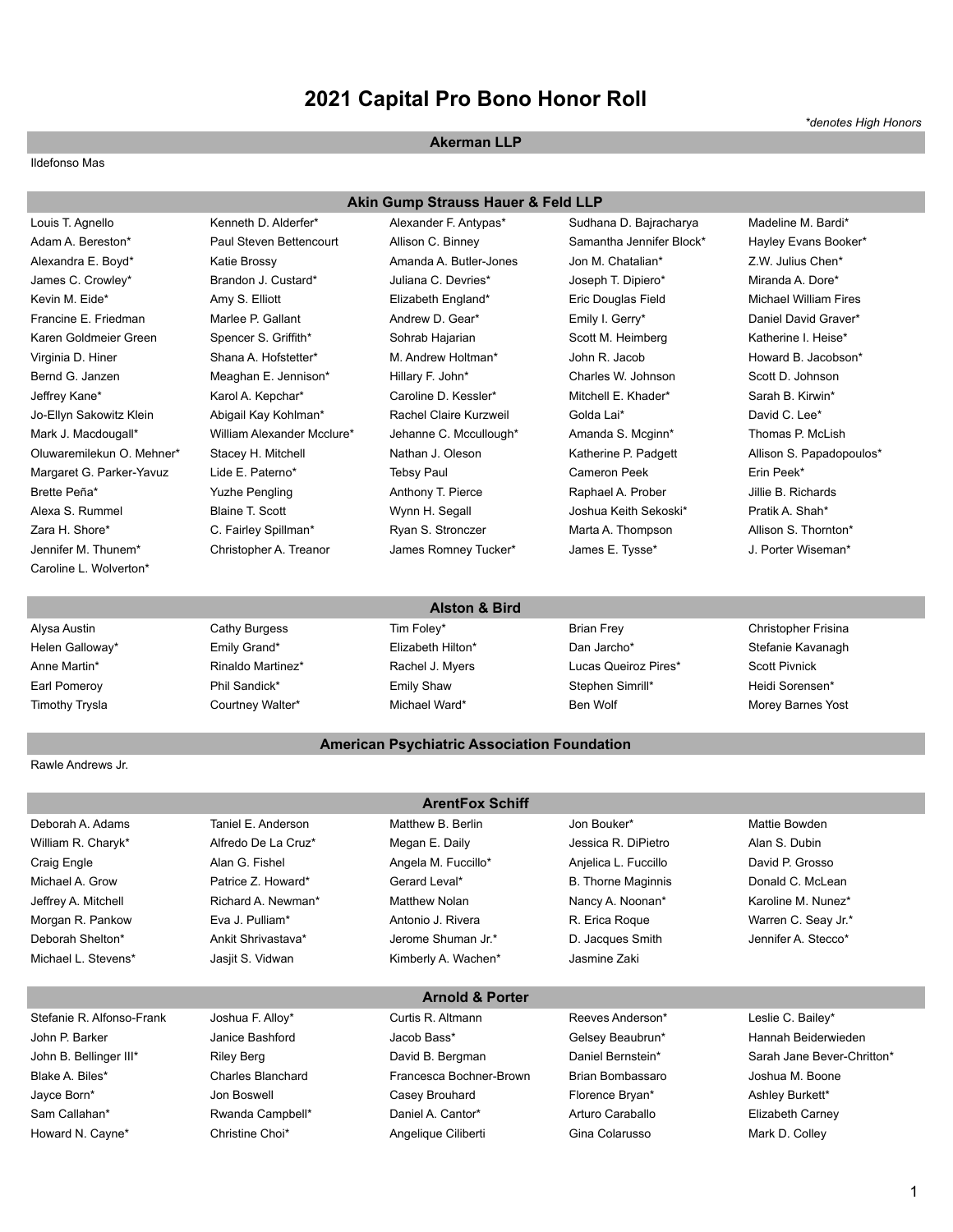Allie Conn\* James W. Cooper Lauren Daniel E. Whitney Debevoise Elizabeth Denning\* Amy DeWitt\* Steven S. Diamond\* Avishai Don\* Patrick Dorsey\* Kathleen Duffy\* Kabir Duggal Owen Dunn\* Anna Dykema Bryan Eder\* Andrew Ellingsen Nora Ellingsen\* The Sachary Fayne\* John Elwood\* Rosa J. Evergreen\* Jason C. Ewart Zachary Fayne\* James Feeney\* **Scott Feira\*** Scott Feira<sup>\*</sup> Eric Fell Sam Sam Ferenc\* Kasia Foster Anthony J. Franze\* **M. The John A. Freedman\*** Jeffrey A. Fuisz\* David J. Galvez **Allison Gardner\*** Valentina Garzon **Alyssa Gerstner\*** Jonathan I. Gleklen Kolya Glick\* Jennifer Goodenough Michael D. Goodwin **Rebecca L. D. Gordon\*** Ryan Guilds\* Ryan Hartman Ryan Hartman Daniel M. Hawke Philip W. Horton\* **Roberta L. Horton\*** Paul Howard\* Murad S. Hussain\* Howard L. Hyde\* Kirk C. Jenkins\* **Andrew C. Johnson\*** Stanton Jones\* Aime Joo **Aime Joo James P. Joseph\*** Jeremy C. Karpatkin\* **Allon Kedem\*** Caroline Kelly Mary C. Kennedy\* Dale Kim\* Dale Kim\* Grace A. Kim **Matt Kirsch** Matt Kirsch Tracey Klees Kaitlin Konkel\* Andras Kosaras\* Christine G. Lao-Scott\* Kevin J. Lavin Kang Woo Lee Mei-Wah Lee\* Robbin Lee Robbin Lee Shay Longtain\* The South Maria Lopez\* Jennifer G. Lord\* Jennifer G. Lord Marissa Loya\* The Arthur Luk\* Kyle Lyons-Burke\* Michael A. Mancusi Sina Mansouri Phillip W. Marsh\* Jonathan S. Martel\* Meghan C. Martin\* **Makum Adam Masurovsky\*** Catherine McCarthy\* Caleb McCracken\* John McInnes\* David McMullen\* Danait Mengist\* David M. Menichetti Geoffrey Michael\* Thomas Milch Sean Mirski\* Theory B. Morrist Andreas Moffett\* Theory B. Morrist Rachel L. Mordecai\* Susan Morita\* Thenry B. Morris\* Keron Morris\* **Mateo Morris** Morris Wilson Mudge John N. Nassikas III Kathy Ng\* Trenton H. Norris\* **Trenton H. Norrist E. Daphne O'Connor\*** Kirk Ogrosky Kathryn E. Olson William Omorogieva\* Emily Orler **Emily Orleans Capace Capace I**C Gabriel P. Ossi Caren Otto<sup>\*</sup> **Capace Capace Capace Capace Capace Capace Capace Capace Capace Capace Capace Capace Capace Capace Capace Capace Capace Darrel Pae** Jin-Suk Park\* Sally Pei Angela M. Pelletier William Perdue\* Adam Pergament\* Jennifer S. Perkins\* Nancy L. Perkins\* Matthew Peterson Dirk Phillips Megan Pieper\* Ana Sofia Pirnia\* Paul E. Pompeo Elissa J. Preheim\* Pedro Ramos\* Taryn Rath\* Claire E. Reade\* **Evelyn Redmond** Emily Reeder-Ricchetti\* Alana Reid Alan E. Reider Patrick C. Reidy\* **Amy B. Rifkind** Sandra Rizzo\* Bailey Roe Elliot Rosenwald\* Nora Schneider **Scott B. Schreiber\*** Kenneth L. Schwartz Paige H. Sharpe<sup>\*</sup> Christian Sheehan Samatha Shulman **Kelsie Sicinski\*** Preston Smith\* Anne Elizabeth Soh Mark H. Stumpf Ira Stup Sonia Tabriz John Swanson\* Natthew Tabas Sonia Tabriz Andrew Talbot\* Andrew Talbot\* Declan Tansey\* Styna Tao\* Christine L. Taylor Elisabeth Theodore\* Anna K. Thompson\* Joel Thompson **Elizabeth Trentacost** Andrew Tutt\* Andrew J. Varner Archana Vasa\* Stephen C. Wallace Jr. **Ryan Z. Watts Melissa L. Weberman\*** Baruch Weiss Bridget M. Weiss\* Ryan D. White\* The Mulliamson Consults and Decelyn Wiesner Nellie C. Wigfall Nelliamson Tara Williamson\* Daniel Wilson\* Julia H. Wingfield\* Julia Wingfield\* Stephen K. Wirth\* Samuel M. Witten Tian Tian Xin\*

Amber A. Hay **Alice Acid Amanda Claire Hoover** Alice Ho **Alice Howarda Claire Hoover** Amanda Claire Hoover\* Amanda Claire Hoover Eric A. Rubel **Allison B. Rumsey\*** John Rynkiewicz\* Ronald A. Schechter\* Lawrence A. Schneider\*

**Axinn, Veltrop & Harkrider LLP**

Evan Johnson

Maria Aguilar-Rocha\*

#### **Baker Botts**

| Baker, Donelson, Bearman, Caldwell & Berkowitz PC |                     |                        |                     |                         |  |
|---------------------------------------------------|---------------------|------------------------|---------------------|-------------------------|--|
| John G. Calender*                                 | Melissa A. Campbell | Ashley P. Cullinan     | Stefanie J. Doyle   | Stuart R. Goldberg      |  |
| Richard A. Hutchinson*                            | Reba A. Letsa       | John G. McJunkin       | Kristine E. Nelson* | John N. Rodock          |  |
| Joseph G. Tirone*                                 |                     |                        |                     |                         |  |
|                                                   |                     |                        |                     |                         |  |
|                                                   |                     | <b>BakerHostetler</b>  |                     |                         |  |
| James Arthur Sherer*                              |                     |                        |                     |                         |  |
|                                                   |                     |                        |                     |                         |  |
| <b>Ballard Spahr LLP</b>                          |                     |                        |                     |                         |  |
| Seth D. Berlin*                                   | Jay Ward Brown      | Desmond D. Connall Jr. | Kyle A. DeThomas*   | Zachary Fayne           |  |
| David J. Fernandez                                | Mara J. Gassmann*   | David M. Gest*         | Peter D. Hardy      | Christopher A. Hatfield |  |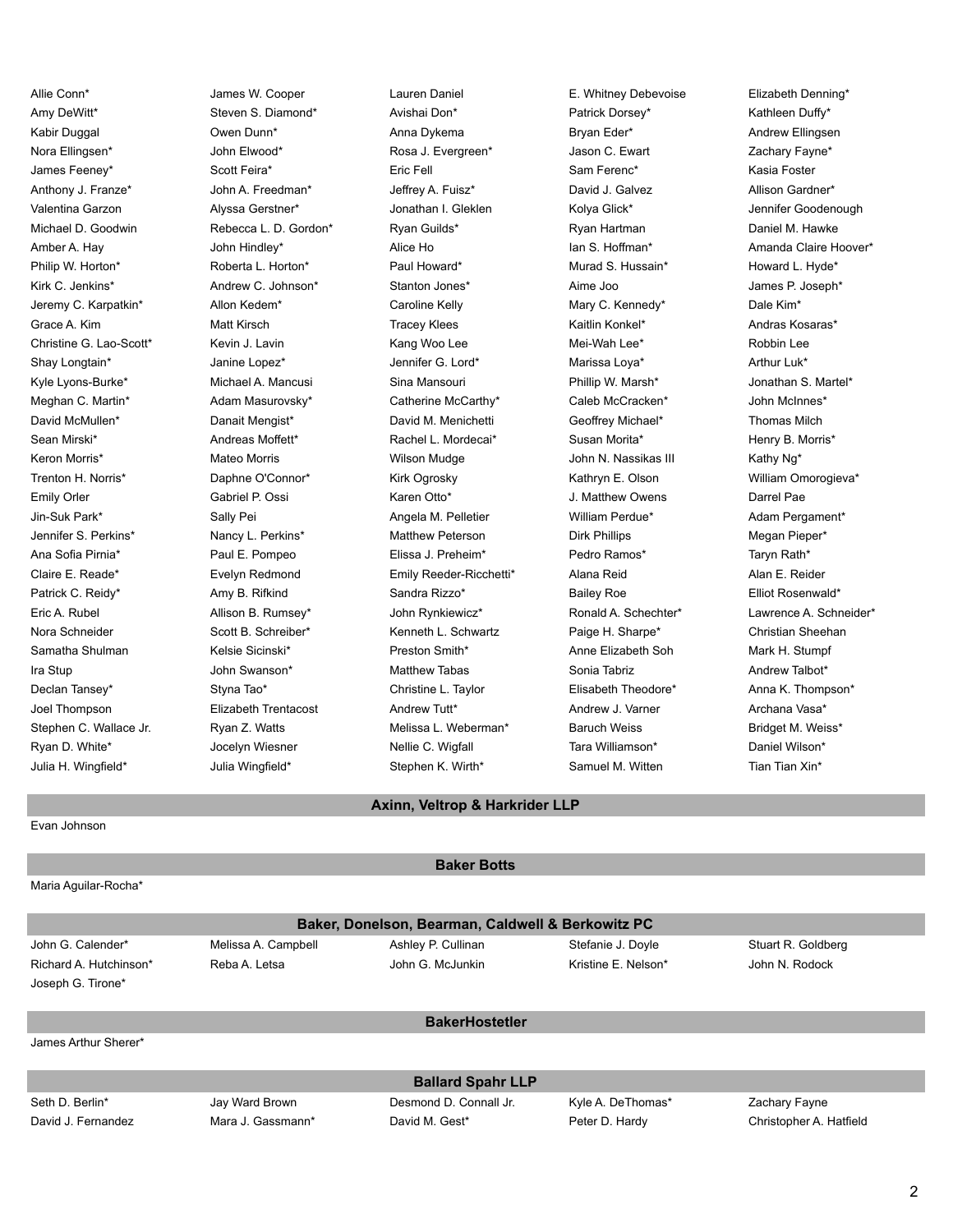Charles S. Henck **S. Henck** John F. Hundley\* Patrick R. Jules Matthew E. Kelley\* Ivan B. Knauer\* Jon M. Laria **Daniel M. Mayeda** William Alden McDaniel Jr.\* Maxwell S. Mishkin Katherine M. Noonan\* Emmy Parsons\* Marjorie J. Peerce\* Roberto Rivera-Soto\* Jennifer M. Roussil Lauren Russell\* Jessica Hepburn Sadler **Jacquelyn N. Schell\*** David A. Schulz\* Danielle S. Sharp Joseph W. Slaughter\* Alia L. Smith Clinton Ray South Charles D. Tobin Stacey L. Valerio

Alan R. Kabat

#### **Bernabei & Kabat PLLC**

**Beveridge & Diamond PC** Benjamin E. Apple Leigh S. Barton Nicole M. Bayne David M. Friedland Deepti B. Gage\* Marc J. Goldstein **Brooklyn N. Hildebrandt** Harold Himmelman\* Hilary T. Jacobs\* Katrina M. Krebs\* Jennifer J. Leech\* Guite A. Muza H. Maloney C. Pamela D. Marks M. Parker Moore\* Rujeko A. Muza Anthony G. Papetti\* **Zachary B. Pilchen\*** Thomas Richichi\* C. Grant Tolley Nicole J. Waxman\* Justin A. Weatherwax **Jack B. Zietman**\*

**Blank Rome LLP** Stefanos N. Roulakis Michael I. Sanders Shareen Sarwar Caroline M. Saunders

#### Samarth Barot **Martier Carlo Accord Joan Bondareff** Martia Kierstan L. Carlson **Martian Jennifer Carrier\*** Henry Cashen Dominique L. Casimir Justin Chiarodo Brendan Delany Vanessa C. DiDomenico Hien Doan Jason Eig Jon Grossman\* Stephanie Harden Brooke T. Iley Peter Jost Oliver E. Jury\* **Mary Albert B. Krachman** Jacob W. E. Kearney\* James Kelly **Mary Ann Knoeckel** Albert B. Krachman William E. Lawler III **Barry Levine\*** Namrata Loomba Tara L. Marcus Brandon W. McCune Dana S. Merkel\* **Dominique A. Meyer** David Nadler **Communist Communist Communist Communist Communist Communist Communist Communist Communist Communist Communist Communist Communist Communist Communist Communist Communist C** Cynthia Langelier Paine\* Ameya V. Paradkar\* Alexander Perry Lamiya N. Rahman\* Amit Roitman\* Amit Roitman\*

Dylan R. Mathewson

| <b>Bradley Arant Boult Cummings LLP</b> |                                        |                                   |                           |                       |  |
|-----------------------------------------|----------------------------------------|-----------------------------------|---------------------------|-----------------------|--|
| Connor M. Blair*                        | Lee-Ann C. Brown*                      | Andrea J. Kotrosits*              | Anna M. Lashley           | Gregory G. Marshall   |  |
| Andrew J. Narod*                        | Sabah Petrov                           | Erin K. Sullivan*                 | John Parker Sweeney*      | Jessica L. Zurlo      |  |
| <b>Brown Rudnick LLP</b>                |                                        |                                   |                           |                       |  |
| Vincent J. Badolato*                    | Jennifer I. Charles*                   | Karla M. Cortes*                  | Patrick E. Gilman*        | Sarah G. Hartman*     |  |
| Shlomo D. Katz*                         | Edward J. Naughton                     | Ashley E. Smith*                  | Rachel O. Wolkinson*      |                       |  |
|                                         |                                        |                                   |                           |                       |  |
|                                         | <b>Bryan Cave Leighton Paisner LLP</b> |                                   |                           |                       |  |
| Jessica R. Blaemire*                    | Alec W. Farr*                          | Heather S. Goldman*               | Lily J. Kurland           | Brett Orren*          |  |
| Daniel C. Schwartz*                     | Adam L. Shaw*                          | Mark A. Srere                     | Joscelyn Taree Tillery*   |                       |  |
|                                         |                                        |                                   |                           |                       |  |
| <b>Buckley LLP</b>                      |                                        |                                   |                           |                       |  |
|                                         |                                        |                                   |                           |                       |  |
| lan Acker                               | Naday Ariel                            | Henry Asbill*                     | Brian W. Bartholomay      | <b>Preston Burton</b> |  |
| James Chou                              | <b>Thomas Dowell</b>                   | Graham Gardner*                   | Luis de Guzman*           | Jackson Hagen*        |  |
| Gage Javier*                            | Heather Jones*                         | Caitlin Kasmar*                   | Joseph Kolar              | <b>Bradley Marcus</b> |  |
| Donald Meier                            | Leslie Meredith                        | <b>Adam Miller</b>                | <b>Melina Montellanos</b> | Bree Murphy*          |  |
| Cierra Newman                           | Elizabeth Olien*                       | Olivia Raugh*                     | Joshua Richardson*        | David Rivera          |  |
| Sara Ruvic                              | Nancy Turner*                          | Steven vonBerg*                   | John B. Williams          | Ron Williams*         |  |
| Jill Winter                             |                                        |                                   |                           |                       |  |
|                                         |                                        |                                   |                           |                       |  |
|                                         |                                        | Cadwalader, Wickersham & Taft LLP |                           |                       |  |

**Bloomberg Industry Group**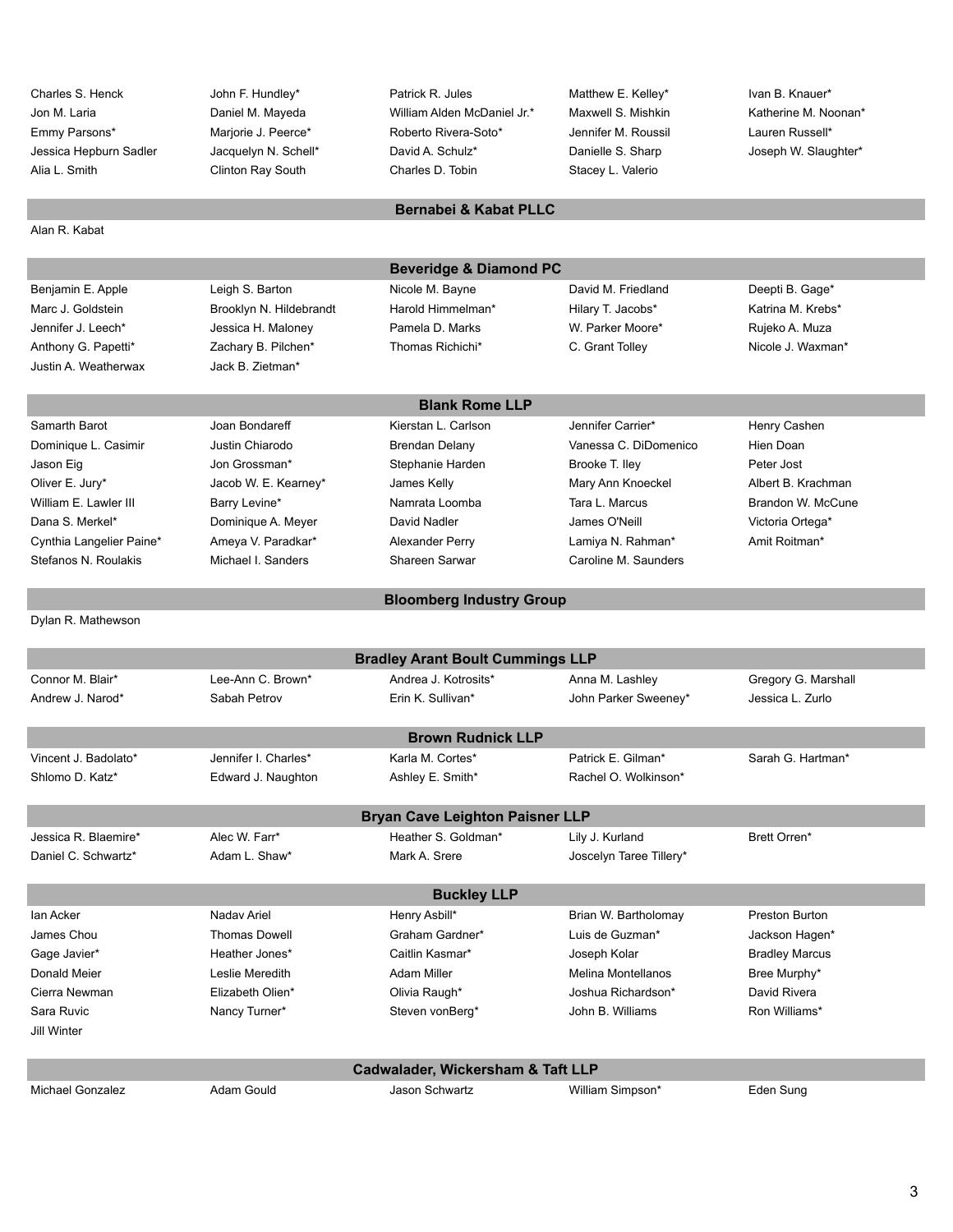Carl Joseph Hartmann\*

#### **Carl J. Hartmann, Attorney**

Laura Kathryn Graham\*

# **Case Western Reserve University School of Law**

Daniel F. Collopy\*

#### **Catholic Charities Legal Network**

Samuel Cotton-Betteridge\* Stephanie Cotton-Betteridge\*

**CBIG Law PC**

#### Roland Goss\*

# **Children's Law Center**

Emily Arnold **Nico Banks\*** Nico Hani Bashour\* Hani Bashour\* Jackie M. Brune\* Madison Bush Nicole Cary\* Samuel Chang\* Larry C. Dembowski Savannah Haynes\* Veronica Joubert Macey Levington **Maia Livengood\*** Jorge Bonilla Lopez\* Shannon Manley Amber V. Phillips\* Michael Schulman David Seidman Lauren E. Semrad\* Garrett Shinn Nora McCloskey Sines Tom Standifer\* **Isabel Tuz** Gwendolyn M. Washington\* Tracey Zhang\*

**Cleary Gottlieb Steen & Hamilton LLP**

#### Richard Koffman

Barrett J. Anderson\* Khary J. Anderson\* Amber J. Ausley Andrew S. Bae Jasmine A. Banks\* Deepti Bansal\* Nichael D. Basile\* Shamis Beckley Jane L. van Benten\* Kayla E. Blaker\* Claire M. Blakey\* Thomas A. Blinka Megan S. Browdie Alla K. Brukman Francis Cullo Joseph M. Drayton\* Andrew J. Durand Christopher B. Durbin\* Alexandra Eber\* Rebecca Ferrari\* Wevine Fidelis\* The Collegia C. Films Allegra K. Flamm\* Akiyah B. Francis\* Brooke A. Fritz Alexander Galicki\* **Subset Constitute Constitute Constitute Alexander** School and Hertan Constitute Ross T. Handler\* Emily B. V. Harrison\* Kathleen R. Hartnett\* Shannan E. Higgins\* Chris Holly Brendan J. Hughes\* Grace Hunter **Frankling Community Constructs** Georgina J. Inglis **Frankling Robert William Jacques\*** Tanisha A. James Matthew R. Johnson\* **Alexander J. Kasner\*** Julian J. Kronick **Anniki L. Laine** Anniki L. Laine Judd D. Lauter\* John G. Lavoie **Richard G. S. Lee** Elizabeth L. Lewis<sup>\*</sup> Bethany C. Lobo<sup>\*</sup> Kristin R. Marshall C. Lotter Bethany C. Lobo<sup>\*</sup> Anna R. Marx\* **Bonnie Weiss McLeod** David E. Mills\* Carly H. Mitchell M. Howard Morse\* Nicollette R. Moser **Elyse S. Moyer** Caitlin B. Munley\* Matthew K. Nguyen\* Angel C. Nwachukwu\* Jenny Park O'Shanick Sarah A. Oliai\* Kimberly A. Pathman Marcelo C. Pomeranz\* Jason E. Rademacher\* Justin P. Rattigan **Randy V. Sabett** Robby L. R. Saldaña\* Thomas R. Salley Gemma Seidita\* Gemma Seidita\* Caitlyn A. Shelby\* **Elizabeth Shrieves\*** Josh M. Siegel\* Shawn N. Skolky\* Naina Soni Patrick M. Stewart\* Samantha A. Strauss\* Emily E. Terrell\* Christopher A. Vail\* Erich E. Veitenheimer III\* Colleen R. Wellington-Caban\* Henry H. Wendel\* Mary M. Wheeler Gabrielle M. Whitehall Samuel K. Whitt Zachary Williams David J. Wittenstein Charlie A. Wood\* Elizabeth M. Wright\* Xiaozhen Yu Alanna B. Zuchelli

#### **Cooley LLP**

**Cohen Milstein Sellers & Toll PLLC**

Samuel J. Adler\* Zachary M. Agudelo\* Sean M. Akins\* Bradley J. Altvater\* Derek J. Andros

**Covington & Burling LLP**

Dennis B. Auerbach Carek J. Austin Carectic Communisty Communisty Communisty Communisty Communisty Communisty C Elizabeth Z. Baia\* Allison K. Baker\* Yohan J. Balan\* Michelle A. Barineau\* Shruti C. Barker\* Alexander W. Barlow\* **Andrew G. Barna Charlow Communisty Communisty** Communisty Communisty Communisty Communisty David J. Bender **State Community** J. Hunter Bennett\* Frederick C. Benson Alexander A. Berengaut Howard Berger\* Daniel N. Bernick\* **Raymond B. Biagini\*** Erin E. Biel Benjamin C. Block\* Simeon Botwinick\* Beth Braiterman\* **Lanny A. Breuer\*** Lindsay J. Brewer\* Beth S. Brinkmann\* Molly L. Brown\*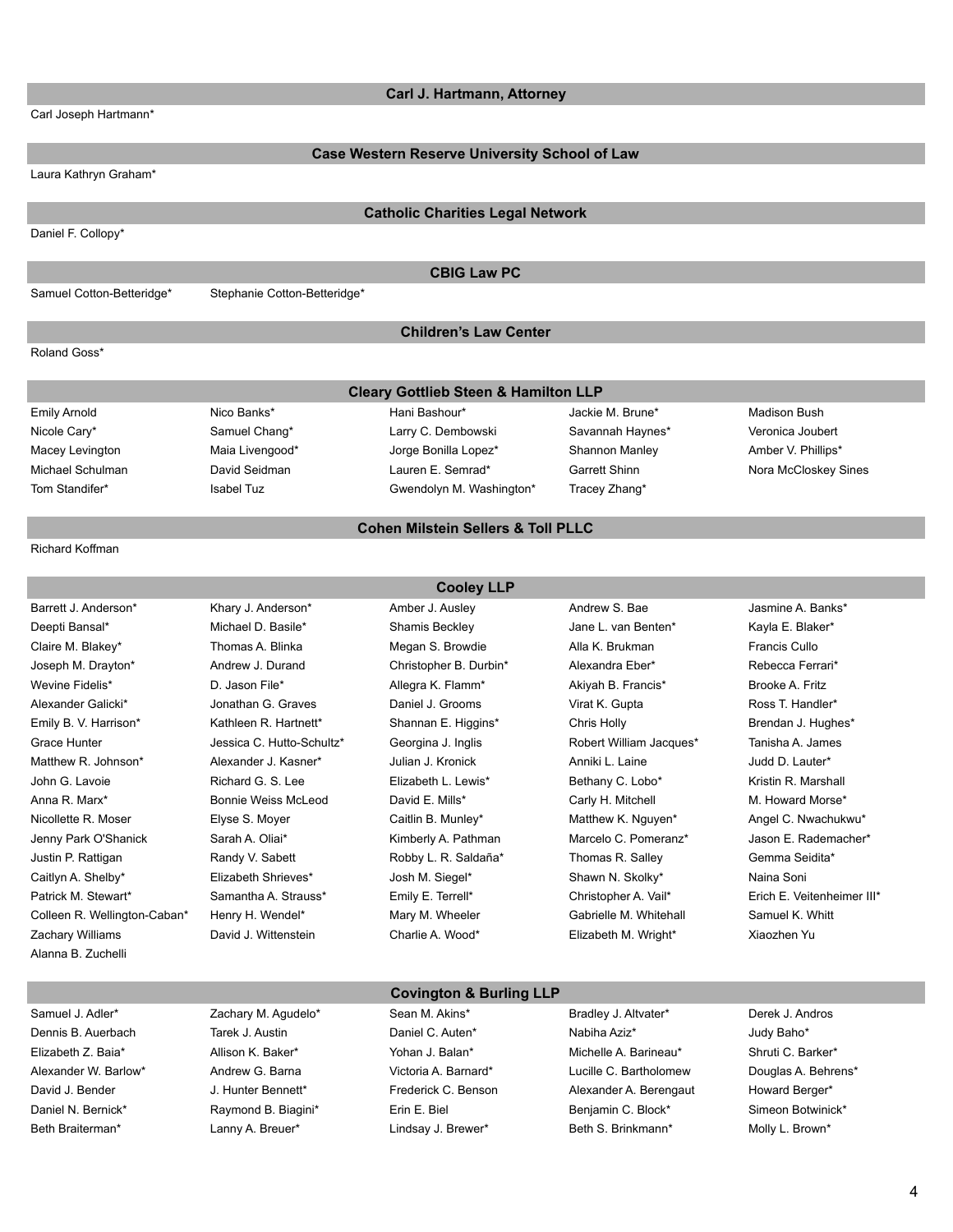Maureen F. Browne **Marc P. Capuanot** John G. Buchanan\* Lindsay B. Burke Charlotte S. Butash\* Marc P. Capuano\*

Jason A. Carey\* Tara L. Carrier\* Tyler P. Carroll Antonio J. Carvalho\* Susan B. Cassidy Benjamin L. Cavataro\* **Alexander J. Cave\*** Ashley Joyner Chavous\* Marney L. Cheek\* Ricardo S. Chirinos\* S. Michael Chittenden\* **David J. Cho\*** Dustin G. Cho Vivian S. Choi\* Wonseon K. Choi\* Eric Y. Chung\* **Kristin M. Cobb\*** Laura Beth Cohen\* Kevin B. Collins\* Rusty M. Conner III\* Marta P. Cook\* Carolyn F. Corwin\* Megan A. Crowley\* Jacob T. Crump\* Khari L. Cyrus Rebecca B. Dalton\* James R. Damon\* Irina E. Danescu\* Moriah L. Daugherty\* John J. DeBoy Rujul H. Desai Gregory S. Discher\* Cyril T. Djoukeng\* Andrew B. Do\* Stefanie A. Doebler Molly J. Doggett\* Laura E. Dolbow\* Yaron Dori Lauren C. Dorris\* Ronald G. Dove\* Eamon P. Dowd Joseph G. DuChane\* Natalie Dugan\* Uttara Dukkipati\* Shankar Duraiswamy\* Julie M. Edmond Stuart E. Eizenstat\* Layth Elhassani\* Alexander N. Ely\* Elizabeth Ertle\* Bradley K. Ervin\* **Kayvan A. Farchadi\*** Daniel J. Farnoly\* Hensey A. Fenton III\* Jacqueline M. Fitch James H. Fitch\* **Peter L. Flanagan Michael A. Fletcher\*** Judith J. Foo Brian E. Foster\* Cherine Fuad Foty\* Elizabeth T. Fouhey\* R. Jason Fowler Michael J. Francese Sarah J. Friedman\* Amee M. Frodle\* Terra W. Fulham\* Miles L. Galbraith\* E. Flannery Gallagher\* Marialuisa S. Gallozzi\* Cynthia C. Galvez **Andrew D. Garrahan\*** Gabriel M. Gates\* Lauren C. Gerber\* Kevin R. Glandon\* Taylor C. Glogiewicz\* Corinne A. Goldstein Chloe K. Goodwin\* James A. Goold\* Nikhil V. Gore Michael S. Goudey\* **Brandon R. Gould\*** Daniel T. Grant\* Samuel J. Greeley\* Nicholas J. Griepsma\* Stacey K. Grigsby\* **Dillon H. Grimm\*** Lewis A. Grossman Rishi R. Gupta\* Kristen C. Gurley Andrew R. Guy Corey E. Hall Gary S. Guzy\* Heather G. Haberl\* Kyle P. Haley\* Corey E. Hall Alexander B. Hastings Allison C. Hawkins\* Gary A. Heimberg Andrew J. Henley\* Mark D. Herman Jessica C. Hill\* Jordan C. Hirsch\* Eric H. Holder Jr. Justin T. Howell\* Jeffrey L. Huberman\* Hannah E. Hummel\* **Amanda A. Humphreville** Robert N. Hunziker **G. Huvelle** David J. Iraola\* William R. Isasi\* Todd T. Itami\* Totamit Marianna Jackson\* Jasmine C. Jennings\* Mingham Ji\* Dorothy Joseph\* Brooke B. Kahn Paula R. Katz Georgia Kazakis\* Megan P. Keane\* Melissa A. Keech\* Connor J. Kelley\* Robert K. Kelner Brian E. Kempfer\* Adam B. Kern\* Adam B. Kern\* Sanchi S. Khare\* Jad H. Khazem\* Kwan Woo Kim Minwoo Kim\* Kevin F. King\* Katrina C. Kleck\* **Music Actual Actual Actual Actual Actual Actual Actual Actual Actual Actual Actual Actual Actu**<br>Rukesh Kordet Kandyce L. Korotky\* Peter M. Koski\* Pooja S. Kothari\* The Sara H. Lacy Joseph A. Kresse The Joan L. Kutcher The Ashley M. Kwon\* Sara H. Lacy Sonia Lahr-Pastor **Marie A. Lavalleye\*** Derek Lawlor **Marie A. Lawlor Andrew D. Lazerow\*** Susan Leahy David T. Leapheart\* Michael E. Lechliter Chul Hun Lee Daniel H. Lee\* Kee Young Lee\* Nooree Lee **Andrew J. Leet Andrew J. Leff\*** Andrew J. Leff\* **Andrew J. Leff\*** Hannah Lepow Web Leslie\* Alexander P. Levin\* Scott J. Levitt\* Jason Levy\* Peter Lichtenbaum Henry B. Liu S. William Livingston\* Michael M. Lloyd\* Robert A. Long\* Andrew P. Longhi Amber N. Lowery\* William T. Lowery III\* Christopher B. Lowther\* Peter M. Lu\* Derek Ludwin Perek Ludwin Mark H. Lynch\* George M. Mackie III\* Kassandra D. Maldonado Elnaz Manoucheri Bradley E. Markano\* Sebastian D. Marotta\* David B. H. Martin\* William L. Massey\* Charlotte May\* Philip S. May\* Muftiah M. McCartin\* Mary C. McCullough\* Kate E. McNulty\* Terrell P. McSweeny Kendra N. Mells Anna M. Menzel\* Richard A. Meserve\* **Amanda Michalski\*** Matthew V. Miller\* Adam W. Mitchell\* John F. Mizerak\* Lucas A. Moench\* Seth A. Mohney\* Emily M. Mondry\* Jordan L. Moran\* Cyrus S. Nasseri\* Sara A. Needles **Brian R. Nester\*** Raymond Ngu<sup>\*</sup> Ashley C. Nyquist Eric T. O'Brien\* Jessica P. O'Connell Megan O'Neill\* Claire M. O'Rourke Nathaniel J. Oppenheimer Adam F. Osielski\* Kathleen E. Paley\* **Han T. Park\*** Sophia E. Park\* Teresa S. Park\* Danielle A. Parker\* Nicholas O. Pastan\* **Michele Pearce\*** Emily H. Pehrsson Alan A. Pemberton\* Jessica K. Perez\* Ann R. Peterson\* Michael W. Pierce\* Nafissa Pio\* Austin L. Plier\* Mark E. Plotkin Thomas I. Plotkin\* Julia F. Post\* Elena V. Postnikova Xueshu Qian\* Stephen G. Rademaker\* Molly M. Ramsden **Daniel G. Randolph\*** Jenna E. Raspanti\* Cody J. Reeves\* Jason D. Reinecke Alexandra Remick **Stephanie L. Resnik\*** Daniel A. Rios\* Nicole Y. Roberts\* Neil K. Roman\* Ariel A. Rosenbaum\* Michael L. Rosenthal Simone E. Ross\* Darby J. Rourick R. Gregory Rubio\* Meaghan A. Ryan\* Shinji Ryu\* Nadeline M. Salinas\* Alyson R. Sandler Morgan E. Saunders\* Elizabeth A. Saxe\* Kayleigh M. Scalzo Michael G. Scheininger\* Matthew J. Schlesinger\* Morgan J. Schreurs Sarah M. Schuler\* **Zachary T. Schutz\*** Komal S. Shah\* Elizabeth W. Sharkey Richard C. Shea\* Thomas Scott Shelton\* Evan R. Sherwood\* Stephanie Shropshire Andrew E. Siegel Kevin M. Silk Joshua S. Silver\* Nandini Singh\* Alix M. Sirota Caleb W. Skeath\* Janine N. Slade Paulina Slagter\* **Faulio Accept Accept Accept Accept Accept** Maura A. Sokol\* Maura A. Sokol\* Marianne E. Spencer\*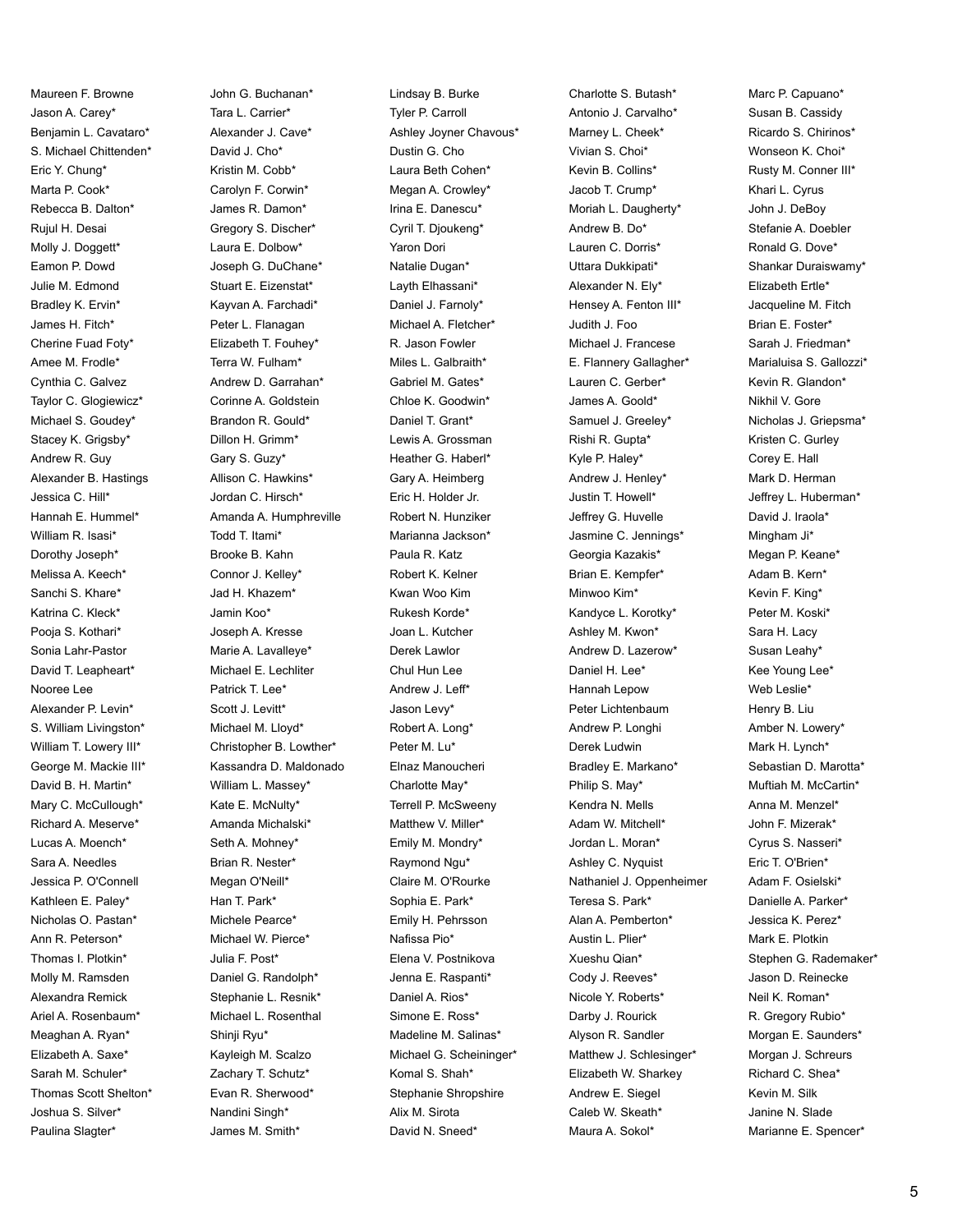Barry Boss\* Ryan Bottegal\* Brian Browne\* Hannah Cornett Thomas Fisher Barbara "Biz" Van Gelder Sarah Hopkins\* Thomas Ingalls\* Kurt Lindquist II Hugh Marbury\* Heather Petrovich Gianna Puccinelli Molly Rucki John Shire\* Joseph Simpson\* Nicole Sprinzen\* **Keturah Taylor\*** Caitlin Trevillyan Karen Williams\* Caitlin Trevillyan

#### Sarah E. Bartle **Cameron Beddard** Amanda Berman\* Crinesha Berry\* David Blair Crinesha Berry\* David Blair Luke Bresnahan John B. Brew Bryan H. Brewer III William Bruno Robert C. Burns\* Robert Burton **Figure 1 Accob Canter\*** Julia Carbonetti\* Bridget M. Carr\* Leslie Castello Karla Perez Chacon **Monty Cooper** Stephanie Crawford\* Christian Curran Kelly T. Currie\* Jodi Daniel Matthew David Britton D. Davis Ellie Dawson\* Alexis DeBernardis Larry F. Eisenstat **Clifton S. Elgarten** Jared C. Engelking\* Kathryn K. Erno\* David J. Ervin Carina Federico\* Sam Feigin Carina David J. Fischer Daniel R. Forman Leland Frost\* Omar Galiano **Vincent Galluzzo** Matthew M. Gander\* Christopher D. Garcia Rina M. Gashaw Matthew D. Gauthier **Brandon Ge** Lily Geyer\* Thomas P. Gies Jessica Gilbert **Communisty** Jessica Gilbert Charlotte E. Gillingham\* Lyndsay Gorton\* Glenn D. Grant\* Lindsay Green Michael G. Gruden\* Thomas M. Guiffre **Randall Hagen** David C. Hammond Thomas A. Hanusik Keith J. Harrison\* Christine Hawes **Astor Heaven\*** Christopher R. Hebdon Kelly Hibbert Christine Hawes Luke van Houwelingen Cheryl Howard Eryn C. Howington Lynn Hsieh Charles C. Hwang Toni M. Jackson Nicholas James **Music Alexandra N. Kames Janaitis Rachel A. Jankowski**<sup>\*</sup> Diana Jeschke Alexandra N. Kanu<sup>\*</sup> Justin D. Kingsolver **Robert B. Kornweiss** Shannon Lentz<sup>\*</sup> Chandler S. Leonard Rachel S. Lesser<sup>\*</sup> Anne E. Li\* The Michael Lieberman Claurel P. Malson Aaron Marx<sup>\*</sup> Aaron Marx<sup>\*</sup> Eduardo Mathison\* John E. McCarthy\* Amanda McDowell Glen McGorty\* Ashley McMahon\* Eleanor M. McWaters\* Aryeh M. Mellman\* Rukiya F. Mohamed Genevieve L. Moreland John L. Murino Jerome A. Murphy Nimrah Najeeb\* Jessica Nam\* Payal P. Nanavati\* Stuart H. Newberger David W. O'Brien\* William O'Reilly **Michelle A. Onibokun** Helen O. Osun Rachael L. Padgett\* William C. Pellett\* William C. Pellett\* Lynn T. Phan\* Christopher Pinto\* Siri M. Rao Rachel P. Raphael Mary-Caitlin Ray Teresa Rea **Linn K. Redway State Linn K. Redway** James J. Regan Ruben Reyna<sup>\*</sup> Elizabeth C. Riegel\* Ashley Riveira **Rochelle L. Rosenberg\*** Karen A. Rosenthal **N. Rowan\*** Samuel H. Ruddy Ruddy Tiana L. Russell\* Tiana Ceorge D. Ruttinger\* Steven Ryan Number Steven Ryan Joshua Rychlinski Number Laurel M. Saito\* Catherine Shames **Roma Sharma** Diane A. Shrewsbury\* Adam Singer\* Manuela Siragy\* Manuela Siragy\* Robert J. Sneckenberg **Jeffrey L. Snyder** Monica Sterling\* Abigail Stokes Da'Net Sturdifen Mark M. Supko Super A. Thomas\* Gloria M. Trattles Emily G. Tucker William M. Tucker\* Kieran Tuckley **Matthew Vicinanzo\*** Anuj Vohra Kenton Walker\* Richard Wallace Richard Wallace Katherine Watkins\* **Alexis White\*** Daniel W. Wolff\* Tiffany V. Wynn\* Simeon Yerokun\* Shane J. Yodlowski Tacie H. Yoon Clifford J. Zatz\* Ming Y. Zhou

Teresa Abney\* Lisa Adelson\* Monique D. Almy\* Ariel S. Amaru Jillian Ambrose\*

Sahel Sra\* Tyler G. Starr\* Nora E. St. Angelo Brooke G. Stanley\* Andrew P. Stanner Tyler G. Starr\* Lindsey C. Staubach\* Adam L. D. Stempel\* Einar Stole Paul K. Strauch Paul K. Strauch Adam M. Studner\* Daniel Suleiman\* Joseph P. Sullivan Thomas J. Sullivan\* Tara N. Summerville\* Sarah M. Suwanda\* Peter A. Swanson\* The Kyle J. Sweeney\* Paul J. Tagliabue\* Reith A. Teel\* Peter B. Terenzio III Gregory L. Terryn\* **Mathan Thompson\*** Alexander J. Thomson\* Chelsea Tisosky Sarah E. Tremont\* Peter D. Trooboff\* Seth A. Tucker Shannon R. Tucker\* Amanda Tuninetti\* Andrew J. Vaden Alyssa C. Vallar\* Shanelle C. Van\* Gabriela A. Vasquez Olivia E. Vega\* Jachele M. Velez\* Jean Veta\* Mark W.Mosier\* Katherine W.Thompson\* Gerard J. Waldron\* Jill Warnock\* Colin P. Watson\* Tyler S. Weinblatt\* Ben M. Weksberg\* Daniel Weltz\* Paul J. Wilson\* Paul A. Wilson\* Ashley M. Winkler\* Taryn P. Winston\* Catherine E. Woodcock\* Emily Rae Woods\* Jonathan G. Wright\* Laura Flahive Wu Silvia W. Wu\* Annie X.Wang\* Elizabeth Z.Reale Santiago Martin Zalazar Shadman S. Zaman\* David M. Zionts\* John W. Zipp\* Christopher T. Zirpoli\* Jack M. Zugay

#### **Crowell & Moring LLP**

**Cozen O'Connor**

Karla I. Arias\* John D. Arszulowicz\* Charles Baek Laura Baker Alexandra Barbee-Garrett

#### **Davis Wright Tremaine LLP**

Burt Braverman\* Maria T. Browne Adam Caldwell Maryam Casbarro\* Robert Corn-Revere\*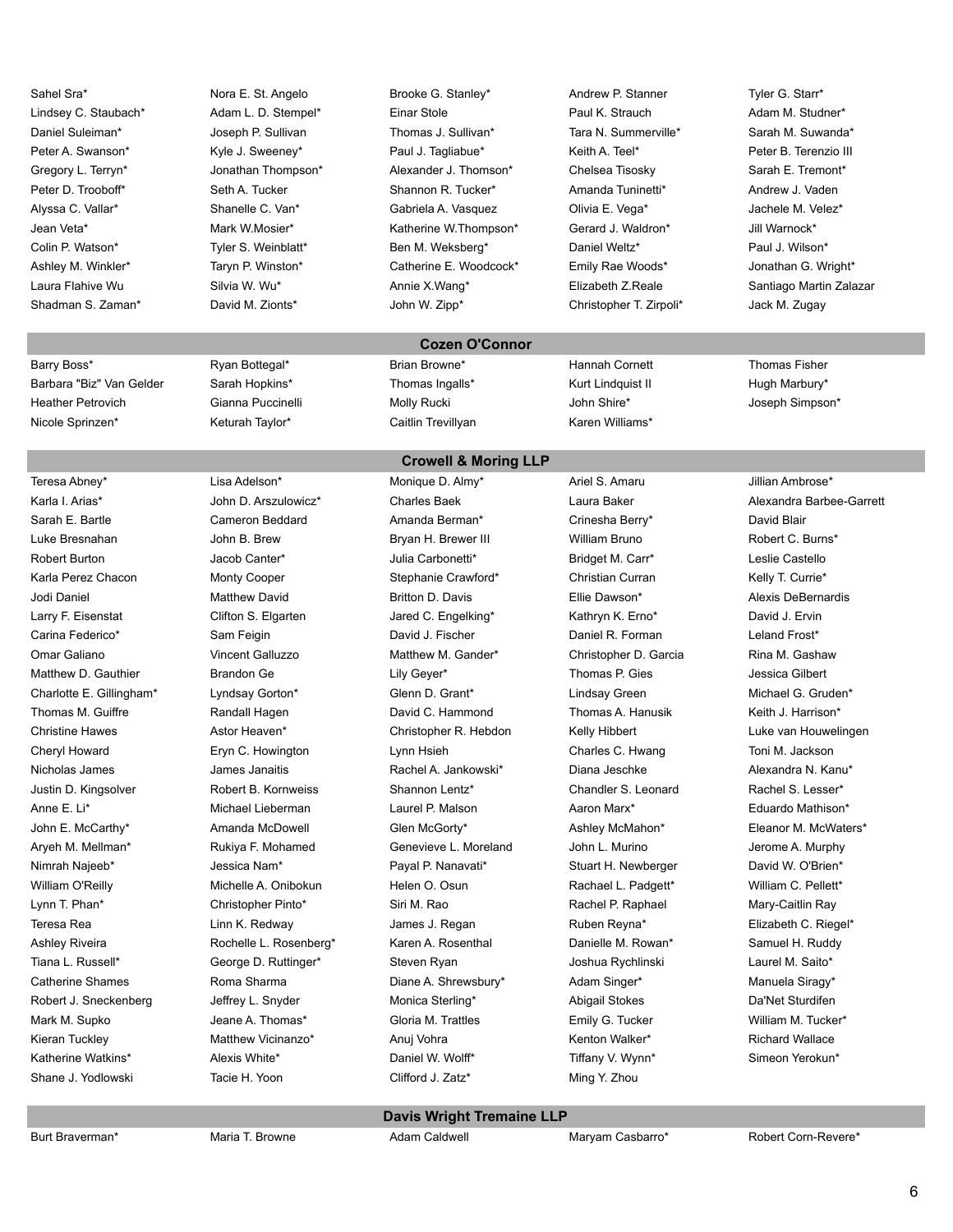| Lyra Correa<br>Laura R. Handman*<br>Silki Patel<br>Anora Wang* | Patrick J. Curran*<br><b>Bradford Hardin</b><br>Patricia Peña<br>Lisa B. Zycherman* | Courtney DeThomas*<br>Meenakshi Krishnan*<br>Christopher W. Savage* | William Friedman*<br>Anastasia Liounakos*<br>John Seiver* | David Gossett*<br>Bradley R. Miliauskas*<br>Jordan Thompson |  |  |
|----------------------------------------------------------------|-------------------------------------------------------------------------------------|---------------------------------------------------------------------|-----------------------------------------------------------|-------------------------------------------------------------|--|--|
| <b>Debevoise &amp; Plimpton LLP</b>                            |                                                                                     |                                                                     |                                                           |                                                             |  |  |
| H.J. Brehmer*                                                  | Jeffrey P. Cunard*                                                                  | Jonathan DeMars                                                     | <b>Andrew Field</b>                                       | Michael P. Geraltowski                                      |  |  |
| Tigist Kassahun*                                               | Anna Moody                                                                          | Katherine L. Nelson*                                                | David A. O'Neil*                                          | Liliana Ramirez                                             |  |  |
| Melissa Runsten*                                               | Meredith E. Stewart*                                                                |                                                                     |                                                           |                                                             |  |  |
|                                                                |                                                                                     | <b>Dechert LLP</b>                                                  |                                                           |                                                             |  |  |
| Ari Abramovitz*                                                | David Attanasio*                                                                    | Eric Auslander*                                                     | Catherine Botticelli*                                     | Laura Brank                                                 |  |  |
| Stephen Choi                                                   | Vincent Cohen*                                                                      | Darshak Dholakia                                                    | Amir Farhadi*                                             | <b>Christopher Geissler</b>                                 |  |  |
| Jonathan Greengarden*                                          | Eric Hageman*                                                                       | Hrishikesh Hari*                                                    | David Harris*                                             | Joshua Hess                                                 |  |  |
| Megan Johnson                                                  | Victoria King*                                                                      | D. Brett Kohlhofer*                                                 | Steven Kolias*                                            | Shari Ross Lahlou*                                          |  |  |
| Dennis Lawson*                                                 | Kaitlyn Marasi*                                                                     | Konstantin Medvedovsky*                                             | <b>Brooklynn Moore</b>                                    | Nicholas Papoutsis*                                         |  |  |
| Pejmon Pashai                                                  | Amisha Patel*                                                                       | Justin Romeo*                                                       | Bernardo Piereck de Sa                                    | Christina Sarchio*                                          |  |  |
| Dennis Schmelzer                                               | Suzanne Turner*                                                                     | Jeremy Zucker*                                                      |                                                           |                                                             |  |  |
|                                                                |                                                                                     | <b>Dentons US LLP</b>                                               |                                                           |                                                             |  |  |
| Bled B. Aliu                                                   | Derek A. Auito                                                                      | Maurisa P. Bell*                                                    | Kerisha A. Bowen                                          | Arthur Randolph Bregman*                                    |  |  |
| Mark G. Califano*                                              | Alanna G. Clair*                                                                    | David F. Cook                                                       | Lisa A. Crain                                             | Samuel F. Daughety*                                         |  |  |
| Scott P. DeMartino*                                            | Megan A. Edmonds*                                                                   | Wendell M. Faria*                                                   | Elissa Jeffers*                                           | Natasha John                                                |  |  |
| Benjamin P. Keane                                              | William M. Krouse                                                                   | Matthew A. Lafferman*                                               | Talia C. Linneman                                         | Catharine Luo*                                              |  |  |
| Alexander D. Lurie                                             | Cassandra L. Mastrostefano                                                          | Alexander D. Mayhall*                                               | Justin J. Mirabal                                         | Jennifer A. Morrissey                                       |  |  |
| Adyemi O. Ojudun                                               | Rose N. Petoskey                                                                    | Michael G. H. Pfeifer*                                              | Presley R. Reed Jr.                                       | Fred W. Reinke*                                             |  |  |
| Suzanne R. Schaeffer*                                          | Debodhonyaa Sengupta*                                                               | Heather V. Sibbison*                                                | Jason M. Silverman                                        | Simon A. Steel*                                             |  |  |
| Adriana N. Velez-Leon                                          | Carol S. Wagner                                                                     | Lauren M. Wilson                                                    | Jasmine Zaki                                              |                                                             |  |  |
|                                                                |                                                                                     | <b>DLA Piper</b>                                                    |                                                           |                                                             |  |  |
| Christie M. Alvarez                                            | Amadi P. Anene*                                                                     | <b>Chris Armstrong</b>                                              | Kristen Michelle Bandura                                  | Jonathan Batten                                             |  |  |
| <b>Charlie Bell</b>                                            | Benjamin S. Boyd                                                                    | Victoria Barker Busch                                               | Emily A. Campo*                                           | Angeline Grace Chen*                                        |  |  |
| Ryan Compton*                                                  | Chris Crain                                                                         | Sean Gareth Hayes Croft                                             | Hayley Renee Curry                                        | Tom Daley                                                   |  |  |
| Luis Dávila*                                                   | Paul Day                                                                            | Naftali Z. Dembitzer*                                               | Lisa Dewey*                                               | Ariel Aubrey Diamond                                        |  |  |
| Adam Dubin                                                     | James N. Duchesne                                                                   | Mary Dunbar*                                                        | Anthony Michael Duncan*                                   | John J. Dwyer                                               |  |  |
| Eric E. Eisenberg                                              | Aurelie Ercoli                                                                      | Musa Kamel Farmand Jr.                                              | Jay Gary Finkelstein                                      | Jacob Frasch*                                               |  |  |
| Dave Freeburg*                                                 | Mary Elizabeth Gately*                                                              | Emily Danya Gilman                                                  | Ben Gipson*                                               | Andrew W. Grant*                                            |  |  |
| Julie A. Gryce*                                                | Jonathan W. Haray                                                                   | Michael Takashi Haworth*                                            | Mike Hazzard*                                             | Irene Hong                                                  |  |  |
| Shaked Hoter                                                   | Olivia Lynn Houston*                                                                | Bryan K. Hsu                                                        | Mason M. Hubbard                                          | Peter Karanjia*                                             |  |  |
| Kash Karmand                                                   | Jad Ghassan Kazan                                                                   | Samuel B. Knowles                                                   | Tina P. Lapsia                                            | Wenxi Li                                                    |  |  |
| Zac Loney                                                      | <b>Bret Lowell</b>                                                                  | Timothy J. Lowry                                                    | Alexandra Marinucci                                       | R. Craig Martin*                                            |  |  |
| Deborah Meshulam*                                              | Christopher Mark Mikson                                                             | William H. Minor                                                    | Anand Mohan*                                              | <b>Richard Newcomb</b>                                      |  |  |
| Evan Edmund North*                                             | Wendy Tran Novotne                                                                  | Damon T. Osborne                                                    | Lin Pang                                                  | Devika Persaud                                              |  |  |
| Thomas C. R. Reynolds*                                         | Lauren Rico                                                                         | Amanda Grace Rooney*                                                | Dan Rosenberg                                             | Harry P. Rudo                                               |  |  |
| Courtney Gilligan Saleski                                      | Martin Schaefermeier*                                                               | Edward S. Scheideman*                                               | Paul D. Schmitt                                           | Stephen W. Schwab                                           |  |  |
| Howard S. Schwartz*                                            | Chris Serrano                                                                       | Irene Jefferson Sherman                                             | Peter Shroyer                                             | Erica S. Sitkoff                                            |  |  |
| <b>Edward Howard Smith II</b>                                  | Paul Steadman*                                                                      | Dawn E. Stern                                                       | Jay M. Tannon*                                            | Jeffrey Tsai                                                |  |  |
| Melissa Lynn Turcios*                                          | Charles B. Wayne*                                                                   | Alberto Zacapa*                                                     |                                                           |                                                             |  |  |
|                                                                | DocuSign Inc.                                                                       |                                                                     |                                                           |                                                             |  |  |

Kevin Minsky

Rebecca E. Bazan **Katherine D. Brodie** Amauri G. Costa<sup>\*</sup> Kristina Gill Geoffrey M. Goodale

**Duane Morris LLP**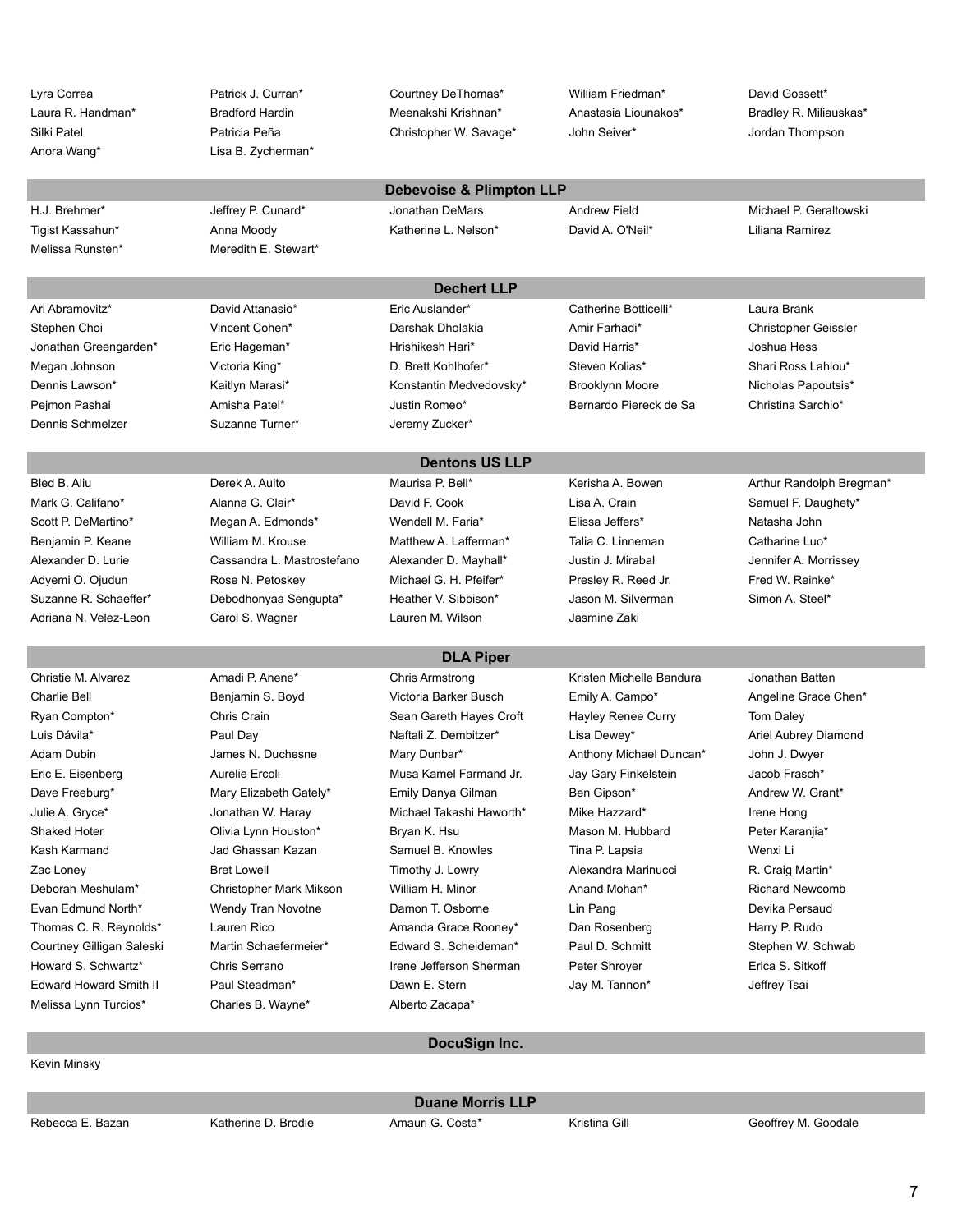| W. Michael Gradisek*<br>Katharyn Christian McGee* | Jonathank Helwink<br>Richard A. Paikoff | Drew K. Kapur<br>Denyse Sabagh*                    | William Kennedy Keane<br>John M. Simpson* | Heidi E. Lunasin*<br>Christopher Tyson* |
|---------------------------------------------------|-----------------------------------------|----------------------------------------------------|-------------------------------------------|-----------------------------------------|
|                                                   |                                         | <b>Dueffert Gilbertsen PLLC</b>                    |                                           |                                         |
| Thomas E. Gilbertsen*                             |                                         |                                                    |                                           |                                         |
|                                                   |                                         |                                                    |                                           |                                         |
| <b>Becca Niburg</b>                               |                                         | <b>Elpis Legal LLC</b>                             |                                           |                                         |
|                                                   |                                         |                                                    |                                           |                                         |
|                                                   |                                         | <b>Epstein Becker &amp; Green PC</b>               |                                           |                                         |
| Alexis Boaz                                       | George Breen                            | Ashley Creech                                      | Paul DeCamp                               | Eric Emanuelson                         |
| Stuart Gerson*                                    | Clay Lee                                | Karen Mandelbaum                                   | Anastasia Regne                           | Megan Robertson                         |
| Elizabeth Scarola                                 | Chris Smith                             | Carrie Valiant                                     | Robert Wanerman*                          | Constance Wilkinson                     |
|                                                   |                                         | Erik M. Pelton & Associates PLLC                   |                                           |                                         |
| <b>Erik Pelton</b>                                |                                         |                                                    |                                           |                                         |
|                                                   |                                         |                                                    |                                           |                                         |
| Evan Lewis                                        |                                         | <b>Evan Lewis, Attorney</b>                        |                                           |                                         |
|                                                   |                                         |                                                    |                                           |                                         |
|                                                   |                                         | <b>Eversheds Sutherland (US) LLP</b>               |                                           |                                         |
| Samir Aguirre*                                    | Nana Amoo                               | Ariana Cheng*                                      | Nicholas Christakos*                      | Vedia Biton Eidelman*                   |
| Matt Gatewood*                                    | Meltem Kodaman                          | Douglas Leary                                      | Benjamin Marzouk                          | Rachel May                              |
| Ellen McElroy                                     | Deepa Menon                             | Daniel Morris*                                     | Mary Kate Nicholson*                      | Maggie Pope*                            |
| Michael Resnick*                                  | Jessica Rodgers*                        | <b>Brian Rubin</b>                                 | Allison Speaker*                          | Michele Spencer*                        |
| Bianca Spinosa*                                   | Daniel Strickland                       | Laura Taylor                                       | Gail Westover                             | Lewis Wiener*                           |
| Sean Wissman                                      | Daniel Wolman*                          |                                                    |                                           |                                         |
|                                                   |                                         | <b>Faegre Drinker</b>                              |                                           |                                         |
| Simonne A. Brousseau                              | Mary Devlin Capizzi                     | Alex Eschenroeder*                                 | Michelle Y. Francois                      | Janet Fries                             |
| Jason H. Gould                                    | Taylor R. Harrison                      | Kelly M. Horein                                    | Anthony F. Jankoski*                      | Thomas J. Kelly Jr.*                    |
| Sari M. Long*                                     | Sarah L. Pheasant                       | Kristen Reilly                                     | Adam Schlosser*                           | Christine A. Stoddard                   |
| Mark D. Taticchi*                                 | Laura M. Wall                           | Leslie Epstein Wallace*                            | Christopher R. Williams*                  | Dawn B. Williams                        |
|                                                   |                                         | <b>Fannie Mae</b>                                  |                                           |                                         |
| David E. Kalinski                                 |                                         |                                                    |                                           |                                         |
|                                                   |                                         | <b>FCB Law</b>                                     |                                           |                                         |
| Felicia C. Battista                               |                                         |                                                    |                                           |                                         |
|                                                   |                                         |                                                    |                                           |                                         |
|                                                   |                                         | <b>Federal Government Attorney</b>                 |                                           |                                         |
| Rachel A. Davakis                                 | David R. Dorey*                         | Andrew J. Doyle                                    | Christopher Jennison*                     | Lisa Keshavarz*                         |
| Kaitlyn Krall*                                    | Jonathan Ng                             | <b>Emily Reid</b>                                  | Marisa Schnaith                           | Prianka P. Sharma                       |
| Zachary Spencer*                                  | <b>Tracy Suhr</b>                       | Francesca Ugolini                                  | <b>Chad Wallace</b>                       |                                         |
|                                                   |                                         | Finnegan, Henderson, Farabow, Garrett & Dunner LLP |                                           |                                         |
| Umber Aggarwal                                    | Matthew N. Amrit*                       | James R. Barney*                                   | Courtney A. Bolin                         | Paul W. Browning, PhD*                  |
| Don O. Burley*                                    | Drew D. Christie*                       | Charles T. Collins-Chase*                          | C. Collette Corser                        | Priya S. Dalal*                         |
| Carlos E. Duarte-Guevara, PhD                     | Jordan Fraboni*                         | Jeffrey A. Freeman                                 | Eric J. Fues                              | Amy L. Fulton                           |
| Marta N. Garcia                                   | Kayvon M. Ghayoumi*                     | Alissa E. Green                                    | Clinton P. Greub*                         | Kenneth S. Guerra*                      |
| Alexander E. Harding                              | Doris Johnson Hines*                    | Kathryn R. Judson                                  | Sydney R. Kestle                          | Kyu Yun Kim*                            |
| Yoonhee Kim                                       | Elliott T. LaParne*                     | Neal A. Larson                                     | Eric A. Liu*                              | R. Maxwell Mauldin*                     |
| Connor M. McGregor                                | Megan L. Meyers                         | Anthony D. Del Monaco                              | Joseph M. Myles                           | William C. Neer*                        |
| Zan Newkirk*                                      | Zachery D. Olah                         | Emmanuel N. Onochie                                | Shannon M. Patrick                        | Kaitlyn Pehrson                         |
|                                                   |                                         |                                                    |                                           |                                         |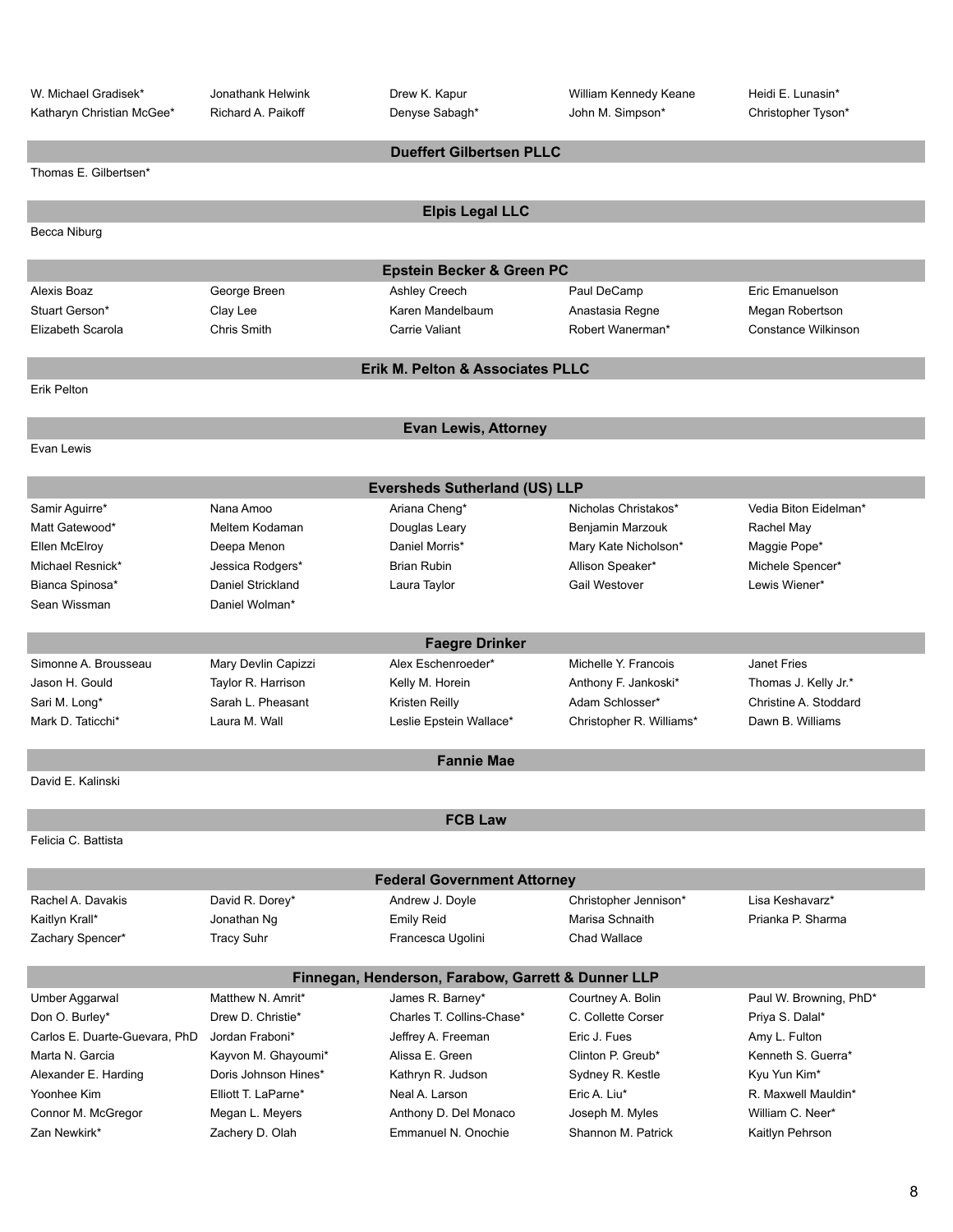| Kai Rajan*              | Joshua D. Rice                 | Bradley D. Richards*                         | Jeanette M. Roorda      | Sonja W. Sahlsten*      |
|-------------------------|--------------------------------|----------------------------------------------|-------------------------|-------------------------|
| Melissa C. Santos, PhD* | Bradford C. Schulz, PhD        | Linda J. Thayer                              | Paul Townsend           | Gordon Wright*          |
| Dorothy K. Wyatt, PhD*  | Ming-Tao Yang*                 | Yi Yu, PhD                                   |                         |                         |
|                         |                                |                                              |                         |                         |
|                         |                                | <b>Fish &amp; Richardson PC</b>              |                         |                         |
| Donna Q. Balaguer       | Keith Barritt*                 | Taylor Burgener*                             | Joel Couenhoven         | Patrick Darno           |
| Ahmed Davis*            | Leah Edelman                   | Kenton Freeman                               | <b>Monty Fusco</b>      | Daniel Gopenko          |
| Thomas L. Halkowski     | Bobby Hampton III*             | Jared Hartzman                               | Hyun Jin In             | Nick A. Jepsen*         |
| Ryan Klima*             | Andrew R. Kopsidas*            | Edwin N. Lavergne*                           | Terry G. Mahn*          | Matthew Mosteller*      |
| Tina Murphy*            | Ralph A. Phillips*             | Laura Powell*                                | Joshua Rosefelt*        | Thomas A. Rozylowicz*   |
| Daniel Tishman*         | Raj Utreja                     | Yao Wang*                                    | Laura C. Whitworth*     | Adi Williams*           |
|                         |                                | <b>Florida Rural Legal Services</b>          |                         |                         |
| Colin Abbott*           |                                |                                              |                         |                         |
|                         |                                | <b>Foley &amp; Lardner LLP</b>               |                         |                         |
| Andrew Arsht*           | Katherine P. Califa            | Megan Chester                                | Brooke D. Clarkson*     | Jared A. Cook*          |
| Joseph D. Edmondson*    | Eli L. Evans                   | Scott L. Fredericksen*                       | Ashley A. Gifford       | Jack G. Haake           |
| Molly Hayssen*          | Jacob N. Heller*               | Matthew H. Horton*                           | Benjamin Kahn*          | Michael J. Lockerby*    |
| Victoria A. Matese      | William McCaughey              | Paul R. Monsees*                             | Jared Rifis*            | Richard F. Riley Jr.*   |
| Lori A. Rubin*          | David S. Sanders*              | Derek J. Schaffner                           | Joseph J. Silverstein   | Olivia S. Singelmann    |
| Whitney M. Swart*       | Christopher Swift*             | Matthew M. Turk*                             | Julia Di Vito           | Jihwang Yeo*            |
|                         |                                |                                              |                         |                         |
|                         |                                | <b>Foley Hoag LLP</b>                        |                         |                         |
| Haider David Andazola   | <b>Thomas Barker</b>           | Clara Brillembourg*                          | Rebecca B. Gerome       | Diem Huong Ho           |
| Ross Margulies*         | John P. Marston                | Rumbidzai Maweni*                            | James T. Montgomery*    | Katherine Peiffer*      |
| Luciano Racco           | Gare A. Smith*                 | Alexander Somodevilla                        | M. Arsalan Suleman      | Isabella F. Uria        |
|                         |                                | Fowler, O'Quinn, Feeney, & Snead             |                         |                         |
| Dirk M. Roskam*         |                                |                                              |                         |                         |
|                         |                                | <b>Freddie Mac</b>                           |                         |                         |
|                         |                                |                                              |                         |                         |
| Rebecca Flynn           | Kirsten Keating                | Jessica Moscoso                              | Luise Welby             |                         |
|                         |                                | Fried, Frank, Harris, Shriver & Jacobson LLP |                         |                         |
| Michael J. Anstett*     | Lauren Athans                  | Christopher Bell*                            | Gregory Bernstein*      | Kelly Deibler*          |
| <b>Whitney Dumeng</b>   | David Federgrun                | Caleb Frey                                   | Xenia Garofalo          | Karen T. Grisez*        |
| Robin Henry             | Neil Hood                      | <b>Brad Jensen</b>                           | Elizabeth Kalanchoe*    | Paul Lee                |
| Karen Li                | James Lockerby*                | Sarah Madigan*                               | James J. McCullough     | Bernard A. Nigro Jr.    |
| Heather Paik*           | Anayansi Rodriguez*            | Katherine St. Romain*                        | Kristin Whidby*         |                         |
|                         |                                | Gibson, Dunn & Crutcher LLP                  |                         |                         |
| Jonathan J. Abrams*     | Natalie H. Abshez              | Anna Marie P. Aguillard*                     | Matthew G. Aiken*       | Eli Albrecht*           |
| Brian K. Andrea*        | <b>Pierre Edouard Anguetil</b> | Alisa Babitz*                                | Suria Marie Bahadue*    | Russell B. Balikian*    |
| Robert A. Batista*      | Addison W. Bennett             | Andrenna Hidalgo Berggren*                   | Virginia C. Blanton     | Samantha N. Bollers     |
| Michael D. Bopp         | Courtney M. Brown              | Erich A. Bruhn*                              | Christine A. Budasoff   | John M. Butler*         |
| David W. Casazza*       | Nanding Chen*                  | John W. F. Chesley*                          | Jeremy M. Christiansen* | William B. Cobb         |
| Kellam M. Conover*      | Zachary B. Copeland*           | Chelsea A. D'Olivo*                          | Ciara M. Davis          | Katherine Maddox Davis* |
|                         |                                |                                              |                         |                         |

David J. Debold\* **Austin M. Donohue\*** Thomas H. Dupree Jr.\* Nicholas C. Duvall Michael R. Dziuban Miguel A. Estrada\* Naima L. Farrell\* Andrew D. Ferguson Chantale Fiebig Ariel M. Fishman Chantale Fiebig Ariel M. Fishman Madelyn M. La France **Brittany Garmyn** Tessa Gellerson\* Alex C. Gesch Stephen I. Glover Victoria Carmen Granda Matthew S. Gregory\* Philip W. Hammersley\* Caitlin E. Harding\* Courtney C. Haseley\* Kevin M. Heilenday **Howard S. Hogan\*** Shaun P. Hughes Thomas G. Hungar Robert K. Hur Clifford S. Hwang\* **Roscoe Jones Jr.\*** Melanie L. Katsur Jillian N. Katterhagen Amanda Kenner\*

9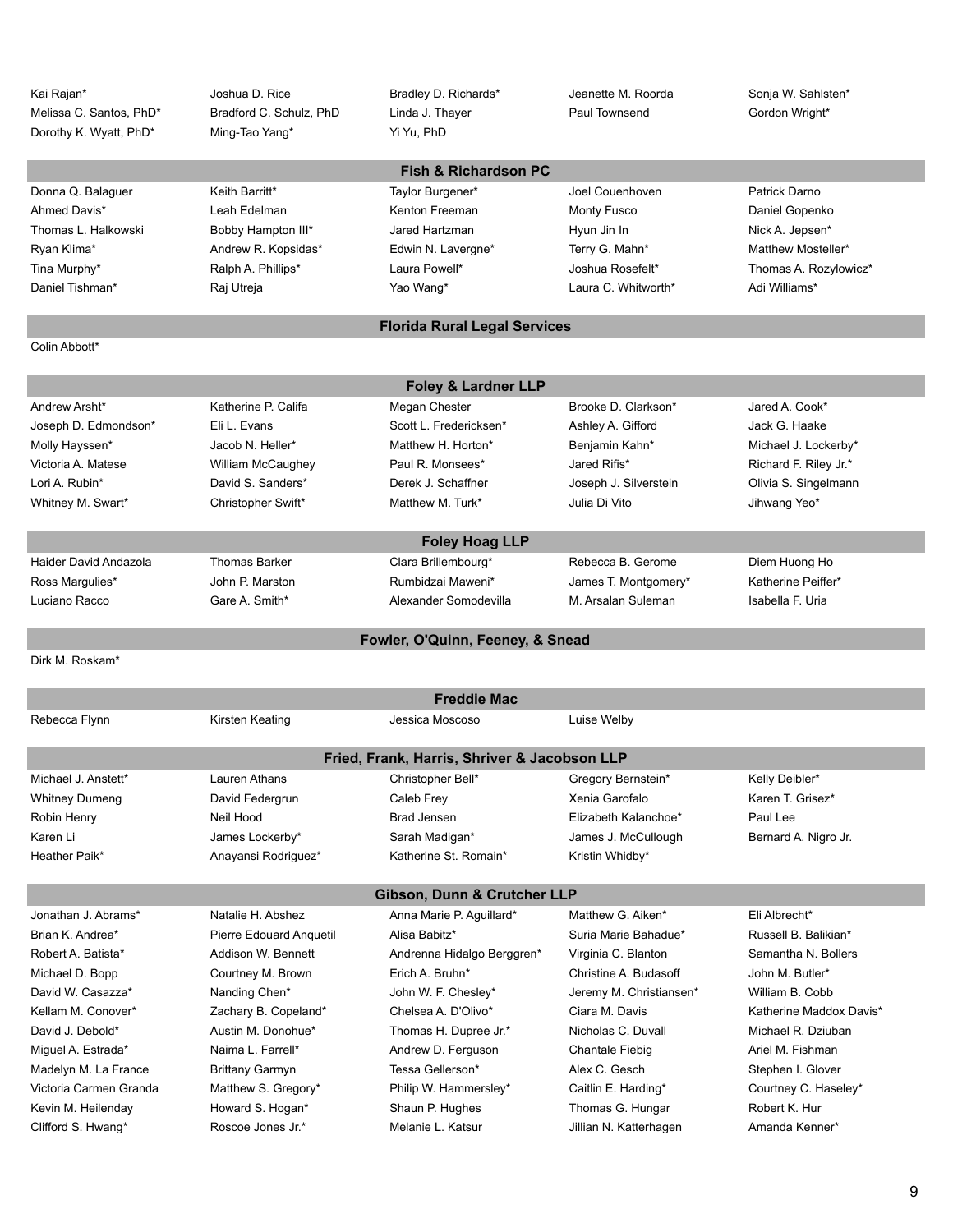| Andrew G. I. Kilberg*           | Katherine J. King*      | Mary J. Kirsch                   | <b>Brett Kohler</b>    | Derek K. Kraft*       |  |
|---------------------------------|-------------------------|----------------------------------|------------------------|-----------------------|--|
| Theodore J. Kristek Jr.*        | Emily M. Lamm*          | David W. Lawrence III            | JungEun Lee*           | Marian Lee            |  |
| Zhuya B. Lu*                    | Jason D. Manion*        | Jennifer Corie Mansh*            | Thomas J. McCormac IV* | Shannon C. McDermott  |  |
| Matthew D. McGill               | David G. Miller         | Maria C. Monaghan*               | Katherine L. Montoya*  | Erin E. Morgan*       |  |
| Haley S. Morrisson              | David C. Murphy*        | Monica M. Murphy*                | Sean M. Nadel          | Daniel J. Nadratowski |  |
| Brittany Raia Newman*           | Alexander V. Ogren*     | Theodore B. Olson                | Trenton J. Van Oss*    | Lissa M. Percopo*     |  |
| Amalia E. Reiss*                | Matthew S. Rozen        | Rebecca M. Rubin*                | Matthew P. Sappington* | Arianna M. Scavetti   |  |
| David A. Schnitzer              | Anna M. Searcey         | Vladimir J. Semendyai*           | Molly Trustman Senger  | Samantha Clark Sewall |  |
| Todd W. Shaw*                   | Lochlan F. Shelfer*     | Andrew A. Shi*                   | Kelly A. Skowera*      | Aaron M. Smith*       |  |
| Samuel C. Speers                | Jacob T. Spencer*       | Clare F. Steinberg*              | Noah P. Sullivan*      | Audi K. Syarief       |  |
| JeanAnn N. Tabbaa*              | Scott R. Toussaint      | Alyse W. Ullery*                 | Jessica L. Wagner*     | Geoffrey E. Walter    |  |
| <b>Ashley Walters</b>           | Emily B. Watler*        | Samuel Z. Whipple*               | Andrew J. Wilhelm*     | Brian F. Williamson   |  |
| Brandon Alan Willmore           | Christopher M. Wilson   | Monica L. Woolley*               | William L. Wortmann*   | Claire Yi             |  |
|                                 |                         | <b>Gilbert LLP</b>               |                        |                       |  |
| Christian Carey*                | Kyle Y. Dechant         | Adam Farra*                      | Alison Gaske           | Emily P. Grim         |  |
| December Huddleston*            | Rachel Jennings*        | Brandon Levey*                   | Lelia Parker*          | Janet Sanchez*        |  |
| Sarah Sraders*                  | Daniel I. Wolf          |                                  |                        |                       |  |
|                                 |                         |                                  |                        |                       |  |
|                                 |                         | <b>Goodwin Procter LLP</b>       |                        |                       |  |
| Joshua L. Eisenson              | Katherine H. Kissinger  |                                  |                        |                       |  |
|                                 |                         | <b>Goulston &amp; Storrs</b>     |                        |                       |  |
| Jennifer M. Bisgaier            | Sarah Marie Eberspacher |                                  |                        |                       |  |
|                                 |                         |                                  |                        |                       |  |
|                                 |                         | <b>Groom Law Group Chartered</b> |                        |                       |  |
| Sarah Adams                     | James Cole II           | Shaun Gates*                     | Sarah Gill             | Kalena Kettering*     |  |
| Katie Kohn*                     | Sam Levin               | Lou Mazawey*                     | Ross McSweeney*        | Ed Meehan*            |  |
| Mark Nielsen*                   | David Powell            | Andrew Salek-Raham*              | Kara Wheatley          | Elizabeth Woods*      |  |
| Harris, Wiltshire & Grannis LLP |                         |                                  |                        |                       |  |
| John G. Amaya*                  | Helen Marie S. Berg*    | Paul J. Caritj*                  | Lilit S. Edwards*      | Robert A. Friedman    |  |
| Mary M. Huang*                  | R. Paul Margie*         | Evan R. Marolf*                  | Matthew G. Miller      | Stephen W. Miller*    |  |
| Ivory K. Mills                  | Jason E. Neal*          | Patricia J. Paoletta             | Julienne G. Pasichow*  | Deepika H. Ravi*      |  |
| Amy E. Richardson*              | Chinmayi J. Sharma      | Owen H. Smith*                   | Lauren E. Snyder*      | Julie A. Veach        |  |
| Stephanie S. Weiner*            | Christopher J. Wright*  | Grace Wynn*                      |                        |                       |  |
|                                 |                         | <b>Haynes &amp; Boone LLP</b>    |                        |                       |  |
|                                 |                         |                                  |                        |                       |  |

Angela M. Oliver\*

#### **Hogan Lovells US LLP**

| Jonathan L. Abram*     | Anishiya Abrol*                                | Stephanie Aqu*              | Kathryn M. Ali*         | Anna Altieri*        |
|------------------------|------------------------------------------------|-----------------------------|-------------------------|----------------------|
| Zachary V. Alvarez*    | Mariana Ferreira Nunes do Amara Ariel Anderson |                             | Merry Anderson          | Scot W. Anderson*    |
| Maria Arboleda*        | Deborah T. Ashford*                            | Daniel Balmori*             | Andrew A. Bank*         | Christina T. Bassick |
| Sophie D. Baum*        | John B. Beckman                                | Joseph C. Bell*             | Michael J. Bell         | Lee E. Berner        |
| Jessica Bigby*         | Kathleen Blanchard*                            | Mahmud Ahmed Brifkani*      | Lindsay K. Brown        | Joel D. Buckman      |
| Toni D. Cannady*       | John W. Castle*                                | Joseph Cavanaugh*           | Derek L. Centola*       | Yanni Chen*          |
| Zijian Chen*           | Mark R. Cheskin                                | Kenneth Y. Choe             | Norm B. Coleman         | Sean P. Collins*     |
| N. Thomas Connally III | Adam A. Cooke*                                 | William Henry Crawford III* | <b>Katherine Culora</b> | Lauren B. Cury       |
| Alexandra D'Amelio*    | Daniel M. Davidson*                            | Hunter Davis*               | Blair C. Decker*        | Valerie A. Delp      |
| Harsimar S. Dhanoa     | Erin M. Drenning*                              | Michael N. Druckman         | Patricia C. Duffy       | Robert B. Duncan*    |
| David Dunn*            | Cayla Ebert*                                   | Antonio M. Elias*           | Jessica L. Ellsworth*   | Theodore R. Essex*   |
| Yetunde D. Fadahunsi   | Greta D. Feldman*                              | Hayley J. Fink*             | Stephanie B. Fishman    | Ari Q. Fitzgerald*   |
| Julian B. Flamant      | William P. Flanagan*                           | Olga Fleysh*                | Erin J. Frake*          | Adam Judah Fridman   |
|                        |                                                |                             |                         |                      |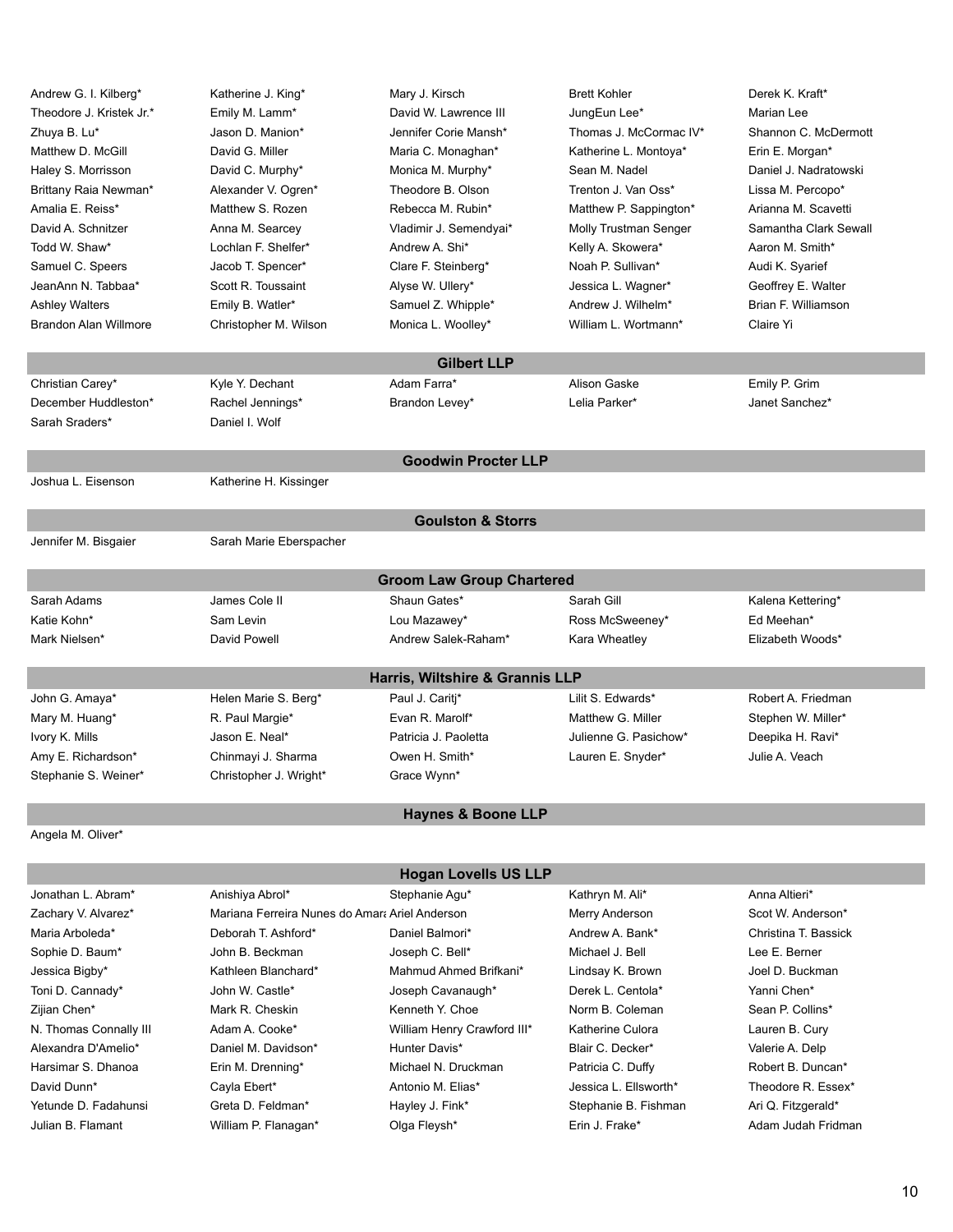Yi Zhang\* Dana Maria Turjman Zreigat

Suzanne Levy Friedman Rupinder Garcha\* Pablo Gardea\* Harmony R. Gbe\* Michael D. Gendall\* Melissa L. Giangrande Bruce W. Gilchrist\* Madeline Gitomer\* Robert E. Glennon Sarah Godwin Kaitlyn A. Golden\* Elizabeth M. Graffeo\* Bothwell Graham Leslie I. Graham\* Sally Z. Gu Evan W. Guimond\* Stacy M. Hadeka Lara Hakki\* Eva Halpern\* Eva Halpern\* Caroline Hammer\* Kelly T. Hardy **Robert N. Hayes** Sina R. Hekmat Kathryn M. Hellings Allison E. Hellreich<sup>\*</sup> Courtney E. Helt\* **Matthew J. Higgins\*** Jennifer Hill\* Jonathan Hirsch\* E. Desmond Hogan\* Ashley M. Howlett **Sunder A. Huang** George W. Ingham Sundeep S. Iyer\* William Boyd Jackson Jonathan S. Kahan **Neal K. Katyal\*** Warren A. Kessler Amy F. Kett\* Barbra E. Kim Zuzanna Z. Knypinski\* Evan Koster Michael Kosuge Carolyn Kraska Gary Kushner\* Erik Lampmann\* **Mary Lancaster** Daniel Landesberg\* Patrick de Laperouse Aaron D. Lariviere Jamie Lee **Craig A. Lewis** Craig A. Lewis Annika L. Lichtenbaum\* Karl Lockhart **Elizabeth Lockwood**\* Emily M. Lyons **Ann Madding\*** Brian Malat Sean M. Marotta Warren H. Maruyama Channel Maruyama Robert A. Matsick Jr.\* William David Maxwell\* James McEntee\* Thomas L. McGovern III Lynn W. Mehler Eli Mekonen\* Patrick M. Miller William L. Monts Chandri Navarro Toccara M. Nelson\* Nathaniel Nesbitt\* **Allisa G. Newman\*** David Newmann Komal Karnik Nigam Fleur Gloria Oké Alicia J. Paller\* Claudia Pare\* Roshni Patel Harriet P. Pearson Lina Perez Morgan N. Perna **Emily G. H. Petrila** Liam E. Phibbs<sup>\*</sup> Monica Pyles<sup>\*</sup> Brendan Quinn<sup>\*</sup> Senal Ranatunga **Senal Ranatunga Carabaet Charles A. Raso**\* Charles Kolo Rathburn Siobhan C. Rausch\* Les Reese **Alexandria Reid\*** Christine A. Reynolds Bryan R. Ricapito\* Ashley E. Roberts Amy Roma\* The Sumanowski Adilene Rosales Joanne Rotondi Nicholas W. Rotz\* Eric Roytman\* Sarah Ruckriegle\* Allison M. Ryan Jo-Ann Sagar\* Benjamin Sanchez\* Michele Sartori **Markley Schlegel\*** Christine Forgues Schlenker Jodi K. Scott Kevin Sheys Daniel E. Shulak\* Christine A. Sifferman Jorge Diaz Silveira Howard S. Silver\* Joseph C. Smith\* Nicholas Sparks\* **Bennett Spiegel\*** Peter S. Spivack Joseph T. Spoerl\* Max A. Staloff Deborah K. Staudinger Martin L. Steinberg\* Danielle C. Desaulniers Stempel\* Trent Sterneck\* Catherine E. Stetson\* Shelita M. Stewart **Rachel Stuckey\*** Jon M. Talotta\* Xin Tao\* Xin Tao\* Carina I. Tenaglia\* Will Tenbarge **Robert L. Toll Computers** Hilary Tompkins\* Craig H. Ulman\* Patrick Valencia\* David S. Victorson Tyra Walker\* Jacob T. Wall Victoria Wallace\* Abby L. Walter\* Deborah Wei **Katherine Wellington\*** Michael J. West\* T. Clark Weymouth\* Douglas P. Wheeler Marcy J. Wilder **Megan M. Wilson\*** William Yavinsky **Marcy J. William Yavinsky** Lazaro Zamora\* Nathaniel Zelinsky\*

| <b>Holland &amp; Knight LLP</b> |                          |                                      |                       |                      |  |
|---------------------------------|--------------------------|--------------------------------------|-----------------------|----------------------|--|
| Kara M. Ariail                  | Christopher J. Armstrong | Thomas W. Brooke                     | Thomas M. Brownell*   | John L. Brownlee     |  |
| Kayla Gebeck Carroll            | J. Michael Cavanaugh     | Christopher S. Cohen                 | Anthony E. DiResta*   | Leon Fresco          |  |
| Benjamin A. Genn                | Cynthia A. Gierhart*     | Brian J. Goodrich*                   | Steven D. Gordon*     | William F. Gould*    |  |
| Gordon Griffin*                 | David L. Haller*         | Dennis M. Horn                       | Sophie Jin            | Paul J. Kiernan*     |  |
| Paul F. Kilmer*                 | William H. Levay         | June L. Marshall*                    | James T. Meggesto*    | Stuart G. Nash       |  |
| Daniel C. Neustadt              | Marina V. O'Brien*       | Joshua D. Odintz                     | Ronald A. Oleynik     | Kenneth W. Parsons   |  |
| Rafe Petersen                   | Sean T. Pribyl*          | Adrian F. Snead*                     | Charles W. Tiedemann* | Robert K. Tompkins*  |  |
| Christine M. Walz*              | Michael J. Werner        | Joseph B. Whitebread Jr.             | Kwamina T. Williford* | Jonathan F. Wolcott* |  |
|                                 |                          |                                      |                       |                      |  |
|                                 |                          | <b>Hollingsworth LLP</b>             |                       |                      |  |
| Joseph F. Altieri               | Caroline J. Barker*      | Ann Marie Duffy                      | Anna G. Kornilova*    | Mark A. Miller       |  |
| Shannon N. Proctor*             | James M. Sullivan        | Jessica Tabibian*                    | Carter F. Thurman     |                      |  |
|                                 |                          |                                      |                       |                      |  |
|                                 |                          | <b>Hughes Hubbard &amp; Reed LLP</b> |                       |                      |  |
| Emma Baker*                     | Alexander Bedrosyan*     | Robert Bell                          | James H. Boykin       | Evan Cooper          |  |
| Eleanor Erney*                  | Ryan Fayhee*             | Jiaxing Hao                          | Carolyn Jackson*      | Winthrop Jordan*     |  |
| Sean Mason*                     | Kristin Millay           | Justin Pendleton                     | Carter Rosekrans*     | Elizabeth Solander   |  |
| <b>Walter Song</b>              | William R. Stein*        | Shayda Vance*                        | Laura Vittet-Adamson* |                      |  |
|                                 |                          |                                      |                       |                      |  |
|                                 | Hunton Andrews Kurth     |                                      |                       |                      |  |

Jorge R. Aviles\* Ian P. Band\* Ryan M. Bates Jason Brown\* F.William Brownell\*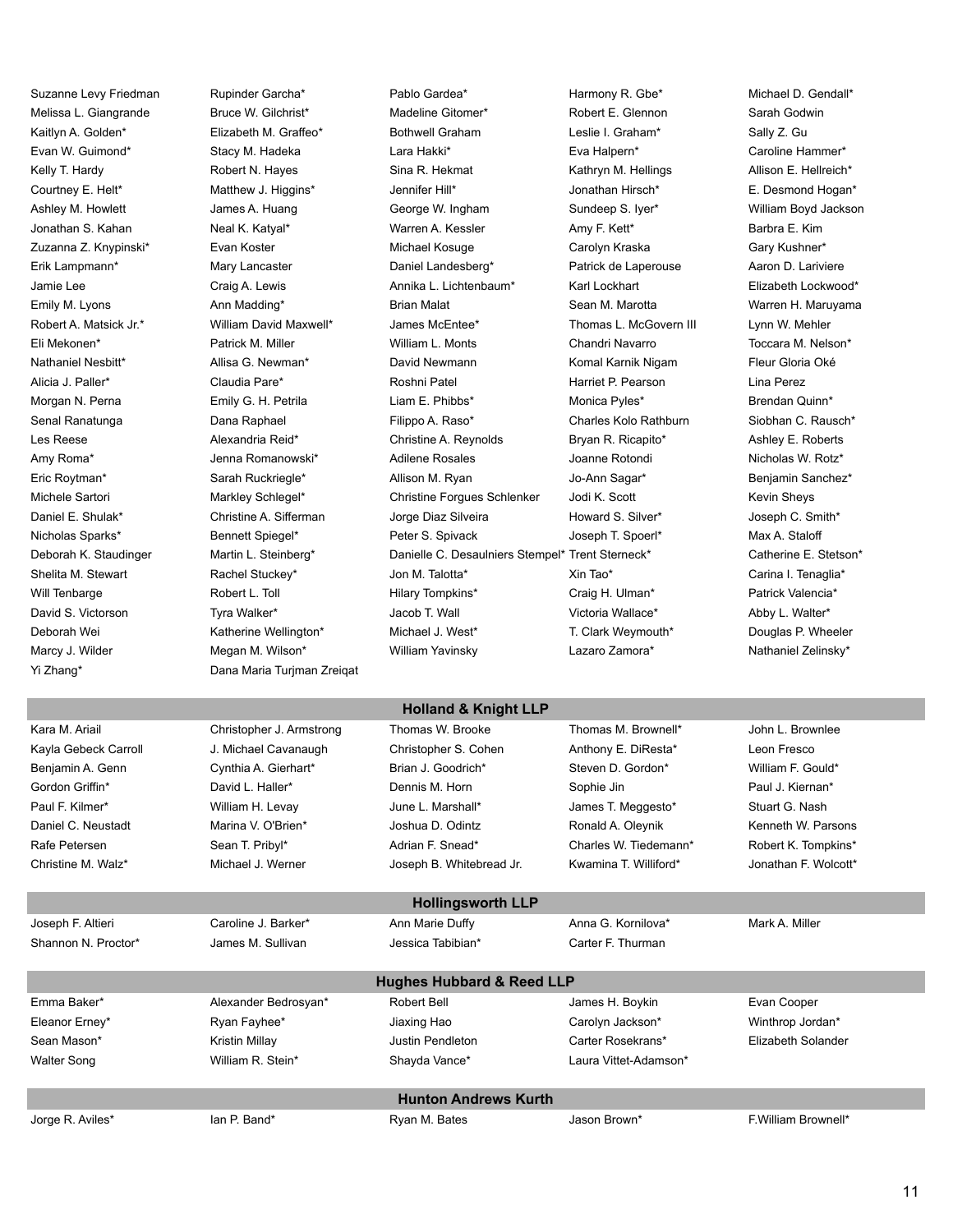Maya M. Eckstein\* **Maya M. Ellistering Carrout Carrout Carrout** Carrout Communic Carrout Communic Meyer A. Garrout Kevin E. Gaunt\* Thomas B. Griffith\* Anthony R. Guttman\* Kevin K. Hahm Alexandra K. Hamilton\* James W. Head\* Emma J. Hutchison Gabrielle Jacques\* Andrew Kasnevich Suzan Kern\* Ryan T. Ketchum\* Charles H. Knauss\* Leslie W. Kostyshak Perie Reiko Koyama Torsten M. Kracht Hilary B. Lefko Brian R. Levey\* Elbert Lin\* Tyler Maddry Eric R. Markus Jeffrey N. Martin\* Lorelie S. Masters\* John Gary Maynard Gustavo J. Membiela William Merone Garrett J. Moore **Sean B. O'Connell\*** Kelly R. Oeltjenbruns\* David Parker Erica Peterson Sona Rewari **Matthew J. Ricciardi** Katherine P. Sandberg Derry Sandy\* Sumaira Shaikh Daniel G. Shanley John L. Shepherd Jr. Carter C. Simpson\* Robert K. Smith Bennett Sooy Daniel R. Stefany\* Samuel J. Thomas\* Paul M. Tiao\* Linda C. Trees Jessica N. Vara Samuel Wolff **Steven L. Wood** Jennifer E. Wuebker\* Jessica G. Yeshman

#### **Husch Blackwell LLP**

Singleton McAllister **Avidan Meyerstein**\*

Julia Banegas John Borkowski Rebecca Furdek Tierra Jones Leah Kaiser\*

Sophia Gaulkin\*

Inna Brady\*

#### **IB Law Firm**

**Jenner & Block LLP**

**Hyman, Phelps & McNamara**

Camillie Landron Acevedo Marc Van Allen Paul N. Alp Rachel K. Alpert<sup>\*</sup> Jessica R. Amunson<sup>\*</sup> Ishan K. Bhabha **Ashwini Bharatkumar\*** David Bitkower Noah B. Bleicher Kali N. Bracey Kali N. Bracey Moshe B. Broder **Gregory R. Capobianco\*** Umer M. Chaudhry\* Andrew B. Cherry\* Aaron R. Cooper Mark G. Davis **Mark G. David W. DeBruin\*** Steven R. Englund Rebecca R. Fate\* Samuel L. Feder Madeleine V. Findley **State Charles W. Galbraith** Ian H. Gershengorn\* Rebekah P. Goodheart\* Illyana A. Green\* **Alexander J. Hadjis** Victoria J. Hall-Palerm\* Keith M. Harper **M. Hartison**\* Lindsay C. Harrison\* Lauren J. Hartz\* **Matthew L. Haws Matthew S. Hellman** Sam Hirsch Sam Hirsch Katherine B. Johnson Tassity S. Johnson\* Suedeen G. Kelly\* Kevin J. Kennedy Krystalyn Kinsel\* Deanna E. Krokos\* Claire M. Lally **Subset Claire M. Langlinais** Mary E. Marshall **Mary H. Douglass A. Mitchell** Urja R. Mittal\* Coral A. Negron\* Thomas C. Newkirk Michelle A. Onibokun Ronald J. Pabis\* Luke C. Platzer Leonard R. Powell\* Matthew E. Price Laurel A. Raymond\* Colleen M. Reddan David B. Robbins Brian S. Scarbrough **Zachary C. Shauf\*** Roger C. Sherman Raymond B. Simmons\* Carter F. Smith\* Corinne M. Smith **Howard J. Symons** Allison M. Tiemsland\* Kyle N. Tramonte\* Alex S. Trepp Adam G. Unikowsky\* Sebastian C. Urrutia\* Lee K. Van Voorhis Marc L. Warren William R. Weaver\*

Carla J. Weiss Scott E. Whitman\* Kathryn L. Wynbrandt\*

Ian Paul Fisher

### **Jones Day**

**Jill Grant & Associates LLC**

Audrey A. Beck **Daria K. Bejan Carry Audia F. Bell**\* Debra R. Belott\* H. Hunter Bruton\* Benjamin Cassady **Sich Castanias** Robyn B. Celestino\* Kiersen M. Commons Stephen DeGenaro Amelia A. DeGory\* **Anthony J. Dick Alden Dilanni-Morton\*** Andrea R. Dill\* Victoria Dorfman\* Patricia A. Dunn\* Daniella A. Einik\* Michael Epsten\* Kyle M. Everett\* Joseph P. Falvey Elizabeth S. Fassih\* Lindsay Fisher\* Louis Fisher\* Shirlethia V. Franklin\* Sarah A. Gaskell\* Janelle J. Geddes\* Sherif Girgis Geoffrey Gottbrecht Dean E. Griffith\* Eric Hall\* Barbara M. Harding\* Clori Hellkamp Kevin P. Holewinski\* Timothy J. Huether Ellyn Jameson\* Mark Jia **Mark Jeffrey R. Johnson\*** Stephen J. Kenny\* Meredith Holland Kessler Kent L. Killelea\* Julian Kritz Chelsea A. Krzaczek\* Kaytlin Roholt Lane Fernand A. Lavallee Kristen A. Lejnieks\* Angela Lesnak\* Scott M. Levine\* Caroline C. Lindsay\* Catherine Livingston\* Jihong Lou Robert Luther III **Patrick J. Manion** C. Kevin Marshall **C. Metall Donald F. McGahn II\*** Ryan P. McGovern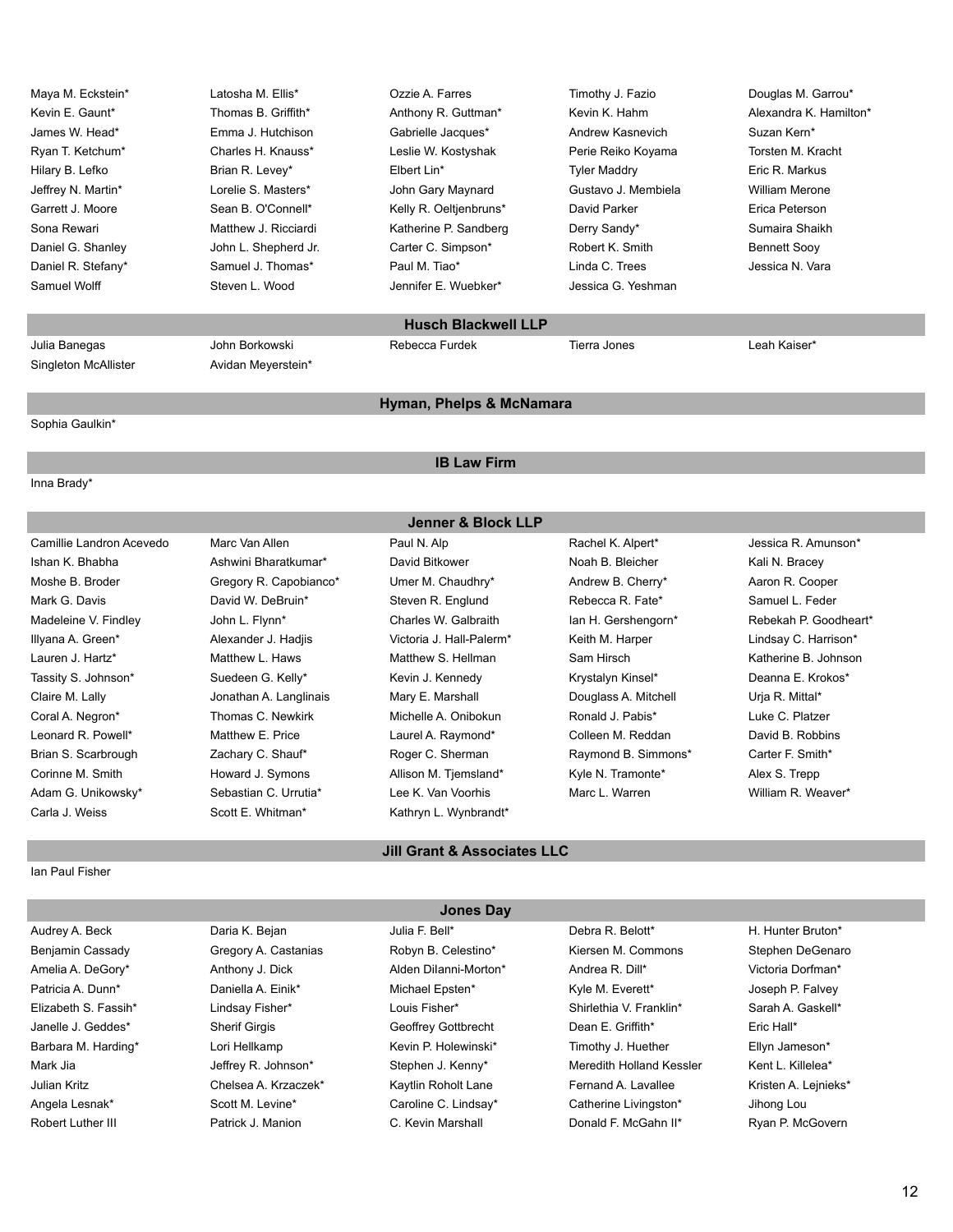| Catherine Meili*         | Benjamin C. Mizer           | Christina L. O'Tousa*                         | Robin Overby*                  | Jordan L. Patterson    |
|--------------------------|-----------------------------|-----------------------------------------------|--------------------------------|------------------------|
| Stephen Petrany*         | Maria I. Pradilla Picas*    | Alex Potapov                                  | Gabrielle E. Pritsker*         | Ryan Proctor*          |
| Laura S. Pruitt          | Justin Rattey*              | Matthew Razzano*                              | Parker Rider-Longmaid*         | Cortney Robinson*      |
| Lawrence D. Rosenberg*   | Thomas S. Rucker            | Mary Schnoor*                                 | Ronald W. Sharpe*              | Kelsey S. Shroyer*     |
| Kailey M. Silverstein*   | Connor Suozzo*              | Charlotte H. Taylor*                          | Laura K. Tuell*                | Kamaile Turcan*        |
| Adria Villar*            | Ariel N. Volpe*             | Adrian Wager-Zito*                            | Lauren J. Walas*               | Brett J. Wierenga*     |
| Alexander Yabroff*       | Amy L. Zywicki*             |                                               |                                |                        |
|                          |                             |                                               |                                |                        |
|                          |                             | <b>Just Law International PC</b>              |                                |                        |
| Jason W. West*           |                             |                                               |                                |                        |
|                          |                             |                                               |                                |                        |
|                          |                             | <b>K&amp;L Gates LLP</b>                      |                                |                        |
| Erica L. Bakies          | Alan J. Berkeley            | Sarah F. Burgart*                             | Jacob M. Derr*                 | Amy J. Eldridge*       |
| Nicholas O. Ersoy        | Laura H. Gregory*           | Barry J. Hart*                                | Amy C. Hoang                   | William A. Kirk*       |
| Brian D. Koosed*         | Stavroula E. Lambrakopoulos | Craig E. Leen                                 | John L. Longstreth             | Dean M. Nichols Jr.    |
| Alissa A. Parisi         | Daniel F. Ritter            | Yuki Sako                                     | Lauren A. Sandground*          | Elle M. Stuart         |
| Maeve C. Tibbetts        |                             |                                               |                                |                        |
|                          |                             | <b>KaiserDillon PLLC</b>                      |                                |                        |
| Sarah R. Fink*           | Amelia S. Schmidt*          | William E. Zapf*                              |                                |                        |
|                          |                             |                                               |                                |                        |
|                          |                             | Katten Muchin Rosenman LLP                    |                                |                        |
| Bob J. Baker             | Vinny D. Baumann            | Claudia Callaway                              | Mitchell A. Fagen              | Johnjerica Hodge*      |
| Kristin Lockhart         | Seth Messner                | David M. Mohl*                                | S. Scott Morrison              | Andrew J. Pecoraro     |
| Corey Samantha Peterson* | Ramana Rameswaran*          |                                               |                                |                        |
|                          |                             |                                               |                                |                        |
|                          |                             | <b>Kelley Drye &amp; Warren LLP</b>           |                                |                        |
| Krystal Alvarez*         | Wayne J. D'Angelo*          | David H. Evans*                               | Maliha Khan*                   | Eric McClafferty*      |
| Neil Merkl               | Joshua E. Thomas            | Christie G. Thompson                          | Kaelyne Y. Wietelman           |                        |
|                          |                             | Kellogg, Hansen, Todd, Figel & Frederick PLLC |                                |                        |
| Scott K. Attaway         | Alejandra Ávila*            | Daniel G. Bird*                               | Katherine C. Cooper*           | Matthew N. Drecun*     |
| Linda A. Elliott*        | Kimberly V. Hamlett*        | Minsuk Han*                                   | Vetan Kapoor                   |                        |
|                          | Aaseesh P. Polavarapu*      |                                               | Derek C. Reinbold              | Geoffrey M. Klineberg* |
| Ariela M. Migdal         |                             | Catherine M. Redlingshafer                    |                                | Christopher M. Sarma   |
| Thomas G. Schultz*       | Julius P. Taranto*          | Jayme L. Weber                                | Matthew J. Wilkins*            |                        |
|                          |                             | <b>Kilpatrick Townsend &amp; Stockton LLP</b> |                                |                        |
| Stephen M. Anstey*       | <b>Matthew Chung</b>        | Stephen F. Donahoe                            | Christina E. Fahmy             | Kerry Hartman          |
| <b>Brittany Knutson</b>  | Edward G. Olifer            | <b>Isabel Triana</b>                          | Suzanne A. Walker*             |                        |
|                          |                             |                                               |                                |                        |
|                          |                             | <b>King &amp; Spalding LLP</b>                |                                |                        |
| Seth Atkisson*           | Ahsin Azim*                 | Edward Benoit*                                | Abigail Bortnick*              | Rachel Brown*          |
| Jeremy Bylund*           | Charles Cain*               | Christine Carletta*                           | William Clarkson*              | Hamilton Craig*        |
| Kerrie Dent*             | Michael Dohmann             | Julianne Duran                                | <b>Taylor Green</b>            | Jennifer Guest         |
| Kelli Gulite*            | Jonathan Henry*             | Scott Hiers*                                  | Alexander Kazam*               | Gabriel Krimm*         |
| Christina Kung*          | Steven Kupka*               | Michael LaBattaglia*                          | Taylor Lankford*               | Elizabeth Lindquist*   |
| Marisa Maleck*           | David Mattern*              | Alexander McLamb                              | Nicholas Mecsas-Faxon*         | Paul Mezzina*          |
| Read Mills*              | Leah Min                    | Joshua Mitchell*                              | Melissa Monaghan*              | Rebecca Paradis        |
| Lydia Parker*            | Ashley Parrish*             | Mark Polston                                  | Edmund Power*                  | Danielle Pressler      |
| Cassie Rasmussen*        | Jessica Rennert*            | Emma Rose*                                    | <b>Charles Rosenberg</b>       | Rod Rosenstein         |
| Jenna Stern Ross         | Kathryn Running             | Russell Ryan*                                 | Barbara Medrado Dias Silveira* | Bradford Singh*        |
| Victoria Smith*          | Jesse Snyder*               | Thomas Spiegler*                              | Brian Stansbury*               | Amanda Strick*         |
| Eva Temkin               | Joshua Toll*                | Jonathan Trinh*                               | Courtney Trombly               |                        |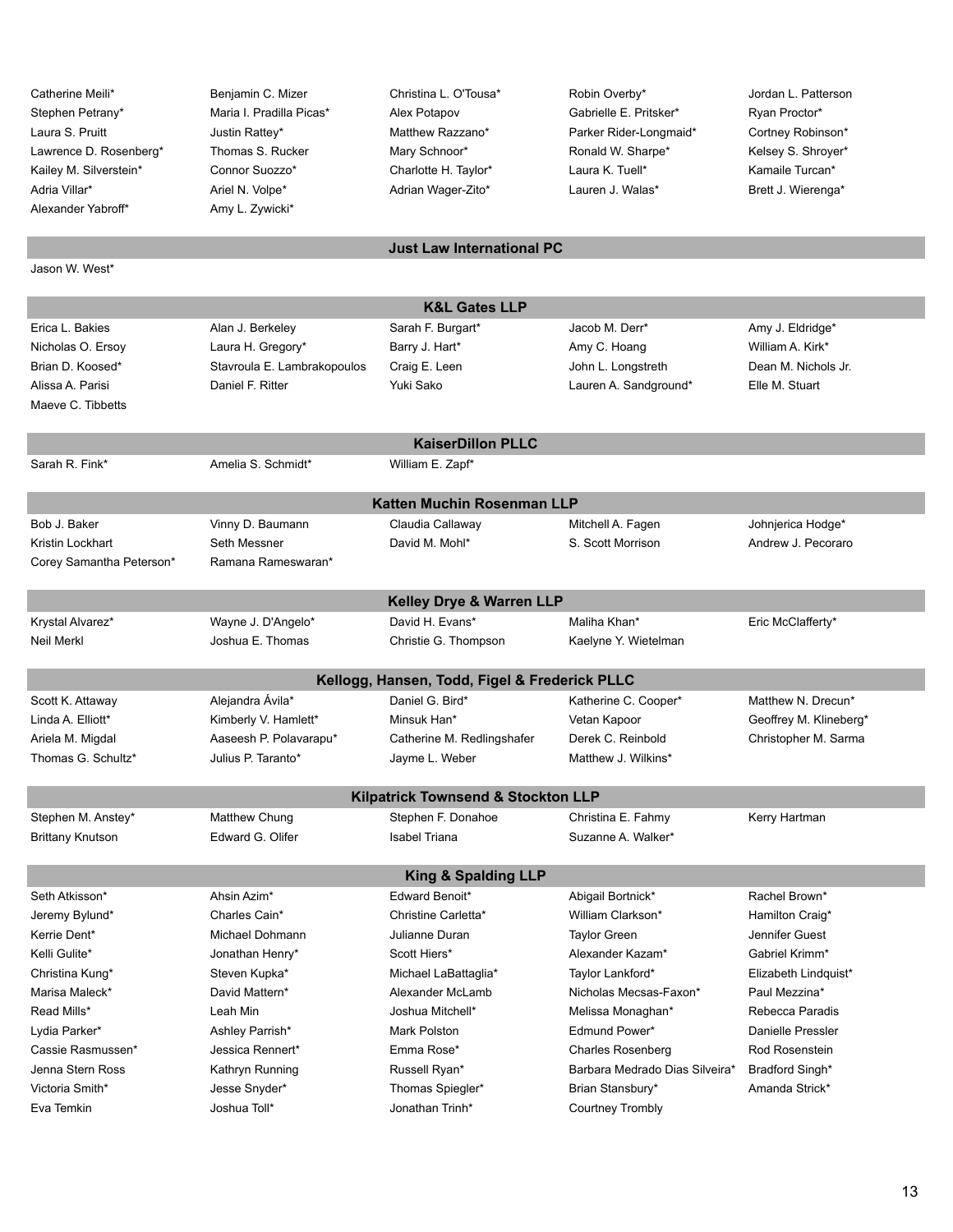Devin S. Anderson John Patrick Bailey Nick Barber\* Hannah Bedard Lauren N. Beebe\* Eleni Belay\* Gabi Belzil\* Brian A. Benczkowski Kristen L. Bokhan\* Anais Bourbon\* Justin Bova Grace C. Brier\* Mariel Brookins\* Reg Brown\* Joshua Browning Tyler Burgess\* William H. Burgess\* Chris Burkhalter\* Andrea Butler\* John Thomas Byrnes\* Erin Cady\* Nicholas C. Cagle Peter A. Candel Katherine E. Canning Annie Chiang Claire Christensen **Erica D. Clark\*** Rachel Clarke\* Paul D. Clement\* Katharine C. Collins\* Christian S. Daniel Caroline Darmody Neda Davanipour\* Nichole DeJulio Faith Dibble Travis J. Distaso Edward C. Donovan Stuart Drake\* W. Neil Eggleston\* Kate Epstein\* Nnamdi Ezenwa **Bartow Farr Bartow Farr** Robert S. Fleishman\* Marian Grace Fowler\* Nicholas M. Gallagher\* Julius Gamble Jr. James P. Gillespie\* Stefanie I. Gitler Jordan L. Greene\* Jennifer Gullotti Patrick Haney **MK Payne Hawes\*** Elizabeth Hedges\* Sable Hodson\* Abby Rose Hollenstein Care and The Materian Abby Rose Hollenstein Robert Mcdavid Holowka Don Hong **Emily P. Hughes Spencer S. Hughes\*** Michael D. Jones\* Neil A. Joseph\* Kyle M. Kantarek\* Jennifer Kim-Gagne Alexa Kissinger Brian Land\* Andrew C. Lawrence\* Jay Lee Sophia Lee\* Maddison Levine Maddison Levine Michael D. Lieberman Abigail Lauer Litow\* **Ashley E. Littlefield** Emily Merki Long **Emily Merki Long** Jaywin Singh Malhi\* Nathan Mammen\* Christopher Joseph Maner\* Alyssa M. McClure Luke McGuire Matt McIntee\* Caitlin R. Meagher Yaffa A. Meeran **Kasdin Miller Mitchell\*** Sanjay J. Mullick **Sanging Herin E. Murphy\*** Brittney Nagle\* Kathryn E. Panish **Meredith Pohl\*** Robert W. Pommer\* Palmer Quamme\* Erin O. Quick Michael P. Quinn\* **Karthik Ravishankar** Harker Rhodes James C. Robinson\* Matthew D. Rowen\* Alaina Salusti Leslie M. Schmidt Carrie R. Schroll Emily M. Scott Julie M. K. Siegal\* Michelle Sharon Sliwinski\* Jasmine L. Smith\* Shelby P. Smith\* Julie Sweeney Sara Shaw Tatum\* Lauren Taylor\* Nick Teleky Cole T. Tipton\* Gavin R. Tisdale\* Holly Trogdon\* Tia T. Trout-Perez **Ashley Walters\*** Alec Webley\* Erica Y. Williams\* India D. Williams\* Michael F. Williams\* Megan Wold Laura Elizabeth Wolk\* Eli Yampel Thomas D. Yannucci Matthew J. Zhu\*

#### **Kirkland & Ellis LLP**

Kevin M. Neylan Jr. **Bridget K. O'Connor\*** John C. O'Quinn\* Matt Owen\* Sarahi Constantine Padilla\*

Daniel Ehrenberg\*

Chris Langello\*

Maria Adebayo Taylor Allison Jennifer Archie Nathan Beaton Greg in den Berken\* Michael Bern\* Daniel Blackman Laura Bladow\* Roberto Borgert Richard Bress Chase Chesser\* Carlos Clemente Michael Clemente\* Daniel Cote Joshua Craddock\* Christopher D'Agostino\* Charles Dameron\* Alexandra Van Dine\* Danny Dominguez Cherish Drain\* Zachary Eddington **Eugene Elrod** Amy Feinberg<sup>\*</sup> Caroline Flynn<sup>\*</sup> William Friedman<sup>\*</sup> Caroline Flynn<sup>\*</sup> William Friedman<sup>\*</sup> Richard Frohlichstein\* Raymond Gans Thalia Garcia Michael Gergen\* Diane Ghrist Ryan Giannetti **Matthew Gregory\*** Carly Grimes\* Sarah Grimsdale\* Kristen Haight\* Kristen Haight\* Faiza Hasan Julia Hatcher David Hazelton Alli Herzog\* Genevieve Hoffman Morgan Hoffman\* Carolyn Homer\* Allison Hugi\* Chad Jennings John Jones Ehson Kashfipour\* Eni Kassim Andrew Kerrick\* Eric Konopka\* Alison Korman\* Clayton LaForge **Samantha Laufer** Tahura Lodhi Morgan Maddoux Cassandra Martin<sup>\*</sup> Roman Martinez\* Danielle McCall\* Lauren McGuire\* Eric Merrill Kevin Metz\* Jessie Michelin\* Sean Mulloy\* Matthew Murchison Brent Murphy\* Danayit Musse\* Monica Neligan\* Stijn Van Osch\* Michael Pierce Damon Porter Andrew Prins\* Andrew Prins\* Sarah Propst\* Kellye Quirk\* Abid Qureshi Natalie Rao Mohini Rarrick\* Cooper Rekrut\* Anne Robinson Gustavo Ruiz\* C.J. Rydberg\* Jessica Saba Nicholas Schlossman Melissa Sherry\* Rebekah Soule\* Blake Stafford\* Alexander Stout\* James Tomberlin\* Margaret Upshaw Jansen VanderMeulen\* Jesse Vella Peter Viola\*

**Klein Hornig LLP**

## **Langello Law**

#### **Latham & Watkins LLP**

Tyler Bridegan\* Leslie Carnegie\* Jacqueline Carney\* Sara Castiglia\* Alexander Gonzalez Castillo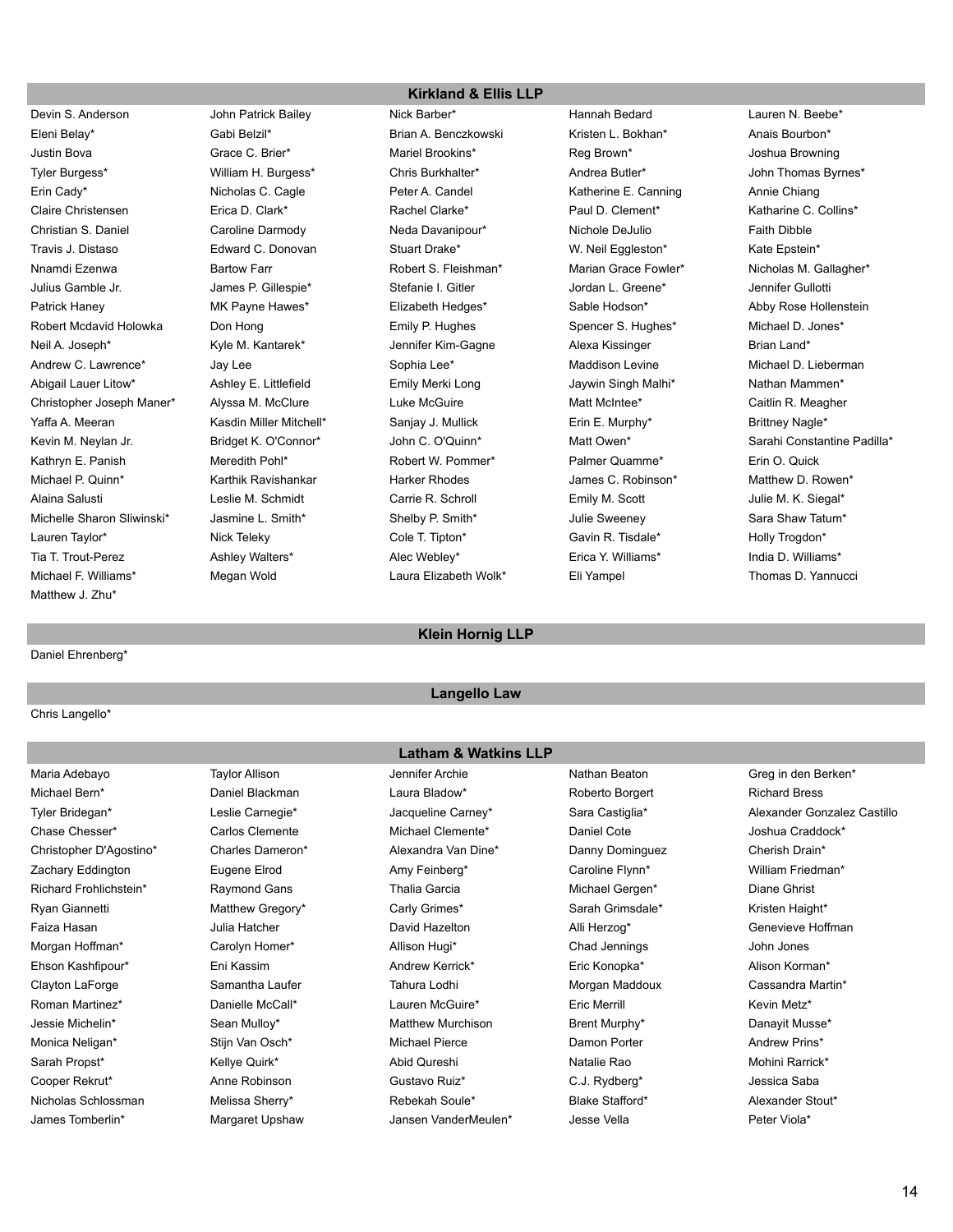| Michelle Wadolowski<br>Leah Wisser*  | Emani Walks*<br>Jason Xi       | Tyce Walters*<br>Catherine Yao*           | Tyler Williams*<br>Taylor Zarth | Jay Winkelman<br>Naomi Zuckerman* |
|--------------------------------------|--------------------------------|-------------------------------------------|---------------------------------|-----------------------------------|
|                                      |                                | Law Office of Frazer Walton, Jr.          |                                 |                                   |
| Frazer Walton Jr.*                   |                                |                                           |                                 |                                   |
|                                      |                                | Law Offices of Charles H. Camp PC         |                                 |                                   |
| Kiran Nasir Gore*                    |                                |                                           |                                 |                                   |
|                                      |                                |                                           |                                 |                                   |
|                                      |                                | Law Offices of Elie D AlChaer             |                                 |                                   |
| Elie D. Al-Chaer*                    |                                |                                           |                                 |                                   |
|                                      |                                | Law Offices of Joseph Robert Terrazas III |                                 |                                   |
| Robert Terrazas                      |                                |                                           |                                 |                                   |
|                                      |                                |                                           |                                 |                                   |
|                                      |                                |                                           |                                 |                                   |
|                                      |                                | Law Offices of Peter C. Hansen, LLC       |                                 |                                   |
| J. Michael King*                     |                                |                                           |                                 |                                   |
|                                      |                                | <b>Legal Services Corporation</b>         |                                 |                                   |
| Ronald Flagg*                        |                                |                                           |                                 |                                   |
|                                      |                                |                                           |                                 |                                   |
|                                      |                                | <b>Linklaters LLP</b>                     |                                 |                                   |
| Benjamin Kurland                     | <b>Caitlin Potratz Metcalf</b> | Meredith Riley*                           | Salma Shitia*                   | Sean Solomon                      |
| Paulina Sosa Yanez*                  |                                |                                           |                                 |                                   |
|                                      |                                |                                           |                                 |                                   |
| Micah Salb*                          |                                | Lippman, Semsker & Salb LLC               |                                 |                                   |
|                                      |                                |                                           |                                 |                                   |
|                                      |                                | <b>Loeb &amp; Loeb LLP</b>                |                                 |                                   |
| Tanya A. Harvey*                     | Diara M. Holmes                | Richard M. Lorenzo*                       | Robyn Mohr*                     | Steven S. Rosenthal*              |
| Nicole A. Travers*                   |                                |                                           |                                 |                                   |
|                                      |                                |                                           |                                 |                                   |
|                                      |                                | <b>Lowenstein Sandler LLP</b>             |                                 |                                   |
| Abbey E. Baker                       | <b>Richard Bernstein*</b>      | Andrew D. Bisbas*                         | Allison K. Gabala*              | Ana L. Jara*                      |
| Karim G. Kaspar*<br>Catherine Weiss* | Joshua E. Morris*              | Maxine Peskens*<br>Edward M. Zimmerman*   | Christopher M. Schafbuch*       | Mark E. Schamel                   |
|                                      | Jeffrey J. Wild                |                                           |                                 |                                   |
|                                      |                                | <b>Manatt, Phelps &amp; Phillips LLP</b>  |                                 |                                   |
| Megan Christensen                    | Deborah Kelly*                 | David Schur*                              | Douglas Smith                   |                                   |
|                                      |                                |                                           |                                 |                                   |
|                                      |                                | <b>Markham Law Firm</b>                   |                                 |                                   |
| Leah Ramirez                         |                                |                                           |                                 |                                   |
|                                      |                                | <b>Mayer Brown LLP</b>                    |                                 |                                   |
| Nicoleta C. Barac*                   | William J. Barrow              | Catherine A. Bernard*                     | Robert E. Bloch*                | Stephen M. Cohen                  |
| Julyana C. Dawson*                   | Julia L. Dempewolf*            | Kelly W. Donigan                          | Heather L. Feingold             | <b>Christy Freer</b>              |
| Alison T. Gelsleichter               | Veronica R. Glick*             | Alan M. Grimaldi                          | Megan K. Hall*                  | Kevin J. Healy*                   |
| Werner Hein                          | Yoshihide Ito                  | Michael J. Kerman                         | Kelly B. Kramer                 | Alex C. Lakatos*                  |
| Rachel J. Lamorte*                   | Ori Lev*                       | Luke P. Levasseur                         | Kfir B. Levy                    | Carmen N. Longoria-Green*         |
| Marcia Tavares Maack*                | Stephen M. Medlock*            | Jedd P. Mellin*                           | Tiffany A. Miller               | Eric T. Mitzenmacher              |
| Katherine E. Monks                   | Victoria E. Murphy*            | Minh Olivier Nguyen-Dang*                 | Marie C. Notter*                | Daniel B. Pearson*                |
| Scott P. Perlman                     | Andrew J. Pincus*              | Joshua R. Raftis*                         | Brad A. Resnikoff*              | Linda L. Rhodes*                  |
| Charles Rothfeld*                    | Nicole A. Saharsky*            | Saqib J. Siddiqui                         | David A. Simon*                 | William D. Sinnott                |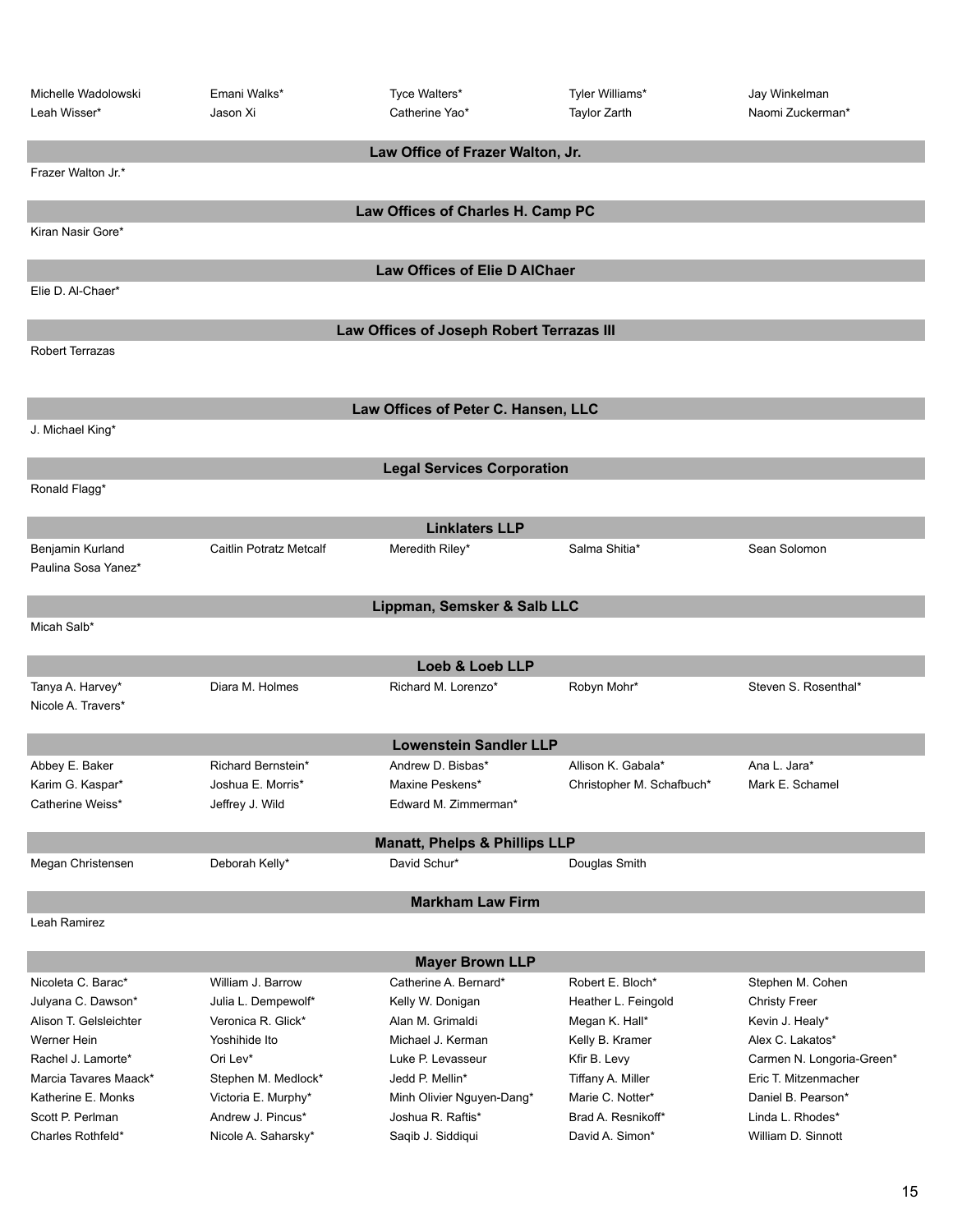| Adam C. Sloane       | Adrian L. Steel Jr.*        | Brian J. Stief                                      | Julie L. Sweeney       | Kelly F. Truesdale*                           |  |  |  |
|----------------------|-----------------------------|-----------------------------------------------------|------------------------|-----------------------------------------------|--|--|--|
| Sen "Alex" Wang      | Kerri Elizabeth Webb*       | Michelle N. Webster                                 | James K. Williams      | Jing Zhang*                                   |  |  |  |
|                      |                             |                                                     |                        |                                               |  |  |  |
|                      |                             | <b>McCarter &amp; English LLP</b>                   |                        |                                               |  |  |  |
| Daniel J. Kelly      | Geoffrey N. Rosamond*       | Lawrence A. Sannicandro*                            | Daniel M. Schwartz     | Franklin C. Turner*                           |  |  |  |
| Cara A. Wulf         |                             |                                                     |                        |                                               |  |  |  |
|                      |                             | <b>McDermott Will &amp; Emery LLP</b>               |                        |                                               |  |  |  |
| Samuel C. Ashworth   | Eleanor B. Atkins           | <b>Brennen Baylor</b>                               | Daniel J. Bell*        | Chris Benedik                                 |  |  |  |
| Greg C. Berson       | Alex C. Boota               | Brian J. Boyle*                                     | David Brigleb          | Christopher M. Bruno*                         |  |  |  |
| Eric D. Carstens     | Emma J. Chapman             | Le Chen                                             | Emily R. Curran        | Dale C. Van Demark                            |  |  |  |
| Joshua M. Ellenberg* | Lauren Evans*               | Harrison R. Farmer*                                 | Jennifer S. Geetter    | Debra A. Harrison                             |  |  |  |
| Sarah P. Hogarth*    | Paul W. Hughes*             | MaryKathryn Hurd                                    | Graham J. Hyman        | Michael B. Kimberly*                          |  |  |  |
| Sophia A. Luby*      | Andrew A. Lyons-Berg*       | <b>Austin Mooney</b>                                | <b>Brian Moore</b>     | Matthew L. Paeffgen                           |  |  |  |
| Raymond Paretzky     | Himanshu Kalpesh Patel*     | Marissa "Reese" E. Poncia                           | <b>Daniel Powers</b>   | Maria Cristina Rosales del Prado <sup>®</sup> |  |  |  |
| Joshua Revilla*      | Lisa M. Richman             | Danielle N. Scheer*                                 | Karen M. Sealander*    | Charlie Seidell*                              |  |  |  |
| Kevin Spencer*       | Michael S. Stanek*          | Elizabeth Teter*                                    | Paul M. Thompson*      |                                               |  |  |  |
|                      |                             |                                                     |                        |                                               |  |  |  |
| Brandi Howard*       |                             | <b>McGuire Woods</b>                                |                        |                                               |  |  |  |
|                      |                             |                                                     |                        |                                               |  |  |  |
|                      |                             | <b>Milbank LLP</b>                                  |                        |                                               |  |  |  |
| Kamel Malik Aitelaj* | Stephen Benz*               | Hannah A. Blazek*                                   | Meredith Brumfield*    | David S. Cohen                                |  |  |  |
| Erin M. Culbertson*  | Brenton T. Culpepper*       | Julia C. Duke*                                      | Riah Kim*              | Kristina Lauria*                              |  |  |  |
| Danielle Lee*        | <b>Brett Lowe</b>           | David Marcou*                                       | Pinky Mehta            | Alice O'Brien*                                |  |  |  |
| Becca Olson*         | Becca Olson*                | Dara A. Panahy                                      | Thomas A. Quinn*       | Samir Vora*                                   |  |  |  |
| Julie M. Wolf*       | Melanie Westover Yanez*     |                                                     |                        |                                               |  |  |  |
|                      |                             | Miles & Stockbridge PC                              |                        |                                               |  |  |  |
| Stephen J. Cullen*   | <b>Susan DuMont</b>         | Veronica D. Jackson                                 | Michelle C. Johnson    | Kathleen Pontone                              |  |  |  |
| Kelly A. Powers*     | Russell V. Randle*          | Emily N. Schmidt                                    |                        |                                               |  |  |  |
|                      |                             | <b>Miller &amp; Chevalier Chartered</b>             |                        |                                               |  |  |  |
| Kirby Behre          | Elizabeth Cappiello         | Laura Ferguson*                                     | Nicole Gokcebay        | Nina Gupta                                    |  |  |  |
| Colin Handzo         | George Hani                 | Joseph Harris                                       | lan Herbert*           | Andrew Howlett*                               |  |  |  |
| Ivo Ivanov           | Elizabeth Jonas             | Maria Jones                                         | Maryna Kavaleuskaya    | <b>Emily Kelley</b>                           |  |  |  |
| Kevin Kenworthy      | Samuel Lapin                | Karin Larson                                        | Paul Leder*            | Calvin Lee*                                   |  |  |  |
| Marissa Lee          | Helen Marsh                 | Leah Moushey                                        | Timothy O'Toole        | Lisandra Ortiz*                               |  |  |  |
| <b>Aditi Patil</b>   | <b>Caroline Reaves</b>      | Mark Rochon*                                        | Michael Satin*         | Addy Schmitt*                                 |  |  |  |
| Jesse Schwab*        | <b>Anthony Shelley</b>      | Mary Lou Soller*                                    | Ann Sultan             | <b>Kelly Trout</b>                            |  |  |  |
| Kathleen Wach*       | Andrew Wise*                |                                                     |                        |                                               |  |  |  |
|                      |                             |                                                     |                        |                                               |  |  |  |
|                      |                             | Mintz Levin Cohn Ferris Glovsky & Popeo PC          |                        |                                               |  |  |  |
| Danielle M. Bereznay | Elizabeth K. Conti          | Ellen M. Farrell                                    | Joanne S. Hawana       | O'Kelly E. McWilliams                         |  |  |  |
|                      | <b>Mitchell Sandler LLC</b> |                                                     |                        |                                               |  |  |  |
|                      |                             |                                                     |                        |                                               |  |  |  |
| Rebecca Guiterman*   |                             |                                                     |                        |                                               |  |  |  |
|                      |                             |                                                     |                        |                                               |  |  |  |
| Emily Ahdieh*        | Cara Arnold                 | Morgan, Lewis & Bockius LLP<br><b>Andrew Arthur</b> | <b>Roland Backhaus</b> | Manu Bansal, PhD                              |  |  |  |
| Douglas W. Baruch*   | Mana Behbin*                | Jacqueline R. Berman                                | David Broderdorf       | Lauren Silvestri Burke*                       |  |  |  |
| David J. Butler*     | Tony Chan                   | Daniel E. Chefitz*                                  | Scott Clausen*         | William S. D. Cravens                         |  |  |  |
| Lewis M. Csedrik     | <b>Drew Cummings</b>        | Rebecca L. Dandeker                                 | Sheri A. Dillon        | Lauren M. Emery                               |  |  |  |
| Brittany A. Estell   | Oluwaseun Familoni*         | Stephany Fan                                        | Ramyar M. Farid        | Scott Farmer                                  |  |  |  |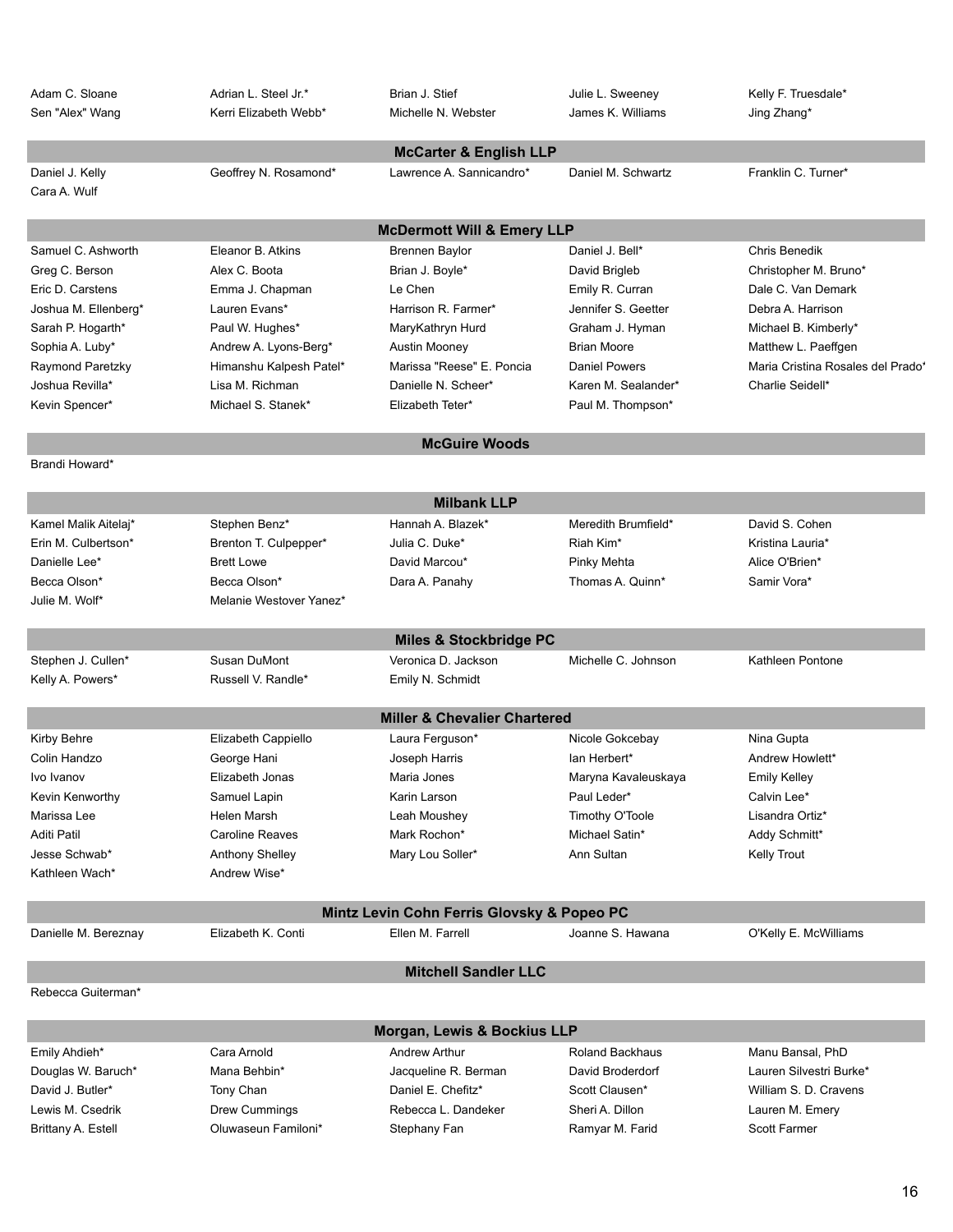Nicholas M. Gess Kirstin E. Gibbs Doriyon C. Glass Robert P. Goldfin\* James Hamilton Colin S. Harris\* Susan Harthill Patrick A. Harvey Douglas A. Hastings Shira M. Helstrom\* Asa J. Herald Kiran Jassal Jeffrey R. Johnson Elizabeth A. Johnston Drew Cleary Jordan Maria Kalousi-Tatum **Maria Clara Kamath Clara Kollm**\* Benjamin T. Kelly Aislinn R. Klos Clara Kollm\* Gerald P. Konkel **Michael D. Kummer** Ariel D. Landa-Seiersen Scott J. Lee\* Susan Baker Manning\* Richard Marks\* **David E. Marvin Timothy P. Matthews** Mathew J. McKenna\* Sean McMahan Scott A. Memmott **Philip A. Miscimarra\*** Sandra L. Moser Gregory A. Mottla Eric S. Namrow Courtney C. Nowell **Sergio F. Oehninger** F. Oehninger\* Eleanor Pelta Patrick R. Pennella\* **Patrick R. Pennella**\* Thomas C. Poindexter **Alexander L. Reid** Chelsea R. Rubin<sup>\*</sup> Charles C. Rush David B. Salmons Amanda L. Salz **Ignacio Sandoval** Stephanie Schuster Cassandra Sciortino\* Heather C. Sears Matthew J. Sharbaugh **Angela M. Silva Changela Angela A. Silva** David A. Sirignano Jason Siu Jonathan L. Snare James Gaston Steele III Rachel L. Strong\* Ryan Sugg Charles A. Sweet Julie Ann Thompson Andrea N. Threet **Willard K. Tom Caroline Waldner** Joseph E. Washington Sherwet H. Witherington Jennifer M. Wollenberg\* Thomas K. Wotring Jonathan P. York\* Howard J. Young Paul A. Zevnik Hang Zheng

J. Kevin Fee\* The Rect P. Ferenchak Rachel E. Fertig\* Alexandre H. Gapihan\* Hans Gerling-Ritters

### **Morrison & Foerster**

Shouvik Biswas **Brigid Decoursey Bondoc\*** James M. Brower\* Neal F. Burstyn\* George Brian Busey\* Peter T. Carey\* **Fitz B. Collings** Melissa M. Crespo David D. Cross\* Caitlin A. Crujido Cruss<sup>\*</sup> Caitlin A. Crujido Chris Davis\* Demme Doufekias Hannah Rose Elson\* Haydn Forrest\* Zachary Fuchs\* Christopher E. Gloria\* Christine E. Gwinn Jordan Taylor Hare Evan M. Harris\* Lyle F. Hedgecock\* Frederick E. Jenney\* Kerry C. Jones\* Mary G. Kaiser\* Crystal N. Kaldjob Nicholas W. Kennedy Whitney A. Lee\* **Wonnie Lee** Scott Lesmes **Robert S. Litt\*** Seth W. Lloyd\* David M. Lynn **Rob Manoso** Brian R. Matsui<sup>\*</sup> Deanne E. Maynard Fred Muna<sup>\*</sup> Sandeep N. Nandivada\* Natalie A. Fleming Nolen\* Joseph R. Palmore\* Rachael K. Plymale\* Michael F. Qian\* Tina D. Reynolds\* Chris M. Rolle\* Aaron Scheinman John E. Smith Robin A. Smith\* Robin A. Smith\* Tyler Wade Smith **Adam L. Sorensen\*** Meredith Stradley\* Sonja Nicole Swanbeck Shelby Teeter\* Andrew R. Turnbull\* Vanshika Vij\* Logan Wren Michelle L. Yocum\*

Nicole M. Ang\* Victoria Dalcourt Angle Linda A. Arnsbarger\* Veronica Ascarrunz\* Jonathan M. Babcock\*

**National Community Reinvestment Coalition** 

Natasha Sim\*

| <b>Nixon Peabody LLP</b> |                       |                              |                        |                       |  |
|--------------------------|-----------------------|------------------------------|------------------------|-----------------------|--|
| Palash Basu              | Kelly Behr            | Michael Cooney               | Alexis Grilli          | Kenneth Hance*        |  |
| <b>Patrice Harris</b>    | John Hayes*           | Sharmaine Heng*              | Catherine Hunstad*     | Brian Kenney*         |  |
| Gordon Lang              | Jeffrey Lesk*         | Martha Medina*               | John Sandweg*          | Kenneth Silverberg*   |  |
| Rebecca Simon            | Herbert Stevens*      | Stephen Wallace              | <b>Brian Whittaker</b> | <b>Rachel Winkler</b> |  |
| Elizabeth Young          |                       |                              |                        |                       |  |
|                          |                       |                              |                        |                       |  |
|                          |                       | <b>Norton Rose Fulbright</b> |                        |                       |  |
| Jonathan Franklin*       | Shana Gilman          | Thomas Hirsch*               | Esha Kamboj            | Laura Kaplan          |  |
| David Kearns             | Rachel Rosenfeld*     | Peter Siegal*                | Ilana Sinkin*          | Wenda Tang            |  |
| Emely Toro*              |                       |                              |                        |                       |  |
|                          |                       |                              |                        |                       |  |
|                          |                       | O'Melveny & Myers LLP        |                        |                       |  |
| David Alpert             | Nabil Ansari*         | <b>Shannon Barrett</b>       | George Bashour*        | William Buffaloe*     |  |
| Damarr Butler*           | Courtney Byrd*        | Rachel Chung*                | Kimberly Cullen        | John Dermody*         |  |
| Michael Dreeben*         | <b>Helen Galloway</b> | Meredith Garagiola*          | Brad N. Garcia*        | Carly Gibbs*          |  |
| Jeremy Girton*           | Jenya Godina*         | Samantha Goldstein*          | Anwar Graves*          | Scott Harman-Heath*   |  |
| <b>Howard Heiss</b>      | Andrew Hellman*       | Mattie Hutton*               | Greg Jacob             | Brooke D. Jenkins*    |  |
| Patrick Jones            | Laura Kibby           | Kathleen Kim                 | Rahul Kohli*           | Grace Leeper*         |  |
| Maxwell Loos*            | Lindsey R. Love*      | Anne Marchitello*            | Anna Mohan*            | Robert Plesnarski     |  |
|                          |                       |                              |                        |                       |  |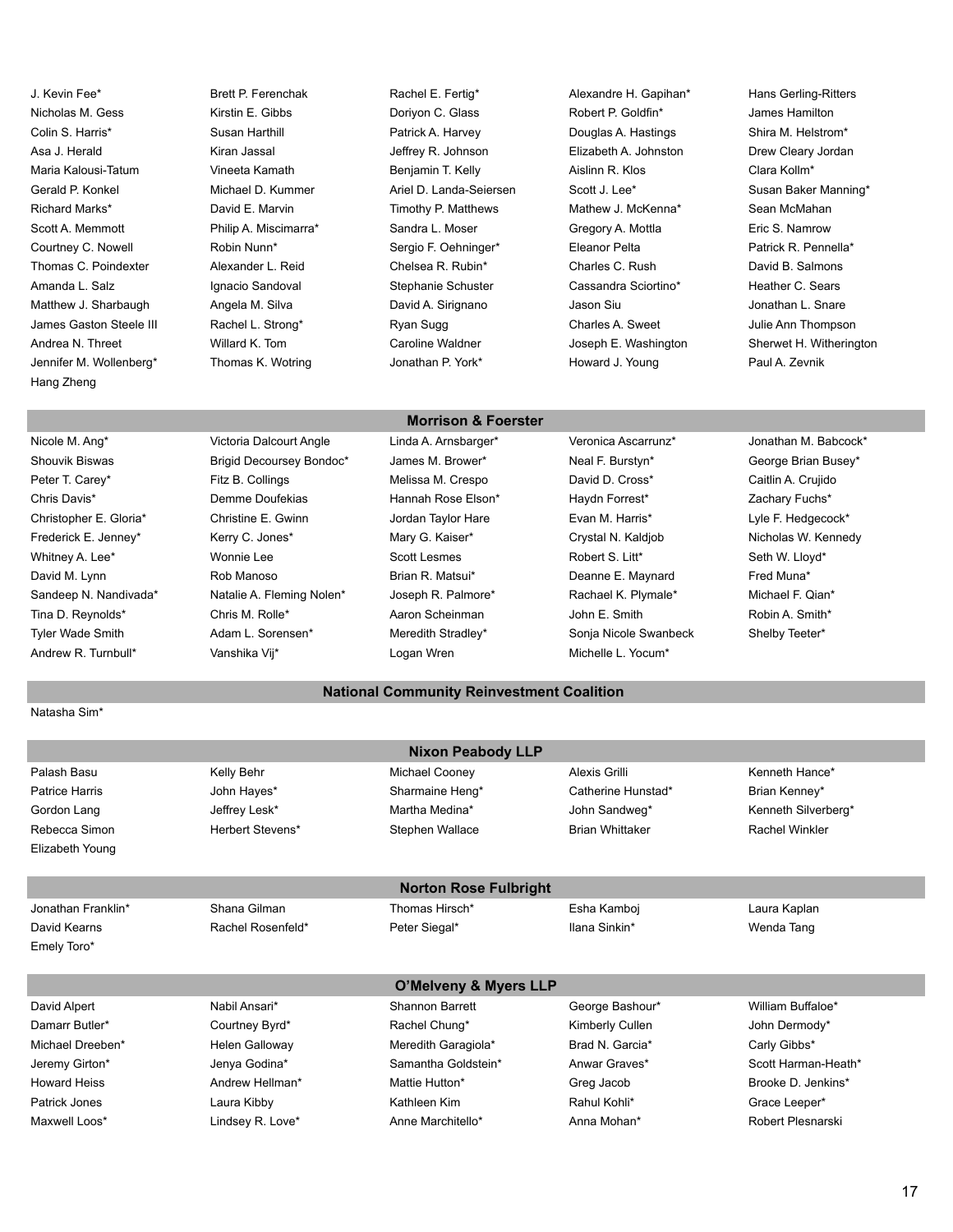Adam Walker\* Sean Whalen\* Jason Yan\* Elena Zarabozo\*

Alexander Reed\* David Ribner Deanna Rice Dave Roberts\* Katrina Robson\*

Mike Rosenblatt\* Daryn Rush Alix Sandman\* Amanda Santella\* Evan N. Schlom\* Paras Shah\* Monsura Sirajee Maria Stewart Kendall Turner\* Meaghan Vergow\*

- 
- Mel Bostwick\* **Mullawire South America Christie Boyden** James Winston Burke\* Devin Canavan **Ben Chagnon\*** Ben Chagnon\* Christopher Childers **Abigail Colella\*** Elizabeth R. Cruikshank Mark S. Davies Justine Deitz\* Logan Quinn Dwyer\* **Ethan P. Fallon\*** James Anglin Flynn\* Sulina Gabale\* Jonathan P. Guy\* Sarah A. Hafeez\* Sydney Hargrove Monica L. Haymond\* William Heidepriem-Baird\* Zachary Hennessee\* Zachary D. T. Huey Milana Karayanidi Konstantin Kasyan Katherine M. Kopp\* Thomas Wyatt Laryea Robert F. Lawrence **Mullie Lee\*** Mullie Lee\* Robert Loeb\* Cesar Lopez-Morales\* Robbie Manhas\* Shane McCammon\* Francesca Morency **Andrew Morris** Whitney-Ann Mulhauser\* Daniel Nathan\* Seth Norris\* Olamide Oladipo Olusesi Parag Patel Nicholas Peterson\* Garret G. Rasmussen\* Victor Razen **Matthew Thomas Reeder\*** Dina N. Rezvani\* Aviva M. Roth Tiffany Rowe Janes Nathan Sasso Anne Savin\* Amanda Schwartz\* Maria Sergeyeva Caitlin Sheard\* Eric A. Shumsky **Sarah Sloan\*** Randall Clayton Smith\* Kendall Spencer Monica A. Svetoslavov Emily Villano\* **Filter A. Webert A. Webert A. Webert A.** Weber<sup>\*</sup> Eliana M. Wilk Jasmine W. Zhu\*

Ben Aiken\* Shani Harmon Alexander Elizabeth Marshall Anderson Sheila Anne Baynes\* Upnit K. Bhatti\*

**Orrick, Herrington & Sutcliffe LLP**

#### **Paul Hastings LLP**

Lindsay B. Arrieta **Nafeesah Attah Katherine Johnson Berris** Sarah G. Besnoff<sup>\*</sup> Tom Best<sup>\*</sup> Maddie Doucet\* **Nathaniel B. Edmonds** Christina J. Ferma Jamie S. Gardner\* Tara K. Giunta\* Jeremy B. Gordon\* Nicholas J. Guidi Walser Mary Hamner Jason E. Heidemann\* Dylan J. Helgeson\* Howard Herr\* Daniel A. Holman Talya Hutchison Randall V. Johnston Thomas P. Jordan\* Joanne Joseph\* **Iman K. Kaplan** Iman K. Kholdebarin Stephen B. Kinnaird\* Damini Kunwar<sup>\*</sup> Patricia Liverpool\* **Alexa J. Lowman\*** Robert D. Luskin\* William J. McCue John McDermott\* Ker Alejandro Medero\* Diogo P. Metz\* Brady K. Mickelsen\* Jason Mikus Casey L. Miller Rachel V. Miller **Colby L. Moore** Ryan E. Munnelly\* James Murray\* Ian O'Keefe\* Mary E. Rogers\* Katherine S. Rookard Zak Rosenbaum Claire A. Saba\* Garrett J. Schuman\* Candice C. Shang\* Sherrese M. Smith Michael L. Spafford\* Jeremy M. Steed\* Andrew E. Sterritt\* Kevin M. Stewart\* The Subse Suh\* Tor O. Tarantola\* Igor V. Timofeyev\* Justin K. Tsang Derek J. Turnbull\* Bridget G. Vuona Adam J. Weiss Kenneth M. Willner Brian G. Wilmot\*

# Barbara Berish Brown\* **Market Brown**\* James W. Brown\* Brady A. Cassis\* **Christine L. Cedar\*** Joshua R. Christensen\* Claire E. Connor\* **Behnam Dayanim** Ronak D. Desai\* Timothy L. Dickinson Lindsey Ware Dieselman\* Robert M. Overing Charles A. Patrizia\* Jennifer D. Riddle Paige Rinderer\* Caroline Wilson Roberts\*

Taylor C. Williams\* Julia Wood

Colleen Anderson Craig A. Benson Joseph J. Bial Paul D. Brachman\* Aimee Brown\* Benjamin J. Cabranes\* Chioma Chikwelugo **Robyn Cincotta\*** David Cole **Kirsten Dedrickson**\* Guity Deyhimy\* **Mathew Mathew Alan Dealth Development Controller** Karen Dunn\* Walter J. Evans\* Alan Feuerstein\* Rachel Fiorill\* Stephanie N. Garcia\* Darren Gardner\* Stefan Geirhofer Matteo Godi\* Roberto J. Gonzalez **Saurabh Gupta\*** Serena Hargrove\* Carrie L. Harrison Leah R. Hibbler\* Carol Hobson\* **Milliam A.** Isaacson\* Peter Jaffe\* Stephani Johnson\* Amanda Lawrence\* Arpine S. Lawyer\* **Brian Lipshutz\*** William Marks\* Margaret McCrone\* Mark F. Mendelsohn Amy Metzel\* **Aaron C. Miller** Heather C. Milligan<sup>\*</sup> Macy J. Mize Tanaz Moghadam\* Tanaz Moghadam\* Jane O'Brien Marie-Antoinette Perez-Brosset Jessica E. Phillips\* Jeannie Rhee\* Althea Saheed Yishai Schwartz **Kannon K. Shanmugam\*** Kurt Skeete\* Jake E. Struebing\* Kelsey E. Sweeney\* Daphne Thompson\* **Andrew H. Trinker** Amanda Valerio\* Michele C. Varano Clayton S. Wild\*

# **Paul, Weiss, Rifkind, Wharton & Garrison LLP**

Eric A. Aaserud\* Thomas M. Ahmadifar\* Donald C. Baur\* Michael C. Bleicher Christina D. Bonanni Samuel D. Boro **Emily Brailey\*** Henry J. Brewster Robert A. Burgoyne\* Amanda R. Callais

#### **Perkins Coie LLP**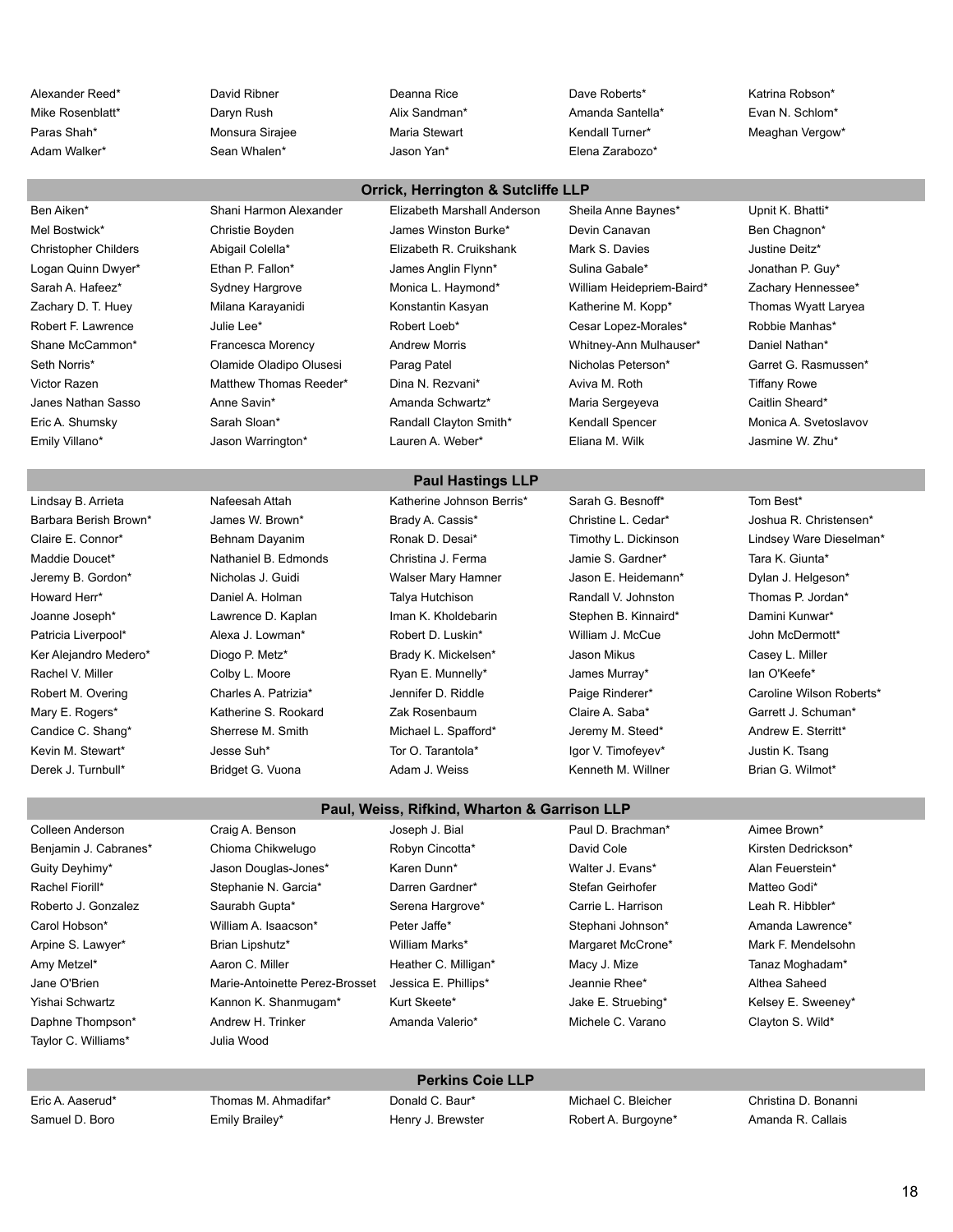Sloane A. Wildman\* Michael R. Woolslayer Karl J. Worsham\*

Andrew Caridas\* **Michael A. Chajon\*** Bria M. Cochran Stephanie Command Andrew P. Cross L. Norton Cutler **David W. T. Daniels\*** John M. Devaney Brenna D. Duncan Mary Emerson\* Aimee E. Ford\* Julia M. Fox\* Donald J. Friedman\* T. Markus Funk\* Colleen M. Ganin John M. Geise\* Kerensa H. Gimre Ariel B. Glickman\* Mark S. Goodrich Charlyn L. Ho Shanna Holako\* Tre A. Holloway Mary Rose Hughes\* Mikella M. Hurley\* Jonathan B. Jacobs Cristopher D. Jones **Jeremy C. Keeney\*** Andrew J. Kline Matthew R. Koerner\* Paul M. Korol\* Reagan Lynch **Sarah N. Mahmood** Scott P. Martin Luis R. Mejia\* Caroline M. Mew Mary C. Moynihan\* Maxwell D. Nacheman Vicki Y. Nee Zachary J. Newkirk\* Daniel C. Osher Brian H. Potts **Benjamin Prager** Catherine Del Prete Shelby A. Rampolo\* Pravin B. Rao\* John K. Roche **Michael A. Sherling** Shekida A. Smith-Sandy\* Maria A. Stubbings\* Thomas J. Tobin\* Peter L. Tracey\* **Malcolm C. Tyler\*** Alexi M. Velez\* Aaron J. Ver\* Terrence J. Wikberg

#### **Pershing Law PLLC**

Stephen B. Pershing\*

Kevin T. Barnett\*

**PilieroMazza**

| Pillsbury Winthrop Shaw Pittman LLP |                       |                           |                    |                     |  |
|-------------------------------------|-----------------------|---------------------------|--------------------|---------------------|--|
| Caroline M. Block*                  | Andrew Caplan         | Desire Castillo           | John Chamberlain*  | Katherine T. Danial |  |
| Benjamin M. Dean                    | Jeetander T. Dulani*  | Shelby L. Dyl*            | Crystal N. Fomba   | William E. Fork     |  |
| Sidney L. Fowler*                   | Laura Freid-Studlo*   | Aimee P. Ghosh            | David C. Grossman  | Charlie Guinn       |  |
| Sheila M. Harvey                    | Brendan J. Hennessey* | Thomas C. Hill*           | Julia E. Judish*   | Khalid R. Kamal     |  |
| David F. Klein*                     | Jean F. Kuei*         | Rose F. Lapp              | Greg Laughlin*     | Anne Leidich        |  |
| Robert S. Logan                     | Ash M. Masrani*       | Jeffrey S. Merrifield*    | Andrea R. Milano*  | William C. Miller   |  |
| Stephanie R. Morris                 | Roya Motazedi*        | Drew A. Navikas*          | Toochi L. Ngwangwa | Laura J. Ochoa*     |  |
| Lori Panosyan*                      | Lee G. Petro          | Clare Cavaliero Pincoski* | Adam R. Poliner*   | Rebecca C. Rizzo*   |  |
| Robert B. Robbins*                  | Cynthia C. Robertson* | Theresa A. Roozen*        | Zachary C. Rozen   | Eric C. Rusnak*     |  |
| Brittney D. Sandler*                | Craig J. Saperstein   | <b>Robert Shoemaker</b>   | Nicole Steinberg*  | Elina Teplinsky     |  |
| Alexis N. Wansac*                   | Michael A. Warley*    |                           |                    |                     |  |

Jack Blum

Natasha John\*

#### **Polsinelli PC**

#### **Powers Pyles Sutter & Verville PC**

**Proskauer Rose LLP**

**Quinn Emanuel Urquhart & Sullivan LLP**

**RatnerPrestia**

Guy Brenner **Shannian** Super Joseph S. Hartunian\* Erica T. Jones Shannon D. McGowan\* Jae W. Park Corey I. Rogoff\* Theresa A. Smith\* Jennifer E. Tarr\* Frank G. Zarb

James C. McGlinchy Radhe Patel

Willem G. Klein

|                        | <b>Reed Smith LLP</b> |                     |                 |
|------------------------|-----------------------|---------------------|-----------------|
| Andrew Bernasconi      | Keturah Brown         | Jessica Christensen | Liza Craig      |
| <b>Courtney Fisher</b> | Edward Fultz*         | <b>Tayor Grant</b>  | Amardeep Grewal |
| Colette Honorable      | Alexandra Hussey*     | William Kirkwood*   | Peter Malyshev  |
| Debra Palmer*          | Charles Pierre*       | Mark Quist*         | Rizzy Qureshi*  |
| Joshuah Turner         | Lauren Weaver*        |                     |                 |
|                        |                       |                     |                 |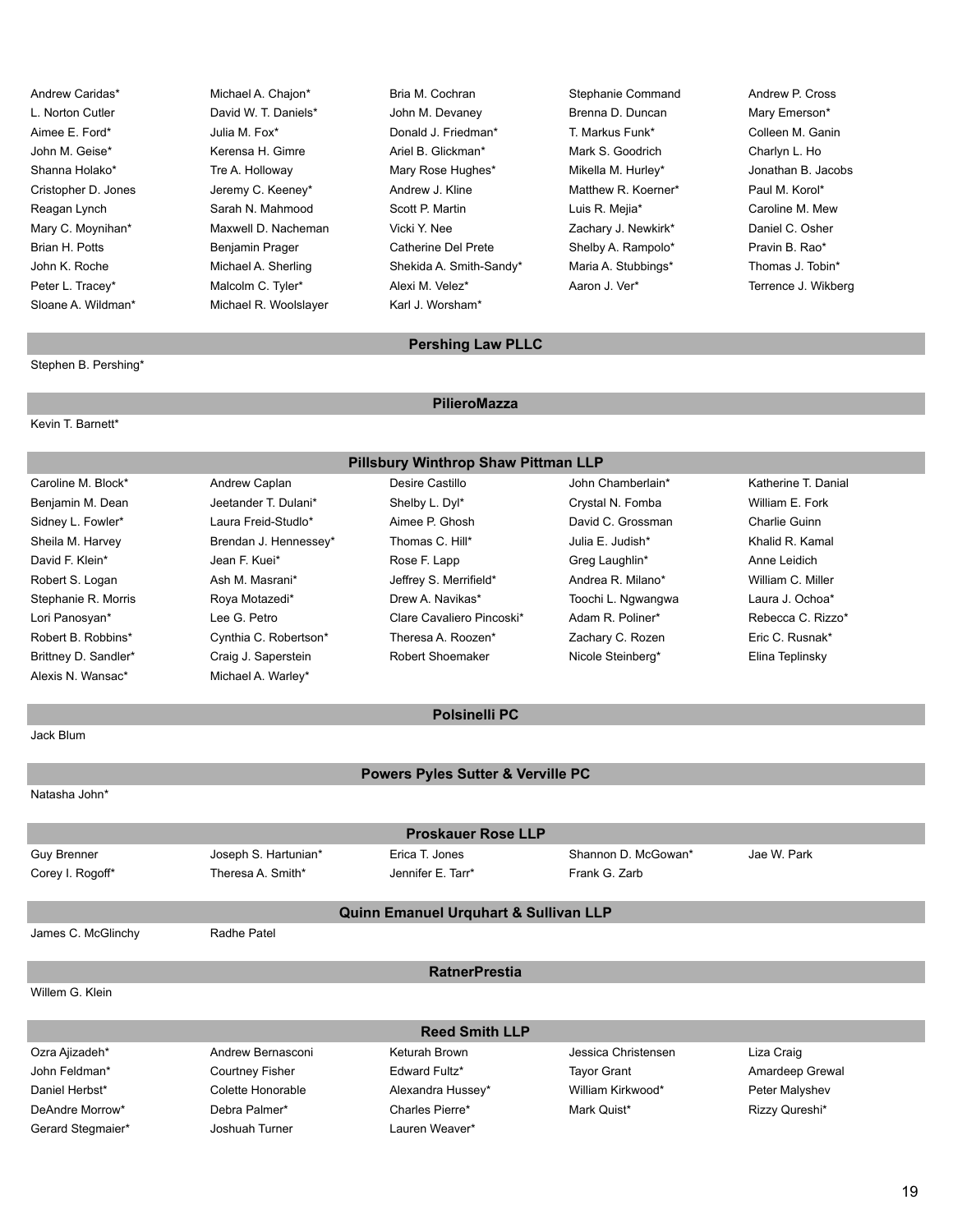| Robbins, Russell, Englert, Orseck & Untereiner LLP |                                |                                     |                       |                         |  |  |
|----------------------------------------------------|--------------------------------|-------------------------------------|-----------------------|-------------------------|--|--|
| Lauren Cassady Andrews*                            | Brandon L. Arnold*             | Roy T. Englert Jr.                  | Leslie Esbrook*       | Zachary N. Ferguson*    |  |  |
| Carolyn Forstein*                                  | Shikha Garg                    | John B. Goerlich*                   | Ralph C. Mayrell*     | Courtney L. Millian*    |  |  |
| Barry J. Pollack                                   | Jason A. Shaffer               | Alan D. Strasser*                   | Jeffrey C. Thalhofer* |                         |  |  |
|                                                    |                                |                                     |                       |                         |  |  |
|                                                    |                                | <b>Ropes &amp; Gray LLP</b>         |                       |                         |  |  |
| Samantha Barrett Badlam*                           | Ryan C. Brunner*               | Albert F. Cacozza                   | Kelley C. Chandler*   | Kellie B. Combs         |  |  |
| Jessica A. DeLalio*                                | Genieva A. DePass*             | Frances Faircloth*                  | Eileen M. Falk*       | Gil J. Ghatan*          |  |  |
| Steven J. Gonzalez                                 | Douglas H. Hallward-Driemeier* | K'sean L. Henderson*                | Andrew J. Hosea*      | Brandon Jiha            |  |  |
| Brendan M. Kearney*                                | Taylor J. Lawrence*            | Thaisa Toledo Longo                 | Annise K. Maguire     | Jenna I. McCarthy       |  |  |
| Brendan F. McLaughlin                              | Rebecca A. Michelson*          | Matthew C. Micklayzina              | Margaret S. Moore     | Nicole M. O'Donnell*    |  |  |
| Chong S. Park*                                     | Nicole L. Pobre*               | Michael J. Purcell*                 | Nemeth, Marcus R.*    | Lauren E. Ramirez*      |  |  |
| Christina A. Ravelo                                | Matt J. Rizzolo                | Adam R. Safadi                      | Lauren Sager          | Donald Saltmarsh-Lubin  |  |  |
| Sarah Samaha*                                      | Jordan M. Shapiro*             | Emerson A. Siegle                   | Nathalia Sosa*        | Erin L. Stewart         |  |  |
| Kathleen M. Swanson                                | John B. Thomas*                | Kathryn C. Thornton*                | Carolyn O. Ward*      | Beth P. Weinman         |  |  |
| Rebecca H. Williams                                | May Yang                       |                                     |                       |                         |  |  |
|                                                    |                                | <b>Safiedine Partners Law LLC</b>   |                       |                         |  |  |
| Salma S. Safiedine*                                |                                |                                     |                       |                         |  |  |
|                                                    |                                |                                     |                       |                         |  |  |
|                                                    |                                | <b>Sarah E. Brown Law Office</b>    |                       |                         |  |  |
| Sarah (Sally) E. Brown*                            |                                |                                     |                       |                         |  |  |
|                                                    |                                |                                     |                       |                         |  |  |
|                                                    |                                | <b>Schulte Roth &amp; Zabel LLP</b> |                       |                         |  |  |
| Laurent Meyer Abergel*                             | Aislinn K. Affinito*           | Jacqueline Maero Blaskowski*        | Noah N. Gillespie*    | McKenzie Haynes*        |  |  |
| Jason T. Mitchell*                                 | Yasmin Naghash                 | Nathaniel D. Palmer*                | Hamdi Soysal*         | Alex Wharton*           |  |  |
| Peter H. White*                                    |                                |                                     |                       |                         |  |  |
|                                                    |                                | <b>Seyfarth Shaw LLP</b>            |                       |                         |  |  |
| Samantha Brooks                                    | Aliya Brown                    | Joseph J. Dyer*                     | Charles Guzak*        | Dustin W. Lauermann     |  |  |
| Roberto S. Terzoil                                 | Wendy Wendrowski*              |                                     |                       |                         |  |  |
|                                                    |                                |                                     |                       |                         |  |  |
|                                                    |                                | <b>Shearman &amp; Sterling LLP</b>  |                       |                         |  |  |
| Charles Akinboyewa                                 | Theresa Ann Amato              | Alicia Bello*                       | Donna Bobbish*        | <b>Blair Campion*</b>   |  |  |
| Richard J. Gagnon Jr.                              | Shichu "Suzie" Jing            | Robert S. LaRussa*                  | Devin S. Lei          | Michael Mitchell*       |  |  |
| Matthew W. Modell*                                 | Carlton Mosley*                | Memmi Rasmussen*                    | Christopher M. Ryan   | Joseph P. Samuels*      |  |  |
| Joshua L. Savey*                                   | <b>Jesse Sherrett</b>          | Jay Singer                          | Anna Stockamore*      | Philip E. Urofsky*      |  |  |
| Thomas B. Wilner*                                  |                                |                                     |                       |                         |  |  |
|                                                    |                                | Shook, Hardy & Bacon                |                       |                         |  |  |
| John C. Coots*                                     | Donya Feizbakhsh*              | Patrick L. Oot Jr.                  | Shannon M. Schoultz*  | Jonathan L. Wilson*     |  |  |
|                                                    |                                |                                     |                       |                         |  |  |
|                                                    |                                | <b>Sidley Austin LLP</b>            |                       |                         |  |  |
| Lise B. Adams*                                     | Kwaku A. Akowuah               | Aaron M. Applebaum                  | Michele L. Aronson*   | Justin R. Becker*       |  |  |
| Justin A. Benson                                   | James R. Bieke                 | Matthew C. Brewer*                  | Nathaniel M. Brose    | Colleen Theresa Brown   |  |  |
| David T. Buente Jr.*                               | Atiq Chowdhury*                | Nathan E. Clukey                    | Joseph V. Coniglio*   | Robert J. Conlan Jr.*   |  |  |
| Jacqueline G. Cooper                               | Chike B. Croslin*              | Craig Francis Dukin                 | A. Cameron Duncan     | Christopher A. Eiswerth |  |  |
| Daniel J. Feith                                    | Kyle J. Fiet                   | Noah Fitzgerel*                     | Aaron L. Flyer        | Joshua J. Fougere*      |  |  |
| Jacquelyn E. Fradette*                             | Deeona R. Gaskin*              | John Gibbons*                       | Carys Golesworthy     | Jeffrey T. Green*       |  |  |
| Sean C. Griffin*                                   | Mark P. Guerrera               | Devin Gustafson                     | Stephanie P. Hales*   | Jennifer M. Haney*      |  |  |
| Elizabeth Hardcastle                               | Daniel J. Hay*                 | Annemarie L. Hillman                | <b>Mariah Hines</b>   | Allison H. In           |  |  |
| Stewart A. Inman*                                  | J. Simone Jones*               | Christopher D. Joyce                | Peter D. Keisler*     | Laurence S. Kirsch      |  |  |
| Lauren Kitces*                                     | Kristin Graham Koehler*        | Nate Krevor                         | Deepti A. Kulkarni    | Stephen S. Laudone      |  |  |
|                                                    |                                |                                     |                       |                         |  |  |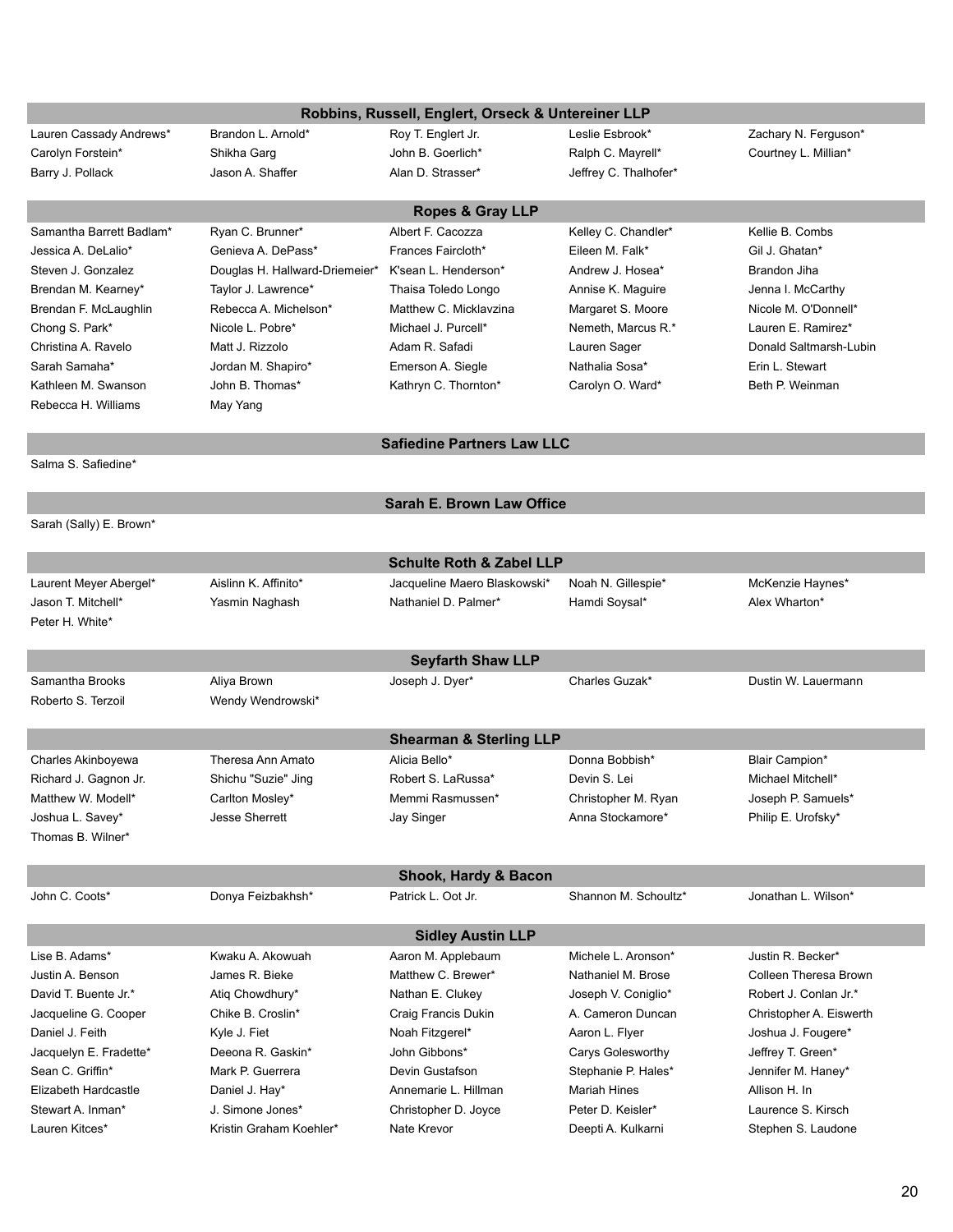Emily Singley

Ray Mangum **Mangum** Julia G. Mirabella Kathleen Mueller Laura C. Mulherin\* Clayton G. Northouse Amanda Norton **Patrick K. O'Keefe Katherine L. Olson**\* Meighan C. Parker Carter G. Phillips\* Karen A. Popp\* The Kaitlyn Potter\* The Mack Raffetto\* Cody L. Reaves\* Lindsey A. Ricchi Christopher S. Ross\* Daniel Roth Jamie M. Sadler David M. Schilling Gabe Schonfeld\* Kayla M. Scott **Virginia A. Seitz\*** Andrew W. Shoyer Matthew H. Simpson\* Andrew J. Sioson\* Alex E. Sirio\* **Alaric R. Smith\*** Brendan C. Smith Kyle Smith Kyle Smith Robert M. Smith\* Riana M. Terney **Sarah A. Tucker A. Tucker Alice A. Wang**\* Matthew J. Warren Alice A. Wang\* Matthew J. Warren Derek A. Webb\* The Mohn K. Van De Weert\* Meghan F. Weinberg\* Marisa S. West\* The Mexandra L. White\* Alex L. Young **Paul J. Zidlicky\*** Jon S. Zucker Sam H. Zwingli\*

Dino L. LaVerghetta **Kimberly Leaman** Julea Lipiz **The Charlen Communist Construent Communist** Construent Mallen

#### **Simpson Thacher & Bartlett LLP**

John Goheen\* Avia Gridi Steven Grigoriou\* Andrew Jensen\* Chistopher Kraft\* Lani Lear **Mary Longenbaker** Nicole Palmadesso<sup>\*</sup> Geoffrey Schmelkin<sup>\*</sup> Samantha Sergent<sup>\*</sup>

Adrienne Baxley\* **David Blass Rajib Chanda** Claire DiMario\* Lauren Frequez\*

#### **Skadden, Arps, Slate, Meagher & Flom LLP**

Suzan Abebe\* Pamela I. Amaechi\* Michael S. Bailey\* Karina Bakhshi-Azar John A. Barkmeyer Geoffrey M. Wyatt\* Julia K. York\* Robert M. Ziff

Jared H. Binstock **Kyser Blakely\*** Daniel R. Blauser\* Matthew Bobys Andrew T. Bond\* David P. Borden\* Jamie L. Boucher Paige D. Braddy\* Peter A. Bruland Stephanie Cannuli\* David E. Carney\* **Leah B. Chacon** Peyton A. Chaney\* Ondrej Chvosta\* Nicole M. Cleminshaw Princelee A. Clesca **Samara Cohen\*** Karen C. Corallo\* Eman Cuyler\* Joseph A. D'Antonio\* Michael A. Darling\* **Barri Dean\*** Douglas J. DeBaugh Shirley Diaz\* Gary DiBianco\* Douglas J. DeBaugh Shirley Diaz\* Gary DiBianco\* Lucy Dicks-Mireaux\* Danielle D. Drory Shay Dvoretzky\* Jonathan Edelman\* Erik Elsea John R. Endresen\* Catie L. English Ataefiok Etukeren Donald J. Finley\* Jeongu Gim Jennifer Z. Gindin\* Erin E. Girbach\* Keema Givens\* Devaanjana Goel\* Fred T. Goldberg Jr.\* Armando Gomez\* **Mannell J. Granger\*** Keyawna Griffith\* Sanessa S. Griffiths\* Nicole L. Grimm\* Emily Hellman **Example 1** Hannah Henderson\* Christopher S. Herlihy\* Bre Jordan\* Philiza Kempner Emily J. Kennedy\* Paul M. Kerlin\* Hanaa Khan\* Sihyun S. Kim Annamaria Kimball\* Khadija Lalani\* Tamara Chin Loy\* David B. Leland\* Paige E. Levenberg\* Tamara Chin Loy\* Elizabeth A. Malone\* **Zachary W. Martin\*** Neepa K. Mehta\* Chelsea B. Mihelich Melissa L. Miles\* Leila Naghibi\* Jillian V. Norton Dorielle Obanor\* Lauren Oppenheimer\* Lane Page\* Jaclyn Roeing\* Sam Rothbloom\* Nancy G. Rubin\* Lotus D. Ryan\* Mayte Quinn Salazar Donald P. Salzman\* Joseph Sandman\* David A. Schneider\* Greg Seidner\* Kathleen Shelton\* Anisa A. Somani\* Tatiana O. Sullivan Ariana M. Taylor\* Ryan J. Travers Sylvia Tsakos\* Javier A. Urbina\* The Stefane Victor\* The Stefane Victor Accord R. Warnement\* Jessica R. Watters\* Nancy D. Wuamett

William R. Barksdale\* William A. Bejan\* Devin J. Benavidez\* Matthew C. de Bernardo Elizabeth L. Berry\*

Alejandro Guadarrama\* Carolyn N. Guthrie\* Desislava K. Hamilton\* Andrew Hanson\* Alexander R. Hassanzadeh\* James E. Perry\* **Scott H. Rabinowitz\*** Jacob E. Rahavi\* Tara L. Reinhart Parker Rider-Longmaid\*

Ari Bental Stacey Grundman\* Callie E. Fuselier\* Trevor T. Garmey\* Stacey Grundman\* Jeffrey L. Turner Hannah E. Zapfe\*

Daniel F. Aldrich\* Azar Alexander Elizabeth Arkell Stewart A. Baker Michael J. Baratz\* Matthew N. Bathon **Brigida Benitez** Bruce C. Bishop\* Christopher R. Biornson\* Stephanie Breen\* James Brochin Karen Bruni James M. Carolan William D. Carson Shannen W. Coffin Caroline A. Covington **Andrew E. Coyne\*** Shawn P. Davisson\* Johanna Dennehy Katherine M. Dubyak\*

Jennifer A. Harper **Adam R. Hess\*** Elaine M. Hillgrove\* Katie M. Horton Salim Kaddoura Patrick N. Kirby\* Christina M. Lamoureux\* Deborah M. Lodge\* Bryn A. McWhorter Samuel J. Mudrick\* Brandon C. Roman George J. Schutzer\* Callan J. Smith Charles E. Talisman\* Donald L. Thompson\*

**Squire Patton Boggs (US) LLP**

**Steptoe & Johnson LLP**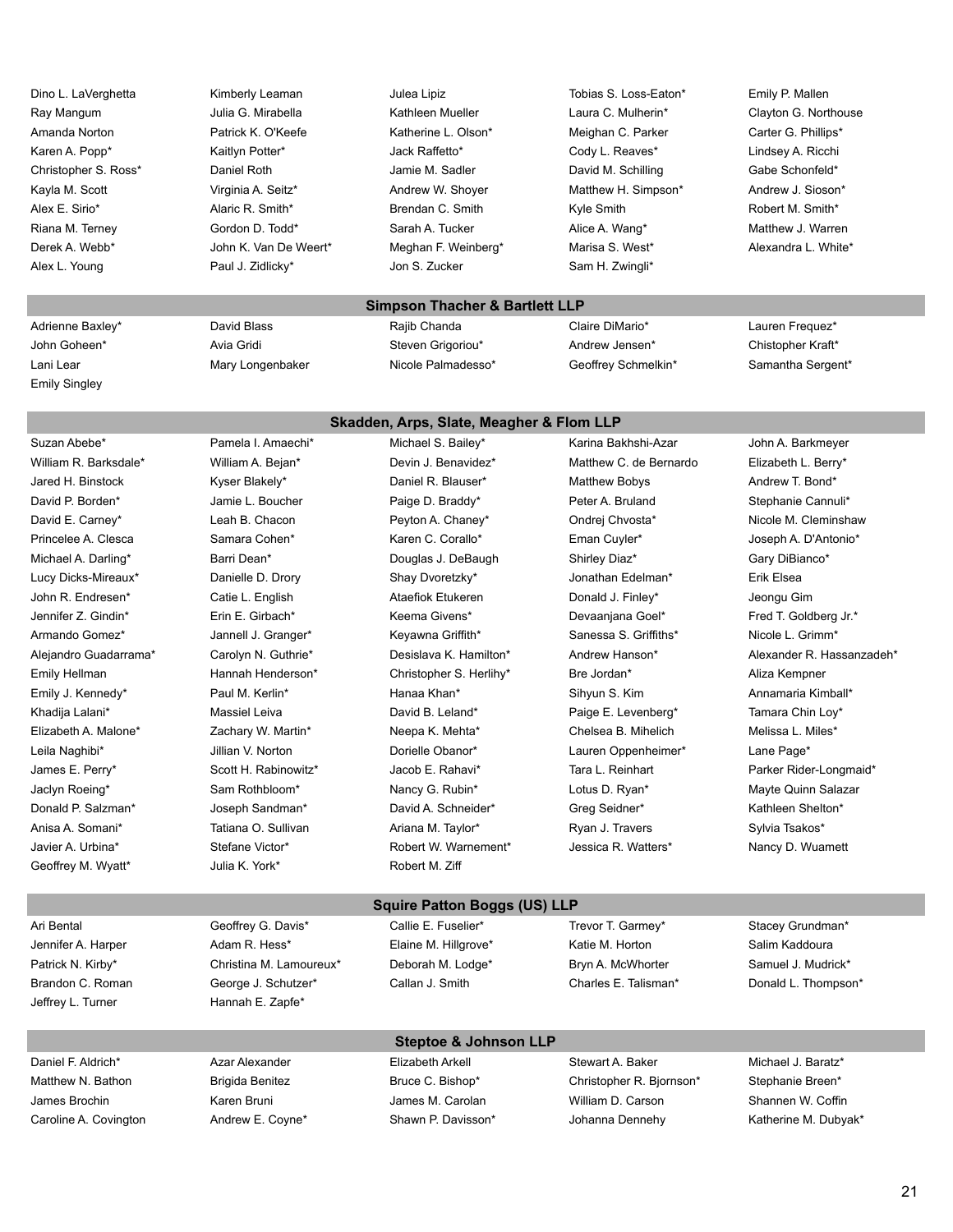| Idia M. Egonmwan*                    | Susan G. Esserman*    | Sara Faber*            | Stephen A. Fennell*  | Thomas J. Filarski   |  |
|--------------------------------------|-----------------------|------------------------|----------------------|----------------------|--|
| William G. Fletcher                  | David A. Fruchtman*   | Elizabeth P. Ginsburg* | Andrew Golodny       | George W. Grandison* |  |
| Li Guo                               | William T. Hassler    | Benjamin R. Holt*      | Craig A. Hoovler*    | Dane Jaques*         |  |
| Peter Jeydel                         | Harmony L. Jones*     | Damon J. Kalt*         | Edward J. Krauland   | Candice J. Kwark     |  |
| Lindsey B. Lang*                     | Elizabeth L. LaRocca  | Paul S. Lee*           | Zorba C. Leslie      | Alicia Loh*          |  |
| Alice E. Loughran*                   | Lucinda A. Low        | Yvonne Malino*         | Meredith Manuel      | Emma Marshak*        |  |
| Sabra Messer                         | Charles R. Mills*     | Daniel A. Mullen       | Mark Murphy          | Anthony Pan          |  |
| Elinor Ramey*                        | Scott M. Richey       | Rebecca Robinson*      | James E. Rocap III*  | De Vann Sago*        |  |
| Mark C. Savignac*                    | Nicholas P. Silverman | Zachary Simmons*       | Lisa M. Southerland* | Marc L. Spitzer      |  |
| Michael E. Stoll                     | Christopher Suarez*   | Cynthia L. Taub        | Stephanie W. Wang*   | Zhu "Judy" Wang      |  |
| Travis West*                         | Thomas Yebernetsky*   | Bo Yue*                |                      |                      |  |
| Steven H. Jesser, Attorney at Law PC |                       |                        |                      |                      |  |
| Steven H. Jesser                     |                       |                        |                      |                      |  |
|                                      |                       |                        |                      |                      |  |

|                      |                          | Steven M. Schneebaum PC            |                       |                       |
|----------------------|--------------------------|------------------------------------|-----------------------|-----------------------|
| Cynthia L. McCann    | Steven M. Schneebaum*    |                                    |                       |                       |
|                      |                          | <b>Stinson LLP</b>                 |                       |                       |
| Susan Ebner          | H. Russell Frisby        | Dennis Lane*                       | <b>Brandon Nagy</b>   | Christopher Perkowski |
| Harvey Reiter*       | <b>Matthew Smilowitz</b> | Ruigiao Wen                        | Steven White*         | Denyse Zosa           |
|                      |                          | <b>Sullivan &amp; Cromwell LLP</b> |                       |                       |
| Beatriz L. Albornoz  | Tyler S. Badgley         | David H. Braff                     | Rita M. Carrier*      | Samuel B. Cutler      |
| Lee J. F. Deppermann | Angela N. Ellis*         | Oliver W. Engebretson              | J. Jackson Froliklong | Pardis Gheibi*        |
| D. Wil Gould*        | Jason O. Heflin          | Cari D. Jeffries*                  | Madeline B. Jenks*    | Julia M. Jordan*      |
| Stephanie M. Kelly   | Alisa Y. Lu              | Alexander L. Minore*               | M. Jordan Minot       | Tara N. Ohrtman*      |
| Julie G. Petiford    | Julia E. Prezioso        | Kamil R. Shields*                  | Jennifer L. Sutton    | Rachel H. VanGelder*  |

**The Law Office of Dr Curtis FJ Doebbler**

Curtis F. J. Doebbler\*

#### **The Nelson Law Group PLLC**

Timothy A. Nelson

| <b>Thompson HD</b>     |                         |                       |                     |                                                    |  |  |
|------------------------|-------------------------|-----------------------|---------------------|----------------------------------------------------|--|--|
| Kristin C. Davis*      | Julie Hammerman         | Gary S. Thompson*     |                     |                                                    |  |  |
| <b>Troutman Pepper</b> |                         |                       |                     |                                                    |  |  |
| Daniel P. Archuleta    | Scott Bergeson*         | Ketan D. Bhirud*      |                     | Savannah Billingham-Hemminger Elizabeth M. Briones |  |  |
| Madeleine J. Cane      | Lindsey Crawford        | Ben Deninger          | Siran S. Faulders*  | Lauren H. Geiser                                   |  |  |
| Morgan M. Gerard       | Richard E. Hagerty      | Christopher R. Healy* | Jeremy Heep         | Russell E. Kooistra                                |  |  |
| Gerar Mazarakis*       | Elizabeth J. McCormick* | Armeen F. Mistry*     | John A. Morrissett* | Mashal S. Shah                                     |  |  |
| Misha Tseytlin         | Mary C. Zinsner         |                       |                     |                                                    |  |  |

# **TSI Legal Enterprises PC**

Conan J. Higgins\*

**Ullico Inc.**

Nadine Lindsay

**University of Pennsylvania Law School**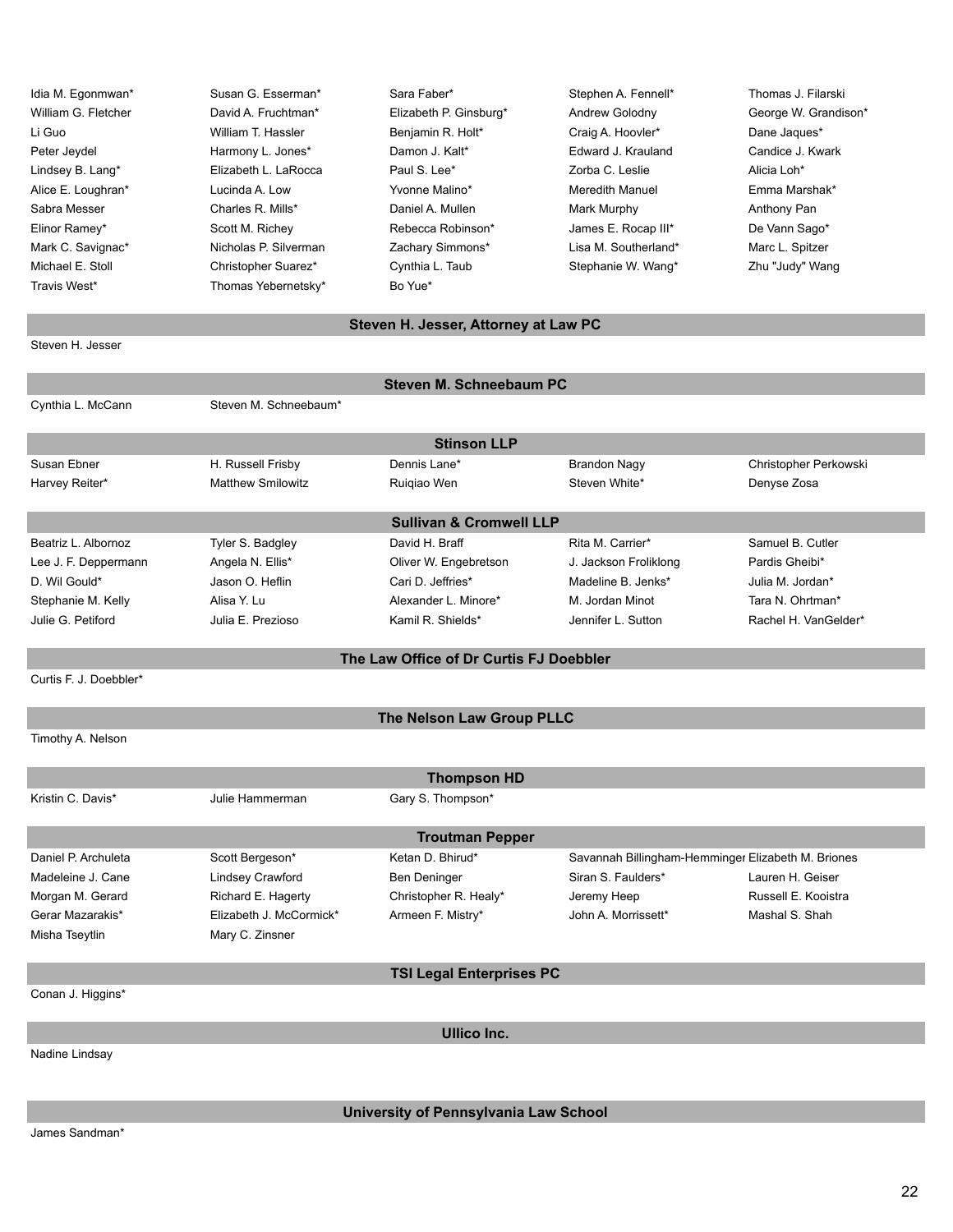|                         |                       | <b>Venable LLP</b>                    |                        |                            |  |  |  |
|-------------------------|-----------------------|---------------------------------------|------------------------|----------------------------|--|--|--|
| Loren Aho               | Robert Ames*          | Eric Berman                           | Jennifer Brooker*      | Erin Zacuto Cass           |  |  |  |
| Andrew Currie*          | Andrew Dickson*       | Jana Gibson                           | <b>Gregory Gill</b>    | Victoria Glover            |  |  |  |
| Jonathan Hettleman*     | Jospeh Hicks          | <b>Taylor Hillman</b>                 | Ronald Jacobs          | Jay Johnson*               |  |  |  |
| Jane Kaplan             | Judith Kim*           | Kristen Klesh                         | George Kostolampros    | Rebecca Liebowitz          |  |  |  |
| Stephanie Loughlin*     | Karel Mazane          | Michael Munoz*                        | Calvin Nelson          | Krista Nunez               |  |  |  |
| David Owens*            | Waymon Peer*          | Theodore Randles*                     | Lindsay Reed           | Seth Rosenthal*            |  |  |  |
| Alicia Sharon*          | Douglas Sieger        | Zachary Silver*                       | Katherine Sochacki     | Lauren Socks-Smith*        |  |  |  |
| Andrew Steinberg        | Bart Stupak*          | Danielle Tse                          | Jacob Tully            | James Tyrrell III*         |  |  |  |
| Moxila Upadhyaya*       | Zakariya Varshovi*    | <b>Cristina Vessels</b>               | Carolyn Vinson*        | lan Volner*                |  |  |  |
| Tiffany Williams*       |                       |                                       |                        |                            |  |  |  |
|                         |                       | <b>Veritas Law</b>                    |                        |                            |  |  |  |
| Daniel H. Koffman*      |                       |                                       |                        |                            |  |  |  |
|                         |                       |                                       |                        |                            |  |  |  |
|                         |                       | <b>Vinson &amp; Elkins LLP</b>        |                        |                            |  |  |  |
| Paul Brzyski*           | James T. Dawson*      | Matthew Etchemendy*                   | Stefanie Jackson       | Joshua S. Johnson*         |  |  |  |
| Carla Jordan-Detamore*  | Jeremy C. Marwell*    | Molly McDonald                        | Lara Michelle McMahon* | Evan D. Miller*            |  |  |  |
| <b>Milton Padilla</b>   | Kelly Rondinelli*     | John M. Satira                        | Ryan D. Stalnaker      | Jamie F. Tabb              |  |  |  |
| Peter T. Thomas*        | Daniel T. Wallmuth*   | <b>Ephraim Wernick</b>                |                        |                            |  |  |  |
|                         |                       | <b>Weil, Gotshal &amp; Manges LLP</b> |                        |                            |  |  |  |
| Christopher Abbott*     | Alexandra M. Ampudia* | Glenda Bleiberg*                      | Sandra N. Booth        | Alexis Brown-Reilly        |  |  |  |
| Cecile Casali           | Scott T. Christopher* | Eileen Hren Citron*                   | Annemargaret Connolly* | Shawn Brett Cooley         |  |  |  |
| Nathan Cunningham       | Robert Dahnke*        | Kaitlin Descovich                     | Catherine T. Dixon*    | Alfosno Dulcey             |  |  |  |
| Candice Ellis*          | Alison Finneran*      | Thomas D. Goslin                      | Joshua Halpern*        | Geneva Torsilieri Hardesty |  |  |  |
| lan Hawkes*             | Adelaja K. Heyliger   | David F. Hill*                        | Carrie C. Mahan        | Lauren E. Morris*          |  |  |  |
| Matthew D. Morton       | Daniel Musher         | Tyler J. Phelps                       | Arianna Scavetti*      | Zachary D. Tripp*          |  |  |  |
| Andrew S. Tulumello*    | Lauren Wands          | Timothy C. Welch                      |                        |                            |  |  |  |
|                         |                       | <b>White &amp; Case LLP</b>           |                        |                            |  |  |  |
| Brya Adams              | Ata Akiner*           | Alec Albright                         | <b>Allain Andry</b>    | <b>Benedict Bernstein</b>  |  |  |  |
| Luca Bertazzo*          | Dara Brown*           | <b>Peter Chessick</b>                 | Meghan Clark-Kevan     | Christina Culver*          |  |  |  |
| John Dalebroux*         | Arianna Davis         | Courtney Davis*                       | Alex Dilley*           | Ben Elron*                 |  |  |  |
| Dana Foster*            | Matthew Frutig*       | Robert Golan-Vilella*                 | James Gossmann*        | Michelle Grando            |  |  |  |
| Cansu Gunel             | Naari Ha*             | John Hannon*                          | Roland Hartung*        | Danica Harvey*             |  |  |  |
| Eckhard Hellbeck*       | Ryan Hoak*            | Frank Hogue*                          | <b>Emily Holland</b>   | Sandra Huerta              |  |  |  |
| <b>Matthew Kabak</b>    | Allison Kepkay        | Shannon Lane*                         | Tara Lee*              | Claire Leonard*            |  |  |  |
| Kyle Levenberg*         | Francis Levesque*     | Daniel Levin*                         | Regina Loureiro        | Jessica Lynd               |  |  |  |
| Allaa Mageid*           | Claire Marsden        | T.J. McElhinney                       | Nicholas McGuire*      | <b>Tamer Nagy</b>          |  |  |  |
| Frank Panopoulos        | Shiv Patel*           | Hansel Pham                           | Andrei Popovici*       | Stephanie Rice*            |  |  |  |
| David Riesenberg        | Onur Saka             | Joanna Schacter*                      | Katherine Schroeder*   | Frank Schweitzer*          |  |  |  |
| Tim Sensenig*           | Evan Shaver           | Ajita Shukla                          | Matt Solomon           | Michael Songer*            |  |  |  |
| Ashley Stoner*          | Nathan Swire*         | Soraya Todd                           | Nicholas Wilkins*      | Ashley Williams*           |  |  |  |
| Mihret Woldesemait*     | Evan Zhao             |                                       |                        |                            |  |  |  |
|                         | <b>Wiley Rein LLP</b> |                                       |                        |                            |  |  |  |
| Thomas W. Antonucci     | Lukman S. Azeez*      | Hannah Bingham*                       | Mary E. Borja          | Spencer C. Brooks*         |  |  |  |
| Aldel M. L. Brown       | Kathryn Bucher*       | Niovi Christopoulou                   | Paul J. Coyle*         | Katelyn Cramp*             |  |  |  |
| Kurt E. DeSoto*         | Michael D. Faucette*  | Jake Frischknecht                     | Theodore A. Howard*    | Tawanna D. Lee             |  |  |  |
| Madeleine M. Lottenbach | <b>Brett Marston</b>  | Andrea V. Martinez                    | Keith A. Matthews      | <b>Mallory Meaney</b>      |  |  |  |
| Chiara Tondi Resta*     | Jennifer Eve Retener* | John Allen Riggins                    | Hume M. Ross*          | Anna J. Schaffner*         |  |  |  |
| Peter D. Shields*       | Richard A. Simpson*   | Krystal B. Swendsboe*                 | Wesley E. Weeks        | Richard E. Wiley*          |  |  |  |
|                         |                       |                                       |                        |                            |  |  |  |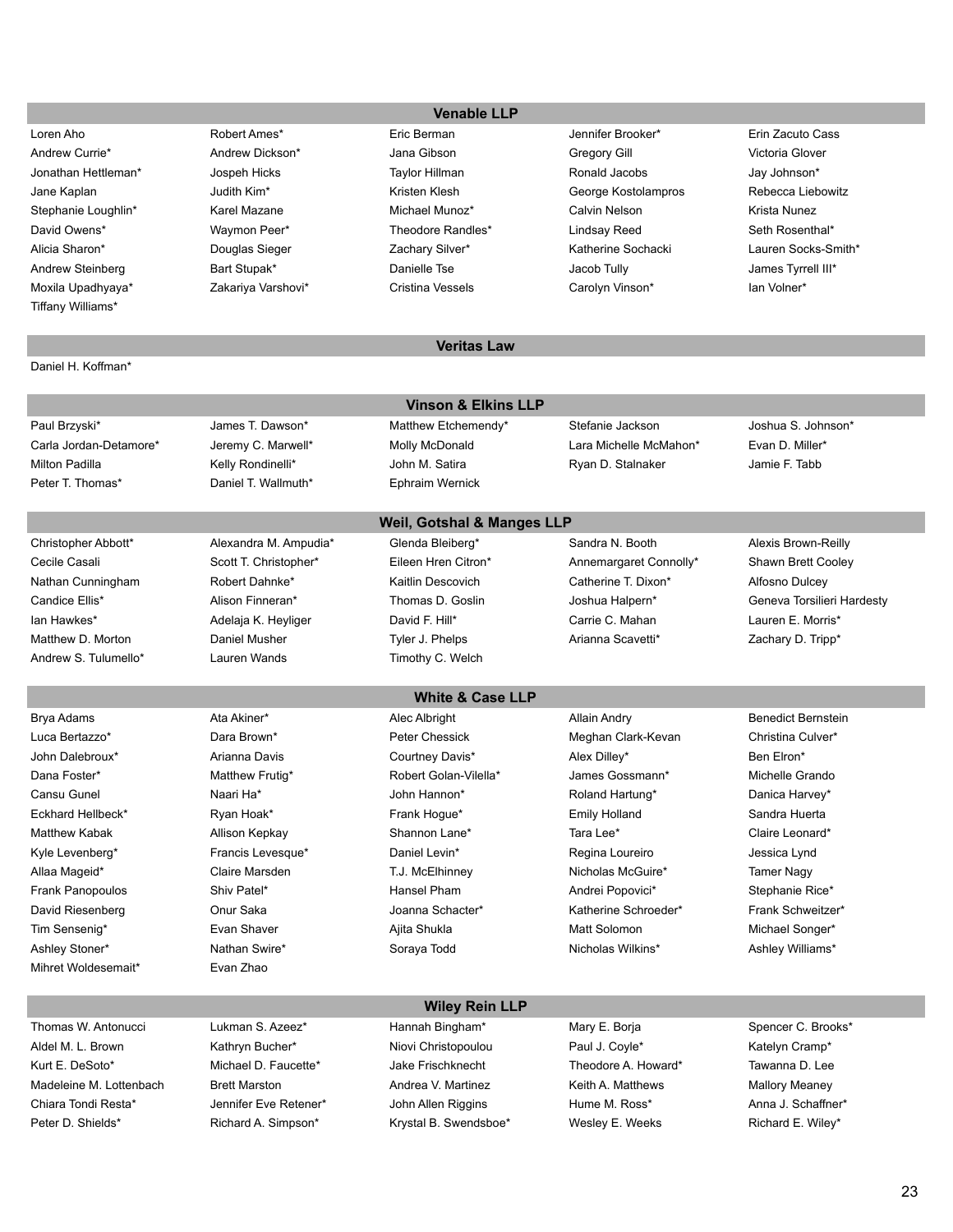|                                | <b>Wilkinson Barker Knauer LLP</b>                                                                                                                                                                                                                                                                                                                                                                                                                                                  |                                                                                                                                                                                                                                                                                                                                                                                                                                                                                                                                               |                                                                                                                                                                                                                                                                                                                                                                                                                                                                                                                                                                                                       |
|--------------------------------|-------------------------------------------------------------------------------------------------------------------------------------------------------------------------------------------------------------------------------------------------------------------------------------------------------------------------------------------------------------------------------------------------------------------------------------------------------------------------------------|-----------------------------------------------------------------------------------------------------------------------------------------------------------------------------------------------------------------------------------------------------------------------------------------------------------------------------------------------------------------------------------------------------------------------------------------------------------------------------------------------------------------------------------------------|-------------------------------------------------------------------------------------------------------------------------------------------------------------------------------------------------------------------------------------------------------------------------------------------------------------------------------------------------------------------------------------------------------------------------------------------------------------------------------------------------------------------------------------------------------------------------------------------------------|
| Radhika P. Raju                | <b>Adam Sandler</b>                                                                                                                                                                                                                                                                                                                                                                                                                                                                 | Mitchell H. Stabbe                                                                                                                                                                                                                                                                                                                                                                                                                                                                                                                            |                                                                                                                                                                                                                                                                                                                                                                                                                                                                                                                                                                                                       |
|                                |                                                                                                                                                                                                                                                                                                                                                                                                                                                                                     |                                                                                                                                                                                                                                                                                                                                                                                                                                                                                                                                               |                                                                                                                                                                                                                                                                                                                                                                                                                                                                                                                                                                                                       |
|                                |                                                                                                                                                                                                                                                                                                                                                                                                                                                                                     |                                                                                                                                                                                                                                                                                                                                                                                                                                                                                                                                               |                                                                                                                                                                                                                                                                                                                                                                                                                                                                                                                                                                                                       |
|                                |                                                                                                                                                                                                                                                                                                                                                                                                                                                                                     |                                                                                                                                                                                                                                                                                                                                                                                                                                                                                                                                               |                                                                                                                                                                                                                                                                                                                                                                                                                                                                                                                                                                                                       |
| Neil Alacha                    | Jeremy Barber*                                                                                                                                                                                                                                                                                                                                                                                                                                                                      | Alysha Bohanon*                                                                                                                                                                                                                                                                                                                                                                                                                                                                                                                               | Meg Braun                                                                                                                                                                                                                                                                                                                                                                                                                                                                                                                                                                                             |
| Jaclyn Delligatti*             | Julian Jiggetts*                                                                                                                                                                                                                                                                                                                                                                                                                                                                    | Rakesh Kilaru*                                                                                                                                                                                                                                                                                                                                                                                                                                                                                                                                | <b>Blake Neal</b>                                                                                                                                                                                                                                                                                                                                                                                                                                                                                                                                                                                     |
| Anastasia Pastan*              |                                                                                                                                                                                                                                                                                                                                                                                                                                                                                     | Brian Stekloff*                                                                                                                                                                                                                                                                                                                                                                                                                                                                                                                               | Kosta Stojilkovic                                                                                                                                                                                                                                                                                                                                                                                                                                                                                                                                                                                     |
| Alison Zoschak*                |                                                                                                                                                                                                                                                                                                                                                                                                                                                                                     |                                                                                                                                                                                                                                                                                                                                                                                                                                                                                                                                               |                                                                                                                                                                                                                                                                                                                                                                                                                                                                                                                                                                                                       |
|                                |                                                                                                                                                                                                                                                                                                                                                                                                                                                                                     |                                                                                                                                                                                                                                                                                                                                                                                                                                                                                                                                               |                                                                                                                                                                                                                                                                                                                                                                                                                                                                                                                                                                                                       |
|                                |                                                                                                                                                                                                                                                                                                                                                                                                                                                                                     |                                                                                                                                                                                                                                                                                                                                                                                                                                                                                                                                               | Christopher T. Berg*                                                                                                                                                                                                                                                                                                                                                                                                                                                                                                                                                                                  |
|                                |                                                                                                                                                                                                                                                                                                                                                                                                                                                                                     |                                                                                                                                                                                                                                                                                                                                                                                                                                                                                                                                               | Cecilia M. Bruni*                                                                                                                                                                                                                                                                                                                                                                                                                                                                                                                                                                                     |
|                                |                                                                                                                                                                                                                                                                                                                                                                                                                                                                                     |                                                                                                                                                                                                                                                                                                                                                                                                                                                                                                                                               | Campbell E. Curry-Ledbetter                                                                                                                                                                                                                                                                                                                                                                                                                                                                                                                                                                           |
|                                |                                                                                                                                                                                                                                                                                                                                                                                                                                                                                     |                                                                                                                                                                                                                                                                                                                                                                                                                                                                                                                                               | Damayanti Desai*                                                                                                                                                                                                                                                                                                                                                                                                                                                                                                                                                                                      |
|                                |                                                                                                                                                                                                                                                                                                                                                                                                                                                                                     |                                                                                                                                                                                                                                                                                                                                                                                                                                                                                                                                               | Ryan L. Giles*                                                                                                                                                                                                                                                                                                                                                                                                                                                                                                                                                                                        |
|                                |                                                                                                                                                                                                                                                                                                                                                                                                                                                                                     |                                                                                                                                                                                                                                                                                                                                                                                                                                                                                                                                               | Thomas G. Hentoff*                                                                                                                                                                                                                                                                                                                                                                                                                                                                                                                                                                                    |
|                                |                                                                                                                                                                                                                                                                                                                                                                                                                                                                                     |                                                                                                                                                                                                                                                                                                                                                                                                                                                                                                                                               | Tian Huang*                                                                                                                                                                                                                                                                                                                                                                                                                                                                                                                                                                                           |
|                                |                                                                                                                                                                                                                                                                                                                                                                                                                                                                                     |                                                                                                                                                                                                                                                                                                                                                                                                                                                                                                                                               | James W. Kirkpatrick                                                                                                                                                                                                                                                                                                                                                                                                                                                                                                                                                                                  |
|                                |                                                                                                                                                                                                                                                                                                                                                                                                                                                                                     |                                                                                                                                                                                                                                                                                                                                                                                                                                                                                                                                               | Indira-Josina K. Martell*                                                                                                                                                                                                                                                                                                                                                                                                                                                                                                                                                                             |
|                                |                                                                                                                                                                                                                                                                                                                                                                                                                                                                                     |                                                                                                                                                                                                                                                                                                                                                                                                                                                                                                                                               | Michael J. Mestitz*                                                                                                                                                                                                                                                                                                                                                                                                                                                                                                                                                                                   |
|                                |                                                                                                                                                                                                                                                                                                                                                                                                                                                                                     |                                                                                                                                                                                                                                                                                                                                                                                                                                                                                                                                               | Miranda R. Petersen                                                                                                                                                                                                                                                                                                                                                                                                                                                                                                                                                                                   |
|                                |                                                                                                                                                                                                                                                                                                                                                                                                                                                                                     |                                                                                                                                                                                                                                                                                                                                                                                                                                                                                                                                               | Matthew Rice*                                                                                                                                                                                                                                                                                                                                                                                                                                                                                                                                                                                         |
|                                |                                                                                                                                                                                                                                                                                                                                                                                                                                                                                     |                                                                                                                                                                                                                                                                                                                                                                                                                                                                                                                                               | Jagmeet Singh*                                                                                                                                                                                                                                                                                                                                                                                                                                                                                                                                                                                        |
|                                |                                                                                                                                                                                                                                                                                                                                                                                                                                                                                     |                                                                                                                                                                                                                                                                                                                                                                                                                                                                                                                                               | Zachary K. Warren                                                                                                                                                                                                                                                                                                                                                                                                                                                                                                                                                                                     |
|                                |                                                                                                                                                                                                                                                                                                                                                                                                                                                                                     |                                                                                                                                                                                                                                                                                                                                                                                                                                                                                                                                               | Jamie E. Wolfe*                                                                                                                                                                                                                                                                                                                                                                                                                                                                                                                                                                                       |
|                                |                                                                                                                                                                                                                                                                                                                                                                                                                                                                                     |                                                                                                                                                                                                                                                                                                                                                                                                                                                                                                                                               |                                                                                                                                                                                                                                                                                                                                                                                                                                                                                                                                                                                                       |
|                                |                                                                                                                                                                                                                                                                                                                                                                                                                                                                                     |                                                                                                                                                                                                                                                                                                                                                                                                                                                                                                                                               |                                                                                                                                                                                                                                                                                                                                                                                                                                                                                                                                                                                                       |
|                                |                                                                                                                                                                                                                                                                                                                                                                                                                                                                                     |                                                                                                                                                                                                                                                                                                                                                                                                                                                                                                                                               |                                                                                                                                                                                                                                                                                                                                                                                                                                                                                                                                                                                                       |
| Kristin E. Bender*             | Natalia B. Benitez*                                                                                                                                                                                                                                                                                                                                                                                                                                                                 | Ari M. Blask*                                                                                                                                                                                                                                                                                                                                                                                                                                                                                                                                 | Samuel Bolam                                                                                                                                                                                                                                                                                                                                                                                                                                                                                                                                                                                          |
| Leigh A. Coutoumanos*          | Nikki M. Cronin*                                                                                                                                                                                                                                                                                                                                                                                                                                                                    | Diana Curtis*                                                                                                                                                                                                                                                                                                                                                                                                                                                                                                                                 | Joseph G. Davis*                                                                                                                                                                                                                                                                                                                                                                                                                                                                                                                                                                                      |
| Abigail L. P. Edwards*         | Andrew B. English                                                                                                                                                                                                                                                                                                                                                                                                                                                                   | Joelle M. Freeman                                                                                                                                                                                                                                                                                                                                                                                                                                                                                                                             | Sarah Geiger*                                                                                                                                                                                                                                                                                                                                                                                                                                                                                                                                                                                         |
| Meryl C. Governski*            | Elizabeth P. Gray*                                                                                                                                                                                                                                                                                                                                                                                                                                                                  | Sam Hall*                                                                                                                                                                                                                                                                                                                                                                                                                                                                                                                                     | Kenley Joseph*                                                                                                                                                                                                                                                                                                                                                                                                                                                                                                                                                                                        |
| Jorge H. Kamine                | J. T. Knoblett*                                                                                                                                                                                                                                                                                                                                                                                                                                                                     | Coutney B. LaHaie                                                                                                                                                                                                                                                                                                                                                                                                                                                                                                                             | Kyle A. Mathews*                                                                                                                                                                                                                                                                                                                                                                                                                                                                                                                                                                                      |
| Amy R. Orlov                   | Devin C. Ringger                                                                                                                                                                                                                                                                                                                                                                                                                                                                    | Timothy P. Ryan*                                                                                                                                                                                                                                                                                                                                                                                                                                                                                                                              | Neesa P. Sood*                                                                                                                                                                                                                                                                                                                                                                                                                                                                                                                                                                                        |
| Kristin A. Tisdelle            | Diana C. Vall-Ilobera                                                                                                                                                                                                                                                                                                                                                                                                                                                               | Matt Vitorla*                                                                                                                                                                                                                                                                                                                                                                                                                                                                                                                                 | Sarah M. Wastler*                                                                                                                                                                                                                                                                                                                                                                                                                                                                                                                                                                                     |
| Jamielah I. Yancey*            |                                                                                                                                                                                                                                                                                                                                                                                                                                                                                     |                                                                                                                                                                                                                                                                                                                                                                                                                                                                                                                                               |                                                                                                                                                                                                                                                                                                                                                                                                                                                                                                                                                                                                       |
|                                |                                                                                                                                                                                                                                                                                                                                                                                                                                                                                     |                                                                                                                                                                                                                                                                                                                                                                                                                                                                                                                                               |                                                                                                                                                                                                                                                                                                                                                                                                                                                                                                                                                                                                       |
|                                |                                                                                                                                                                                                                                                                                                                                                                                                                                                                                     |                                                                                                                                                                                                                                                                                                                                                                                                                                                                                                                                               | Ashley E. Bashur                                                                                                                                                                                                                                                                                                                                                                                                                                                                                                                                                                                      |
|                                |                                                                                                                                                                                                                                                                                                                                                                                                                                                                                     |                                                                                                                                                                                                                                                                                                                                                                                                                                                                                                                                               | Julia R. Bonner                                                                                                                                                                                                                                                                                                                                                                                                                                                                                                                                                                                       |
|                                |                                                                                                                                                                                                                                                                                                                                                                                                                                                                                     |                                                                                                                                                                                                                                                                                                                                                                                                                                                                                                                                               | Catherine Carroll*                                                                                                                                                                                                                                                                                                                                                                                                                                                                                                                                                                                    |
|                                |                                                                                                                                                                                                                                                                                                                                                                                                                                                                                     |                                                                                                                                                                                                                                                                                                                                                                                                                                                                                                                                               | Alyssa DaCunha                                                                                                                                                                                                                                                                                                                                                                                                                                                                                                                                                                                        |
|                                |                                                                                                                                                                                                                                                                                                                                                                                                                                                                                     |                                                                                                                                                                                                                                                                                                                                                                                                                                                                                                                                               | Thad Eagles*                                                                                                                                                                                                                                                                                                                                                                                                                                                                                                                                                                                          |
|                                |                                                                                                                                                                                                                                                                                                                                                                                                                                                                                     |                                                                                                                                                                                                                                                                                                                                                                                                                                                                                                                                               |                                                                                                                                                                                                                                                                                                                                                                                                                                                                                                                                                                                                       |
|                                |                                                                                                                                                                                                                                                                                                                                                                                                                                                                                     |                                                                                                                                                                                                                                                                                                                                                                                                                                                                                                                                               | Mandy Fatemi                                                                                                                                                                                                                                                                                                                                                                                                                                                                                                                                                                                          |
|                                |                                                                                                                                                                                                                                                                                                                                                                                                                                                                                     |                                                                                                                                                                                                                                                                                                                                                                                                                                                                                                                                               | Aaron J. Friedman                                                                                                                                                                                                                                                                                                                                                                                                                                                                                                                                                                                     |
|                                |                                                                                                                                                                                                                                                                                                                                                                                                                                                                                     |                                                                                                                                                                                                                                                                                                                                                                                                                                                                                                                                               | Rafael J. Gallardo Hevia                                                                                                                                                                                                                                                                                                                                                                                                                                                                                                                                                                              |
| Ari Holtzblatt                 |                                                                                                                                                                                                                                                                                                                                                                                                                                                                                     | Rick A. Ingram*                                                                                                                                                                                                                                                                                                                                                                                                                                                                                                                               | R. Gregory Israelsen*                                                                                                                                                                                                                                                                                                                                                                                                                                                                                                                                                                                 |
| Ali A. Jessani                 | Leon Kenworthy*                                                                                                                                                                                                                                                                                                                                                                                                                                                                     | Sean J. Kim*                                                                                                                                                                                                                                                                                                                                                                                                                                                                                                                                  | Barbara Kirschten*                                                                                                                                                                                                                                                                                                                                                                                                                                                                                                                                                                                    |
|                                |                                                                                                                                                                                                                                                                                                                                                                                                                                                                                     |                                                                                                                                                                                                                                                                                                                                                                                                                                                                                                                                               |                                                                                                                                                                                                                                                                                                                                                                                                                                                                                                                                                                                                       |
| Michael J. Leotta*<br>Simon Lu | Hyun-Soo Lim*<br>Jessica Lutkenhaus                                                                                                                                                                                                                                                                                                                                                                                                                                                 | Alina Lindblom<br>Webb Lyons*                                                                                                                                                                                                                                                                                                                                                                                                                                                                                                                 | Amy C. Lishinski<br>Hutton Marshall*                                                                                                                                                                                                                                                                                                                                                                                                                                                                                                                                                                  |
|                                | Emily A. Alden<br>Seth R. Bowers<br>Tomas P. Castella*<br>Aparna Datta*<br>Nicholas G. Gamse<br>Sarah M. Harris*<br>Andy Hoffman*<br>Min Kyung Jeon*<br>Matthew W. Lachman<br>Amy B. McKinlay*<br>Matthew B. Nicholson*<br>Carol J. Pruski<br>Tom W. Ryan<br>William I. Stewart<br>Lauren A. Weinberger<br>Parnia Zahedi*<br>Tico Almeida*<br>Julian M. Beach*<br>Chanda Brown*<br>Rebecca Cooper*<br>Yoseph T. Desta<br>Ari Evans*<br>Micah C. Fielden<br>Gabriela Gonzalez-Araiza | Matthew Skanchy<br>Robert B. Barnett<br>F. Greg Bowman*<br>Jesse T. Clay*<br>Catherine Depret*<br>Alexander Gazikas*<br>Benjamin N. Hazelwood*<br>Troy C. Homesley*<br>Trisha Jhunjhnuwala*<br>Mark S. Levinstein*<br>John M. McNichols<br>Natalie Peelish<br>Paul G. Ream*<br>Amy Mason Saharia*<br>Joshua D. Tully*<br>Thomas K. White*<br>WilmerHale<br>Brett Atanasio*<br>Joss Berteaud*<br>Robin C. Burrell*<br><b>Nathaniel Custer</b><br>Ariel E. Dobkin<br>DeAnna Evans*<br>Matt D. Fischler*<br>Leslie Harrelson*<br>Steven J. Horn* | <b>Wilkinson Stekloff LLP</b><br><b>Williams &amp; Connolly LLP</b><br>Edward J. Bennett<br>Kimberly J. Broecker*<br>John S. Connolly*<br>Atticus W. DeProspo<br>Shayon Ghosh<br>Matthew D. Heins<br>Anna J. Hrom*<br>Jami M. King*<br>Gloria K. Maier*<br>Chris E. Mendez*<br>Timothy M. Pellegrino*<br>Ana C. Reyes<br>Thomas H. L. Selby<br>R. Chet Otis V*<br>Elizabeth A. Wilson*<br><b>Willkie Farr &amp; Gallagher LLP</b><br>Christopher E. Babbitt<br>Natalie Bilbrough*<br>Nicole Callan<br>Elizabeth J. D'Aunno<br>Karin Dryhurst<br>Emily A. Farmer*<br>Monte S. Frenkel<br>Twane Harris* |